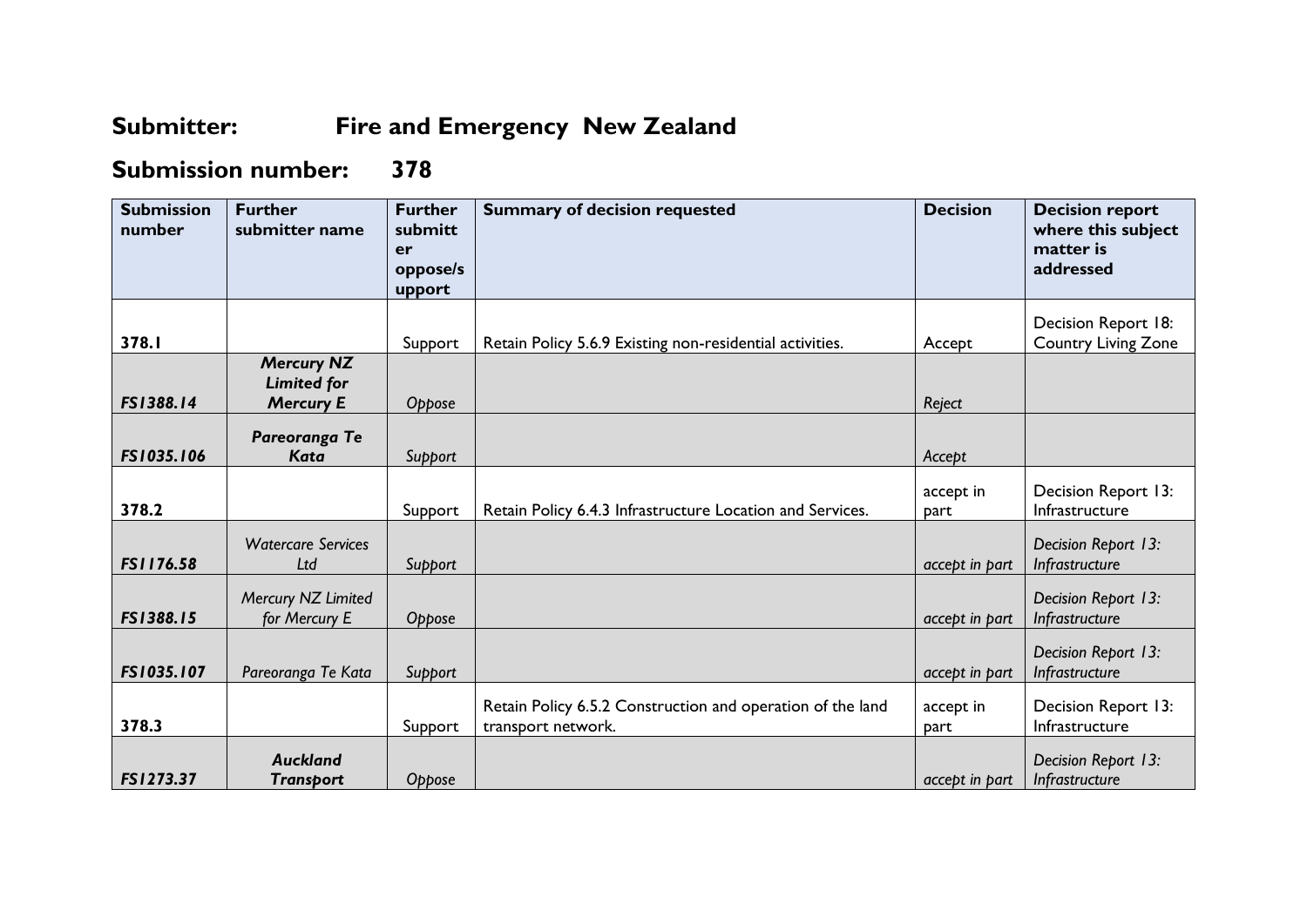| <b>Submission</b><br>number | <b>Further</b><br>submitter name                                                             | <b>Further</b><br>submitt<br>er<br>oppose/s<br>upport | <b>Summary of decision requested</b>                                                                                                                                                                                                                                                                                                                                                                                                                                                                | <b>Decision</b>   | <b>Decision report</b><br>where this subject<br>matter is<br>addressed           |
|-----------------------------|----------------------------------------------------------------------------------------------|-------------------------------------------------------|-----------------------------------------------------------------------------------------------------------------------------------------------------------------------------------------------------------------------------------------------------------------------------------------------------------------------------------------------------------------------------------------------------------------------------------------------------------------------------------------------------|-------------------|----------------------------------------------------------------------------------|
|                             | <b>Mercury NZ</b>                                                                            |                                                       |                                                                                                                                                                                                                                                                                                                                                                                                                                                                                                     |                   |                                                                                  |
|                             | <b>Limited for</b>                                                                           |                                                       |                                                                                                                                                                                                                                                                                                                                                                                                                                                                                                     |                   | Decision Report 13:                                                              |
| FS1388.16                   | <b>Mercury E</b>                                                                             | Oppose                                                |                                                                                                                                                                                                                                                                                                                                                                                                                                                                                                     | accept in part    | Infrastructure                                                                   |
| FS1035.108                  | Pareoranga Te<br><b>Kata</b>                                                                 | Support                                               |                                                                                                                                                                                                                                                                                                                                                                                                                                                                                                     | accept in part    | Decision Report 13:<br>Infrastructure                                            |
| 378.4                       |                                                                                              | Support                                               | Retain Policy 9.1.1.3 Management of adverse effects.                                                                                                                                                                                                                                                                                                                                                                                                                                                | Accept in<br>part | Decision Report 25:<br>Hampton Downs<br>Motorsport and<br><b>Recreation Zone</b> |
| <b>FS1118.5</b>             | <b>Gary Bogaart /</b><br><b>Meremere</b><br>Dragway Inc for<br><b>Brookfields</b><br>Lawyers | Support                                               |                                                                                                                                                                                                                                                                                                                                                                                                                                                                                                     |                   |                                                                                  |
| FS1304.13                   | <b>Gary Bogaart /</b><br><b>Meremere</b><br>Dragway Inc.                                     | Support                                               |                                                                                                                                                                                                                                                                                                                                                                                                                                                                                                     |                   |                                                                                  |
| FS1035.109                  | Pareoranga Te<br><b>Kata</b>                                                                 | Support                                               |                                                                                                                                                                                                                                                                                                                                                                                                                                                                                                     |                   |                                                                                  |
| 378.5                       |                                                                                              | Neutral/A<br>mend                                     | Retain Policy 9.2.1.2 Servicing, as it requires development to<br>be adequately serviced for essential services, except for the<br>amendments sought below AND Amend Policy 9.2.1.2 (a)<br>Servicing, as follows: (a) Development is to be adequately<br>serviced with respect to essential service, water supply<br>(including for fire fighting purposes), wastewater treatment<br>and disposal and stormwater treatment and disposal. AND<br>Amend the Proposed District Plan to make further or | Accept            | <b>Decision Report 26:</b><br>Te Kowhai Airpark<br>Zone                          |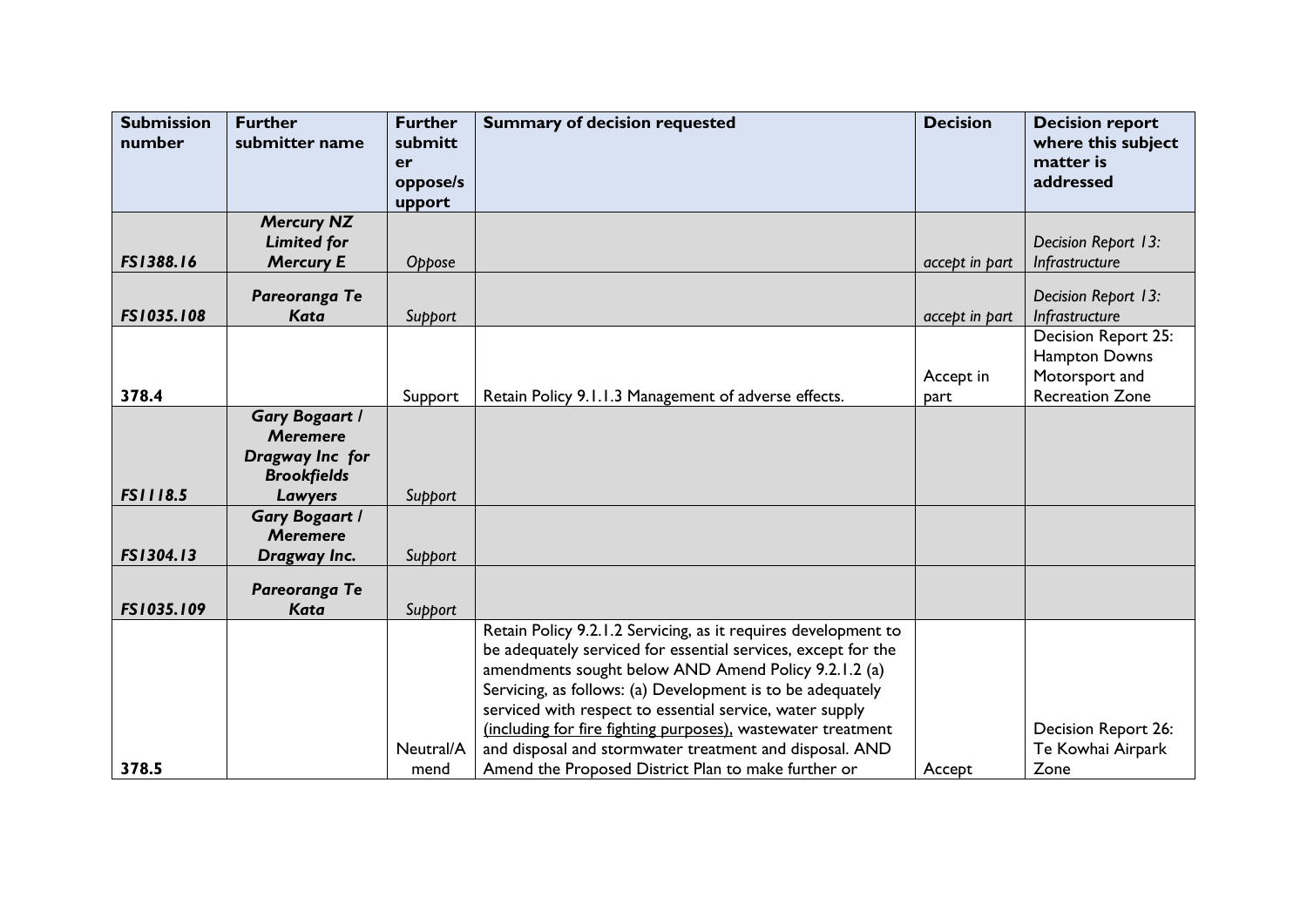| <b>Submission</b> | <b>Further</b>         | <b>Further</b>     | <b>Summary of decision requested</b>                            | <b>Decision</b> | <b>Decision report</b> |
|-------------------|------------------------|--------------------|-----------------------------------------------------------------|-----------------|------------------------|
| number            | submitter name         | submitt            |                                                                 |                 | where this subject     |
|                   |                        | er                 |                                                                 |                 | matter is              |
|                   |                        | oppose/s<br>upport |                                                                 |                 | addressed              |
|                   |                        |                    | consequential amendments as necessary to address the            |                 |                        |
|                   |                        |                    | matters raised in the submission.                               |                 |                        |
|                   |                        |                    |                                                                 |                 |                        |
| FS1302.19         | <b>Mercer Airport</b>  | Support            |                                                                 |                 |                        |
|                   | <b>NZTE Operations</b> |                    |                                                                 |                 |                        |
| FS1339.68         | <b>Limited</b>         | Support            |                                                                 |                 |                        |
|                   | <b>Mercury NZ</b>      |                    |                                                                 |                 |                        |
|                   | <b>Limited for</b>     |                    |                                                                 |                 |                        |
| FS1388.17         | <b>Mercury E</b>       | Oppose             |                                                                 |                 |                        |
|                   | Pareoranga Te          |                    |                                                                 |                 |                        |
| FS1035.110        | <b>Kata</b>            | Support            |                                                                 |                 |                        |
|                   |                        |                    | Retain Policy 9.3.2.2 Community facilities, except for the      |                 |                        |
|                   |                        |                    | amendments sought below AND Amend Policy 9.3.2.2 (a)(ii)        |                 |                        |
|                   |                        |                    | Community facilities, as follows: (ii) Provide a service or     |                 |                        |
|                   |                        |                    | function that provides for the health, safety and well-being to |                 |                        |
|                   |                        |                    | the local neighborhood; AND Amend the Proposed District         |                 | Decision Report 27:    |
|                   |                        | Neutral/A          | Plan to make further or consequential amendments as             | Accept in       | Rangitahi Peninsula    |
| 378.6             |                        | mend               | necessary to address the matters raised in the submission.      | part            | Zone                   |
|                   | <b>Mercury NZ</b>      |                    |                                                                 |                 |                        |
|                   | <b>Limited for</b>     |                    |                                                                 |                 |                        |
| FS1388.18         | <b>Mercury E</b>       | Oppose             |                                                                 |                 |                        |
|                   | Pareoranga Te          |                    |                                                                 |                 |                        |
| FS1035.111        | <b>Kata</b>            | Support            |                                                                 |                 |                        |
|                   |                        |                    | Retain Objective 9.4.2 Adverse effects of land use, to the      |                 |                        |
|                   |                        | Neutral/A          | extent that recognition is given to health and well-being of    | Accept in       | Decision Report 20:    |
| 378.7             |                        | mend               | communities and they are protected from adverse effects of      | part            | <b>Business Zones</b>  |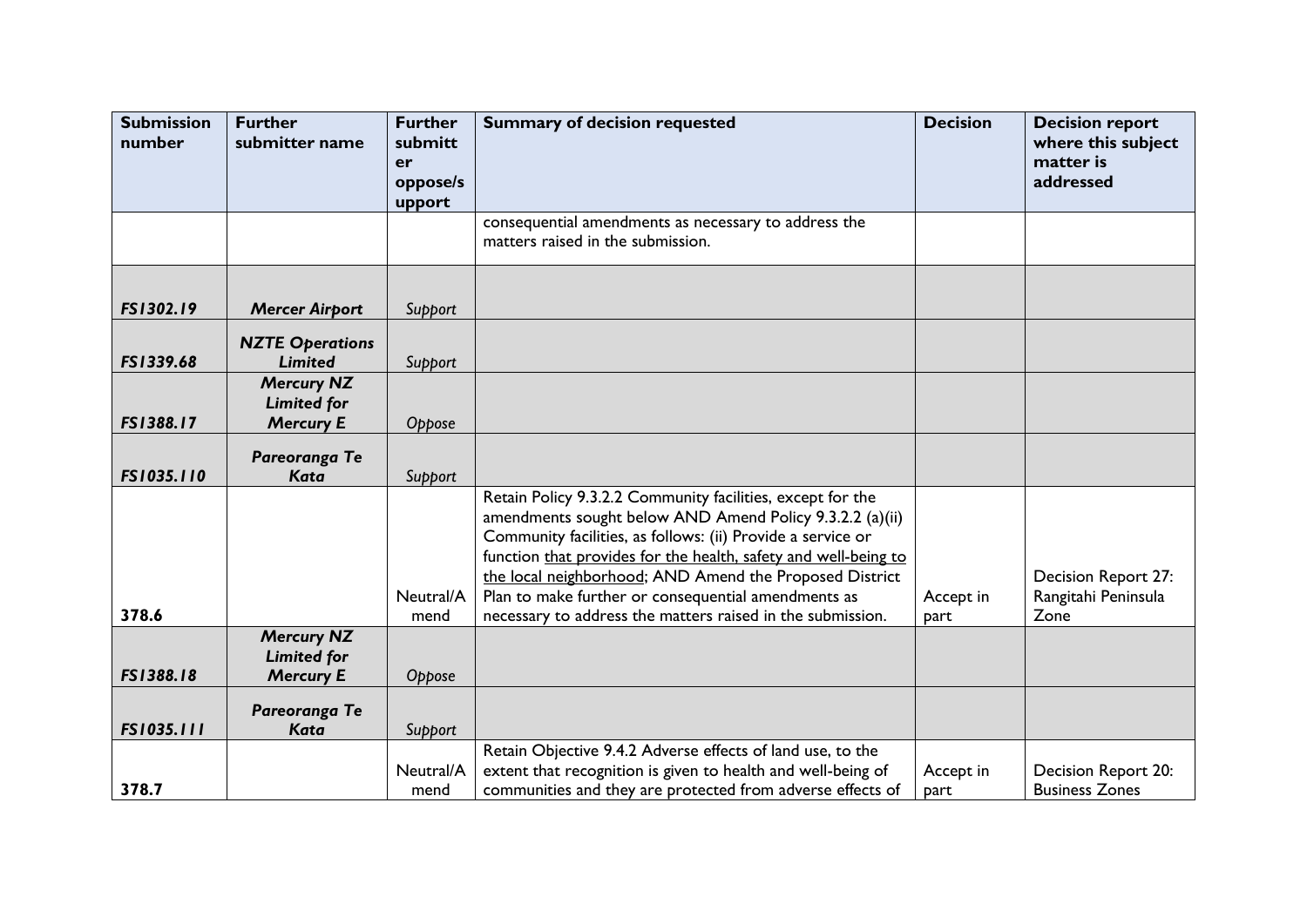| <b>Submission</b> | <b>Further</b>                                              | <b>Further</b> | <b>Summary of decision requested</b>                                                                                                                                                                                                                                                                                                                                                                                                                       | <b>Decision</b> | <b>Decision report</b>                                                         |
|-------------------|-------------------------------------------------------------|----------------|------------------------------------------------------------------------------------------------------------------------------------------------------------------------------------------------------------------------------------------------------------------------------------------------------------------------------------------------------------------------------------------------------------------------------------------------------------|-----------------|--------------------------------------------------------------------------------|
| number            | submitter name                                              | submitt<br>er  |                                                                                                                                                                                                                                                                                                                                                                                                                                                            |                 | where this subject<br>matter is                                                |
|                   |                                                             | oppose/s       |                                                                                                                                                                                                                                                                                                                                                                                                                                                            |                 | addressed                                                                      |
|                   |                                                             | upport         |                                                                                                                                                                                                                                                                                                                                                                                                                                                            |                 |                                                                                |
|                   |                                                             |                | land use and development. AND Amend Objective 9.4.2(a)<br>Adverse effects of land use, as follows: (a) The health, safety<br>and well-being of people, communities and the environment<br>are protected from the adverse effects of land use and<br>development within the Business Zone Tamahere. AND<br>Amend the Proposed District Plan to make further or<br>consequential amendments as necessary to address the<br>matters raised in the submission. |                 |                                                                                |
|                   | <b>Mercury NZ</b>                                           |                |                                                                                                                                                                                                                                                                                                                                                                                                                                                            |                 |                                                                                |
|                   | <b>Limited for</b>                                          |                |                                                                                                                                                                                                                                                                                                                                                                                                                                                            |                 |                                                                                |
| FS1388.19         | <b>Mercury E</b>                                            | Oppose         |                                                                                                                                                                                                                                                                                                                                                                                                                                                            | Reject          |                                                                                |
|                   | Pareoranga Te                                               |                |                                                                                                                                                                                                                                                                                                                                                                                                                                                            |                 |                                                                                |
| FS1035.112        | <b>Kata</b>                                                 | Support        |                                                                                                                                                                                                                                                                                                                                                                                                                                                            | Accept          |                                                                                |
| 378.8             |                                                             | Support        | Retain Objective 10.1.1 Effects of hazardous substances.                                                                                                                                                                                                                                                                                                                                                                                                   | Reject          | Decision Report II:<br>Hazardous<br>Substances and<br><b>Contaminated Land</b> |
| FS1388.20         | <b>Mercury NZ</b><br><b>Limited for</b><br><b>Mercury E</b> | Oppose         |                                                                                                                                                                                                                                                                                                                                                                                                                                                            | accept          |                                                                                |
| FS1035.113        | Pareoranga Te<br><b>Kata</b>                                | Support        |                                                                                                                                                                                                                                                                                                                                                                                                                                                            | reject          |                                                                                |
| 378.9             |                                                             | Support        | Retain Policy 10.1.2 Location of new hazardous facilities.                                                                                                                                                                                                                                                                                                                                                                                                 | Reject          | Decision Report II:<br>Hazardous<br>Substances and<br>Contaminated Land        |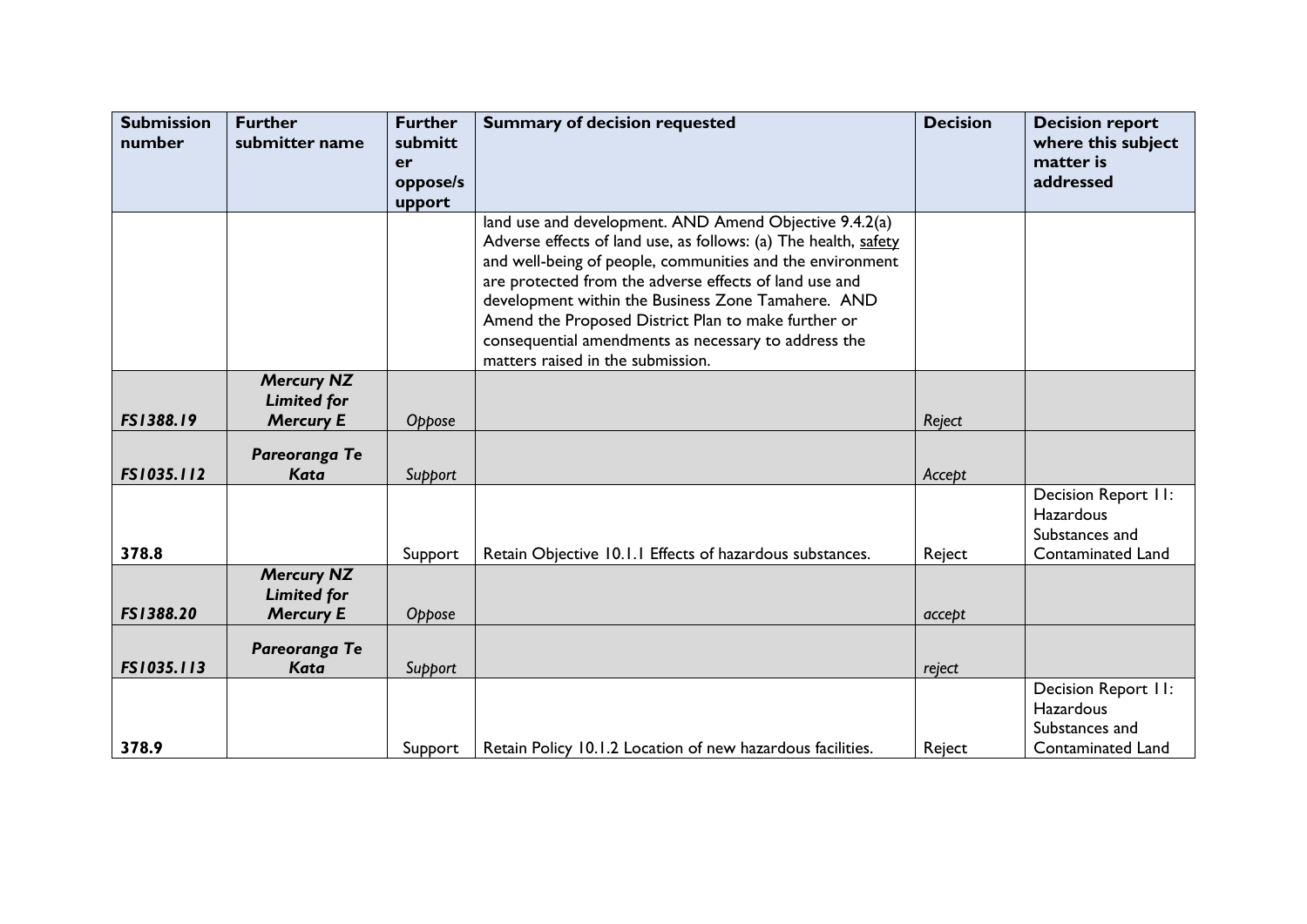| <b>Submission</b><br>number | <b>Further</b><br>submitter name                            | <b>Further</b><br>submitt<br>er<br>oppose/s | <b>Summary of decision requested</b>                                                                                                                                                                                                                                                                                                                                                                                                                                                                                                                                                                                                                                                       | <b>Decision</b> | <b>Decision report</b><br>where this subject<br>matter is<br>addressed         |
|-----------------------------|-------------------------------------------------------------|---------------------------------------------|--------------------------------------------------------------------------------------------------------------------------------------------------------------------------------------------------------------------------------------------------------------------------------------------------------------------------------------------------------------------------------------------------------------------------------------------------------------------------------------------------------------------------------------------------------------------------------------------------------------------------------------------------------------------------------------------|-----------------|--------------------------------------------------------------------------------|
|                             |                                                             | upport                                      |                                                                                                                                                                                                                                                                                                                                                                                                                                                                                                                                                                                                                                                                                            |                 |                                                                                |
| FS1388.21                   | <b>Mercury NZ</b><br><b>Limited for</b><br><b>Mercury E</b> | Oppose                                      |                                                                                                                                                                                                                                                                                                                                                                                                                                                                                                                                                                                                                                                                                            | accept          |                                                                                |
| FS1035.114                  | Pareoranga Te<br><b>Kata</b>                                | Support                                     |                                                                                                                                                                                                                                                                                                                                                                                                                                                                                                                                                                                                                                                                                            | reject          |                                                                                |
| 378.10                      |                                                             | Support                                     | Retain Policy 10.1.3 Residual risks of hazardous substances.                                                                                                                                                                                                                                                                                                                                                                                                                                                                                                                                                                                                                               | Reject          | Decision Report 11:<br>Hazardous<br>Substances and<br><b>Contaminated Land</b> |
|                             |                                                             |                                             |                                                                                                                                                                                                                                                                                                                                                                                                                                                                                                                                                                                                                                                                                            |                 |                                                                                |
|                             | Pareoranga Te                                               |                                             |                                                                                                                                                                                                                                                                                                                                                                                                                                                                                                                                                                                                                                                                                            |                 |                                                                                |
| FS1035.115                  | Kata                                                        | Support                                     |                                                                                                                                                                                                                                                                                                                                                                                                                                                                                                                                                                                                                                                                                            | reject          |                                                                                |
|                             |                                                             | Neutral/A                                   | Retain the definition of "Commercial activity" in Chapter 13<br>Definitions on the assumption that it includes emergency<br>services. AND Amend the definition of "Commercial<br>Activity" in Chapter 13 Definitions, as follows: Means the<br>use of land and buildings which provides social and cultural<br>services and facilities for the general public in respect of<br>emergency services, education, and religion. Community<br>facilities and leisure, may be associated with health clinics,<br>schools, churches, probation and periodic detention centres.<br>AND Amend the Proposed District Plan to make further or<br>consequential amendments as necessary to address the |                 | Decision Report 30:                                                            |
| 378.11                      |                                                             | mend                                        | matters raised in the submission.                                                                                                                                                                                                                                                                                                                                                                                                                                                                                                                                                                                                                                                          | Reject          | <b>Definitions</b>                                                             |
| FS1388.22                   | <b>Mercury NZ</b><br><b>Limited for</b><br><b>Mercury E</b> | Oppose                                      |                                                                                                                                                                                                                                                                                                                                                                                                                                                                                                                                                                                                                                                                                            | Accept          |                                                                                |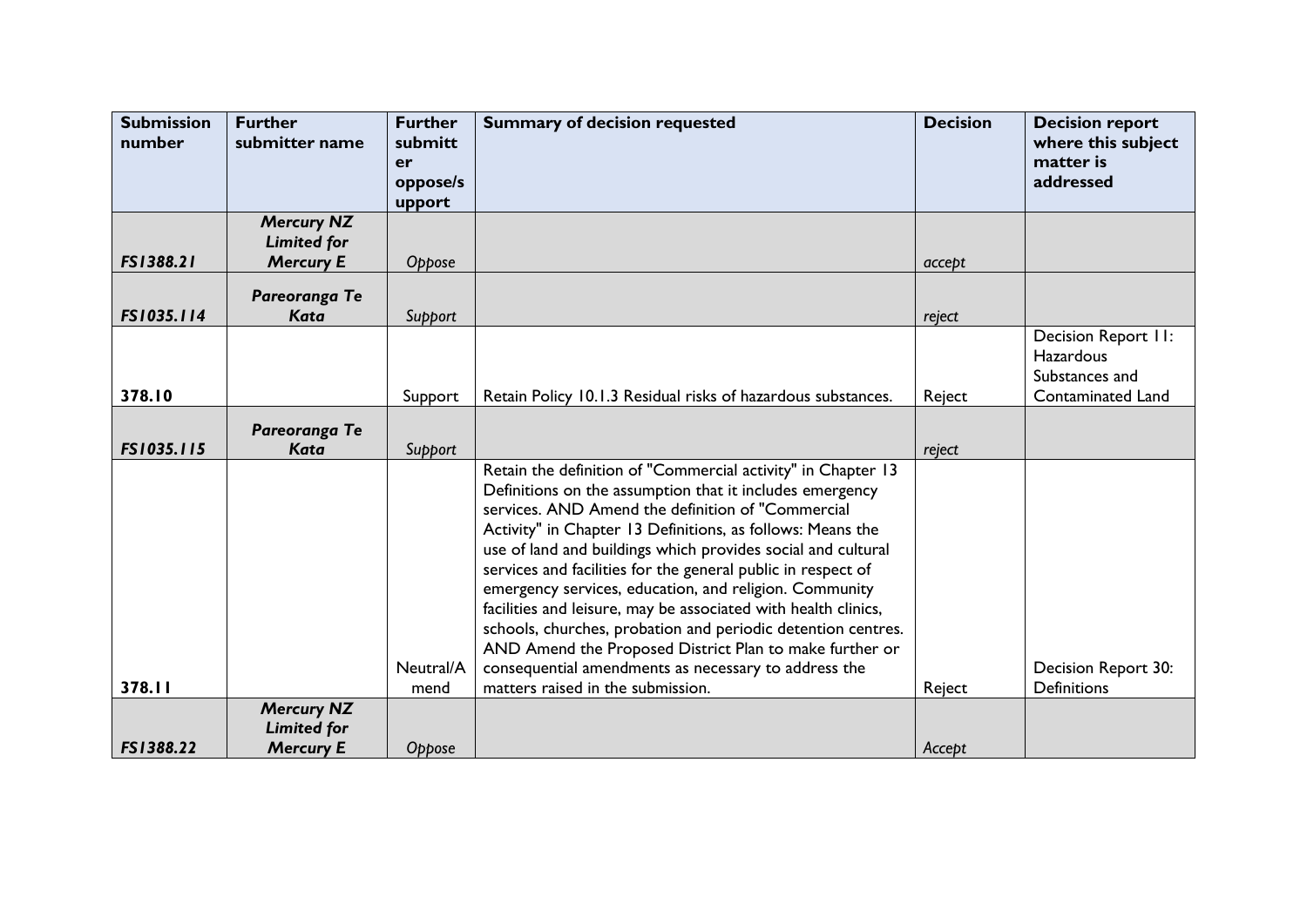| <b>Submission</b><br>number | <b>Further</b><br>submitter name       | <b>Further</b><br>submitt<br>er | <b>Summary of decision requested</b>                          | <b>Decision</b> | <b>Decision report</b><br>where this subject<br>matter is |
|-----------------------------|----------------------------------------|---------------------------------|---------------------------------------------------------------|-----------------|-----------------------------------------------------------|
|                             |                                        | oppose/s<br>upport              |                                                               |                 | addressed                                                 |
|                             | Pareoranga Te                          |                                 |                                                               |                 |                                                           |
| FS1035.116                  | <b>Kata</b>                            | Support                         |                                                               | Reject          |                                                           |
|                             |                                        |                                 | Add a new definition of "emergency services" to Chapter 13    |                 |                                                           |
|                             |                                        |                                 | Definitions as follows: Emergency Services Means the New      |                 |                                                           |
|                             |                                        |                                 | Zealand Police, Fire and Emergency New Zealand, and           |                 |                                                           |
|                             |                                        |                                 | hospital and health services. AND Amend the Proposed          |                 |                                                           |
|                             |                                        | Neutral/A                       | District Plan to make further or consequential amendments     |                 | Decision Report 30:                                       |
| 378.12                      |                                        | mend                            | as necessary to address the matters raised in the submission. | Accept          | <b>Definitions</b>                                        |
|                             | <b>Mercury NZ</b>                      |                                 |                                                               |                 |                                                           |
| FS1388.23                   | <b>Limited for</b><br><b>Mercury E</b> |                                 |                                                               |                 |                                                           |
|                             |                                        | Oppose                          |                                                               | Reject          |                                                           |
|                             | Pareoranga Te                          |                                 |                                                               |                 |                                                           |
| FS1035.117                  | <b>Kata</b>                            | Support                         |                                                               | Accept          |                                                           |
|                             |                                        |                                 |                                                               |                 |                                                           |
| FS1035.118                  | Pareoranga Te                          |                                 |                                                               |                 |                                                           |
|                             | <b>Kata</b><br><b>Housing New</b>      | Support                         |                                                               | Accept          |                                                           |
|                             | <b>Zealand</b>                         |                                 |                                                               |                 |                                                           |
| FS1269.116                  | Corporation                            | Support                         |                                                               | Accept          |                                                           |
|                             |                                        |                                 | Add a new definition for "Emergency services training and     |                 |                                                           |
|                             |                                        |                                 | management activities" to Chapter 13: Definitions, as         |                 |                                                           |
|                             |                                        |                                 | follows: Emergency services training and management           |                 |                                                           |
|                             |                                        |                                 | activities Means the training activities, operational support |                 |                                                           |
|                             |                                        |                                 | and other non-emergency activities undertaken by the New      |                 |                                                           |
|                             |                                        |                                 | Zealand Police, Fire and Emergency New Zealand, and           |                 |                                                           |
|                             |                                        |                                 | hospital and health services. AND Amend the Proposed          |                 |                                                           |
|                             |                                        | Neutral/A                       | District Plan to make further or consequential amendments     |                 | Decision Report 30:                                       |
| 378.13                      |                                        | mend                            | as necessary to address the matters raised in the submission. | Accept          | <b>Definitions</b>                                        |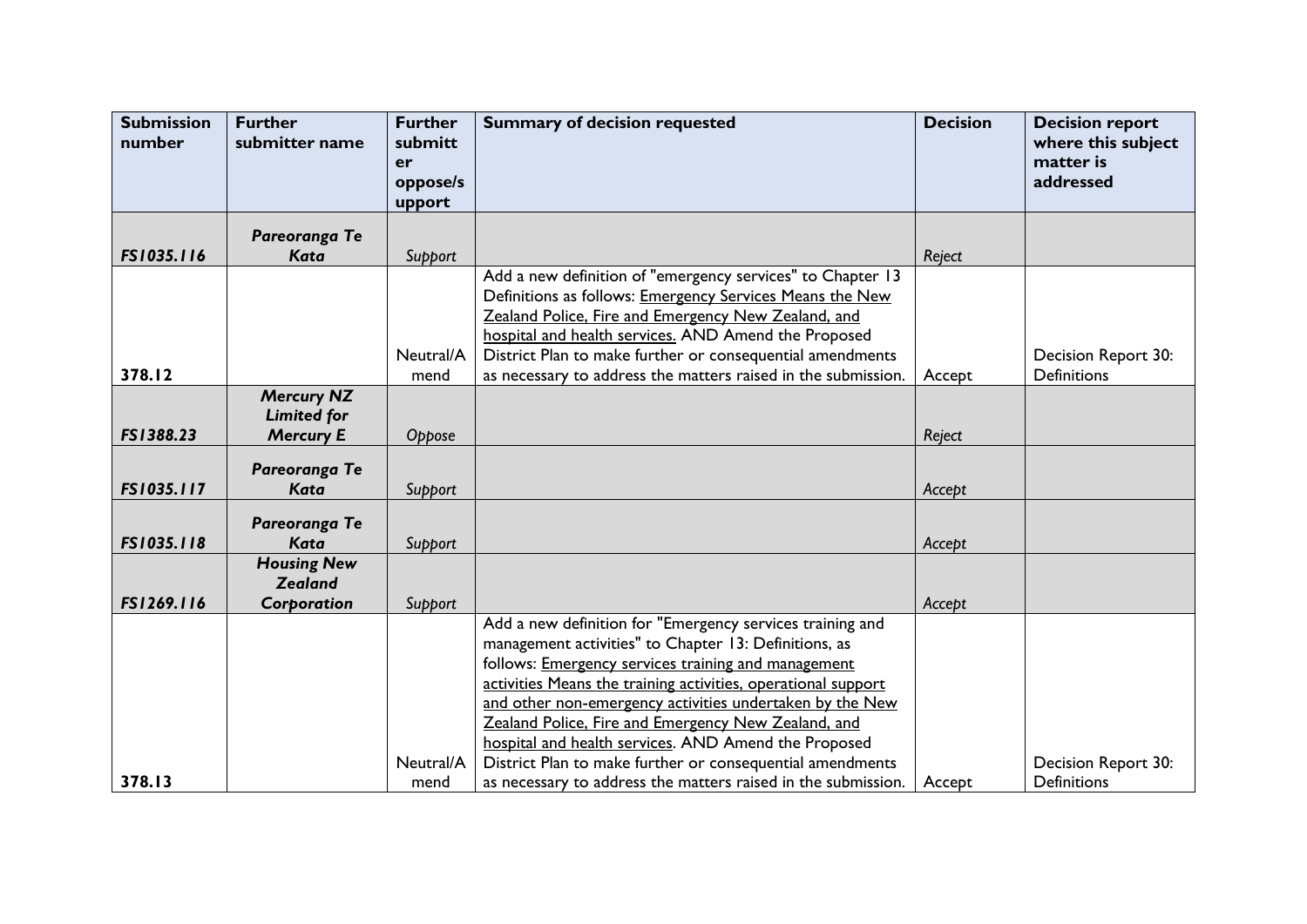| <b>Submission</b> | <b>Further</b>     | <b>Further</b>     | <b>Summary of decision requested</b>                                                                                  | <b>Decision</b> | <b>Decision report</b>           |
|-------------------|--------------------|--------------------|-----------------------------------------------------------------------------------------------------------------------|-----------------|----------------------------------|
| number            | submitter name     | submitt            |                                                                                                                       |                 | where this subject               |
|                   |                    | er                 |                                                                                                                       |                 | matter is                        |
|                   |                    | oppose/s<br>upport |                                                                                                                       |                 | addressed                        |
|                   | <b>Mercury NZ</b>  |                    |                                                                                                                       |                 |                                  |
|                   | <b>Limited for</b> |                    |                                                                                                                       |                 |                                  |
| FS1388.24         | <b>Mercury E</b>   | Oppose             |                                                                                                                       | Reject          |                                  |
|                   | Pareoranga Te      |                    |                                                                                                                       |                 |                                  |
| FS1035.119        | Kata               | Support            |                                                                                                                       | Accept          |                                  |
|                   |                    |                    | Add a new definition for "non-hazardous gas", to provide                                                              |                 |                                  |
|                   |                    |                    | clarity with regard to thresholds specified in Appendix 5.<br>AND Amend the Proposed District Plan to make further or |                 | Decision Report II:<br>Hazardous |
|                   |                    | Neutral/A          | consequential amendments as necessary to address the                                                                  |                 | Substances and                   |
| 378.14            |                    | mend               | matters raised in the submission.                                                                                     | Reject          | Contaminated Land                |
|                   | <b>Mercury NZ</b>  |                    |                                                                                                                       |                 |                                  |
|                   | <b>Limited for</b> |                    |                                                                                                                       |                 |                                  |
| FS1388.25         | <b>Mercury E</b>   | Oppose             |                                                                                                                       | accept          |                                  |
|                   | Pareoranga Te      |                    |                                                                                                                       |                 |                                  |
| FS1035.120        | <b>Kata</b>        | Support            |                                                                                                                       | reject          |                                  |
|                   |                    |                    | Retain the standards for subdivision in Section 14.3 General                                                          |                 |                                  |
|                   |                    |                    | infrastructure, particularly Rule 14.3.1.8 relating to service                                                        |                 |                                  |
|                   |                    |                    | connections for subdivision. AND Amend Rule 14.3.1.8                                                                  |                 |                                  |
|                   |                    |                    | relating to P12 Permitted Activities as follows: 14.3.1.8 (3)                                                         |                 |                                  |
|                   |                    |                    | Within all zones, except the Rural and Country Living                                                                 |                 |                                  |
|                   |                    |                    | Zones, the water supply required under Rule 14.3.1.8 (1)(b)                                                           |                 |                                  |
|                   |                    |                    | must be adequate for firefighting purposes in accordance                                                              |                 |                                  |
|                   |                    |                    | with New Zealand Fire Service Firefighting Water Supplies<br>Code of Practice SNZ PAS 4509:2008. Compliance with this |                 |                                  |
|                   |                    |                    | Code of Practice can typically be achieved through                                                                    |                 |                                  |
|                   |                    |                    | connection to a Council reticulated water supply. 14.3.1.8                                                            |                 |                                  |
|                   |                    | Neutral/A          | (4) Within the Rural and Country Living Zones, provision                                                              |                 | Decision Report 13:              |
| 378.15            |                    | mend               | shall be made for an adequate supply of water and access to                                                           | accept          | Infrastructure                   |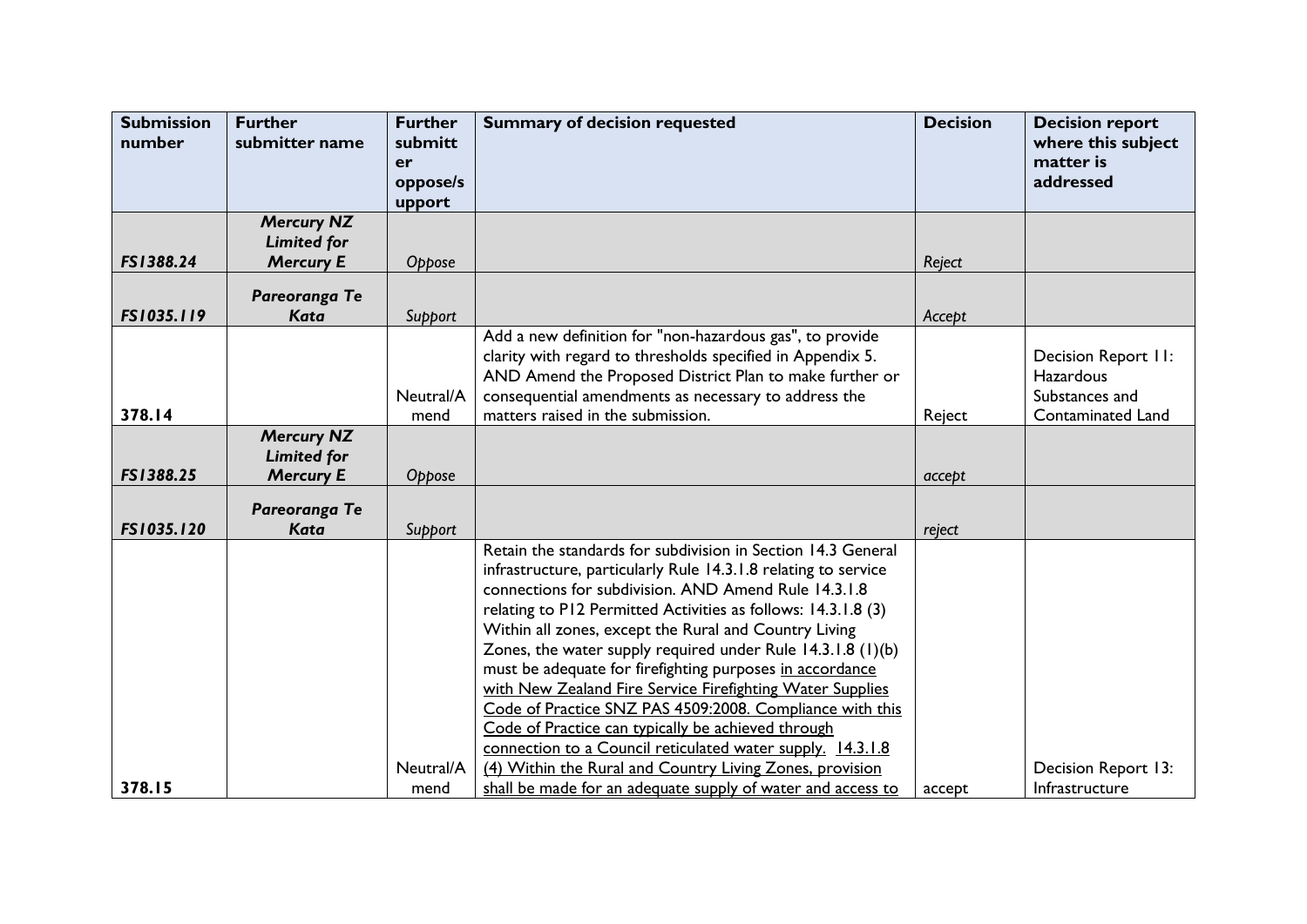| <b>Submission</b><br>number | <b>Further</b><br>submitter name | <b>Further</b><br>submitt<br>er<br>oppose/s<br>upport | <b>Summary of decision requested</b>                                                                                                                                                                                                                                                                                                                                                                                                                                                                                                                                                                                                                                                                                                                                                                                                                                  | <b>Decision</b> | <b>Decision report</b><br>where this subject<br>matter is<br>addressed |
|-----------------------------|----------------------------------|-------------------------------------------------------|-----------------------------------------------------------------------------------------------------------------------------------------------------------------------------------------------------------------------------------------------------------------------------------------------------------------------------------------------------------------------------------------------------------------------------------------------------------------------------------------------------------------------------------------------------------------------------------------------------------------------------------------------------------------------------------------------------------------------------------------------------------------------------------------------------------------------------------------------------------------------|-----------------|------------------------------------------------------------------------|
|                             |                                  |                                                       | water supplies for firefighting purposes in accordance with<br>New Zealand Fire Service Firefighting Water Services Code                                                                                                                                                                                                                                                                                                                                                                                                                                                                                                                                                                                                                                                                                                                                              |                 |                                                                        |
|                             |                                  |                                                       | of Practice SNZ PAS 4509:2008. AND Amend the Proposed                                                                                                                                                                                                                                                                                                                                                                                                                                                                                                                                                                                                                                                                                                                                                                                                                 |                 |                                                                        |
|                             |                                  |                                                       | District Plan to make further or consequential amendments                                                                                                                                                                                                                                                                                                                                                                                                                                                                                                                                                                                                                                                                                                                                                                                                             |                 |                                                                        |
|                             |                                  |                                                       | as necessary to address the matters raised in the submission.                                                                                                                                                                                                                                                                                                                                                                                                                                                                                                                                                                                                                                                                                                                                                                                                         |                 |                                                                        |
|                             | Pareoranga Te                    |                                                       |                                                                                                                                                                                                                                                                                                                                                                                                                                                                                                                                                                                                                                                                                                                                                                                                                                                                       |                 | Decision Report 13:                                                    |
| FS1035.121                  | <b>Kata</b>                      | Support                                               |                                                                                                                                                                                                                                                                                                                                                                                                                                                                                                                                                                                                                                                                                                                                                                                                                                                                       | accept          | Infrastructure                                                         |
| 378.16                      |                                  | Neutral/A<br>mend                                     | Retain Rule 14.12.1.1 relating to P1 Vehicle access, subject<br>to the relief sought in relation to Tables 14.12.5.14 and<br>14.12.5.15 AND Amend Rule 14.12.1.1 relating to P1<br>Vehicle access for all activities, as follows: 14.12.1.1 Vehicle<br>access for all activities (1) All activities must comply with the<br>following vehicle access conditions: (a) The site has a vehicle<br>access to a formed road that is maintained by a road<br>controlling authority; (b) The site has a vehicle access that is<br>constructed to comply with the relevant requirements of<br>Table 14.12.5.1, Figure 14.12.52, Table 14.12.5.3 and Figure<br>14.12.5., Table 14.12.5.14 and Table 14.12.5.15 except: AND<br>Amend the Proposed District Plan to make further or<br>consequential amendments as necessary to address the<br>matters raised in the submission. | accept          | Decision Report 13:<br>Infrastructure                                  |
|                             | Pareoranga Te                    |                                                       |                                                                                                                                                                                                                                                                                                                                                                                                                                                                                                                                                                                                                                                                                                                                                                                                                                                                       |                 | Decision Report 13:                                                    |
| FS1035.122                  | Kata                             | Support                                               |                                                                                                                                                                                                                                                                                                                                                                                                                                                                                                                                                                                                                                                                                                                                                                                                                                                                       | accept          | Infrastructure                                                         |
| 378.17                      |                                  | Neutral/A<br>mend                                     | Retain the matters of discretion in Rule 14.12.2 Restricted<br>Discretionary Activities, to the extent that discretion is<br>required for vehicle access that does not comply with Rule<br>14.12.1.1 AND Amend Rule 14.12.2 RD1 Restricted<br>Discretionary Activities, as follows: Discretion is restricted                                                                                                                                                                                                                                                                                                                                                                                                                                                                                                                                                          | accept          | Decision Report 13:<br>Infrastructure                                  |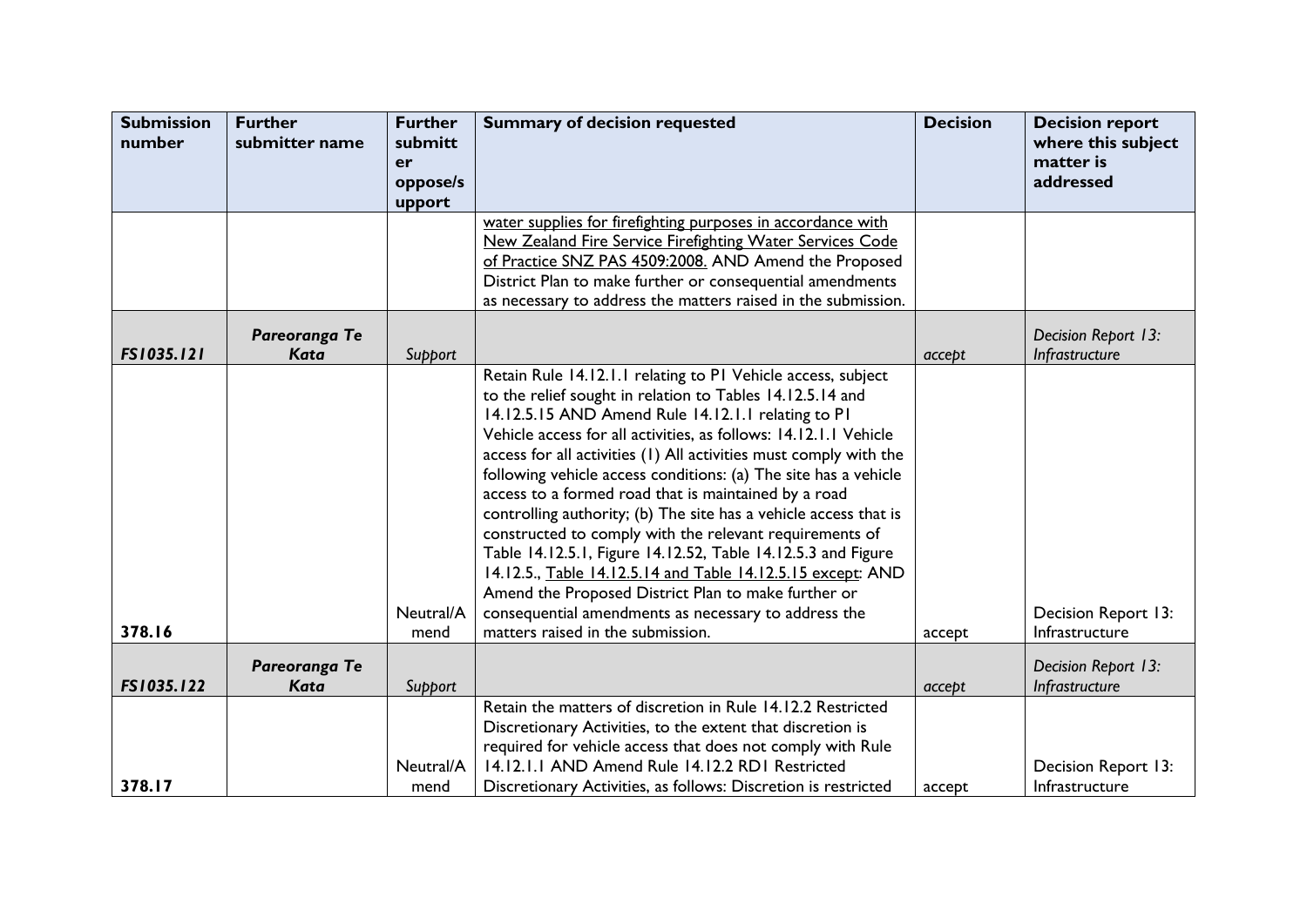| <b>Submission</b> | <b>Further</b>               | <b>Further</b>    | <b>Summary of decision requested</b>                                                                                                                                                                                                                                                                                                                                                                                                                                                                                                                                                                                                                                             | <b>Decision</b>   | <b>Decision report</b>                |
|-------------------|------------------------------|-------------------|----------------------------------------------------------------------------------------------------------------------------------------------------------------------------------------------------------------------------------------------------------------------------------------------------------------------------------------------------------------------------------------------------------------------------------------------------------------------------------------------------------------------------------------------------------------------------------------------------------------------------------------------------------------------------------|-------------------|---------------------------------------|
| number            | submitter name               | submitt<br>er     |                                                                                                                                                                                                                                                                                                                                                                                                                                                                                                                                                                                                                                                                                  |                   | where this subject<br>matter is       |
|                   |                              | oppose/s          |                                                                                                                                                                                                                                                                                                                                                                                                                                                                                                                                                                                                                                                                                  |                   | addressed                             |
|                   |                              | upport            |                                                                                                                                                                                                                                                                                                                                                                                                                                                                                                                                                                                                                                                                                  |                   |                                       |
|                   |                              |                   | to: (a) Traffic generation by the activities to be served by the<br>access; (b) Location, design, construction and materials of<br>vehicle access; (c) Safety for vehicles and pedestrians; (d)<br>Road network safety and efficiency; and (e) Mitigation to<br>address safety, including access clearance requirements for<br>firefighting purposes. AND Amend the Proposed District<br>Plan to make further or consequential amendments as<br>necessary to address the matters raised in the submission.                                                                                                                                                                       |                   |                                       |
| FS1035.123        | Pareoranga Te<br><b>Kata</b> | Support           |                                                                                                                                                                                                                                                                                                                                                                                                                                                                                                                                                                                                                                                                                  | accept            | Decision Report 13:<br>Infrastructure |
| 378.18            |                              | Support           | Retain Table 14.12.5.7 Required parking spaces and loading<br>bays relating to emergency service facilities.                                                                                                                                                                                                                                                                                                                                                                                                                                                                                                                                                                     | accept in<br>part | Decision Report 13:<br>Infrastructure |
| FS1035.124        | Pareoranga Te<br>Kata        | Support           |                                                                                                                                                                                                                                                                                                                                                                                                                                                                                                                                                                                                                                                                                  | accept in part    | Decision Report 13:<br>Infrastructure |
|                   |                              |                   | Retain Table 14.12.5.14 Access and road conditions, as it<br>requires an adequate minimum road/ROW width AND Add<br>a note below Table 14.12.5.14 Access and road conditions<br>(Residential, Village, Business, Business Towne Centre and<br>Industrial Zones) relating to minimum road/ROW reserve<br>width column as follows: *Accesses shall have a minimum<br>height clearance of 4.0m and a maximum gradient of I in 5<br>(with minimum 4.0m transition ramps of $\overline{1}$ in 8) except<br>where the access terminates less than 135m from the<br>nearest road that has reticulated water supply (included<br>hydrants). AND Amend the Proposed District Plan to make |                   |                                       |
| 378.19            |                              | Neutral/A<br>mend | further or consequential amendments as necessary to<br>address the matters raised in the submission.                                                                                                                                                                                                                                                                                                                                                                                                                                                                                                                                                                             | accept            | Decision Report 13:<br>Infrastructure |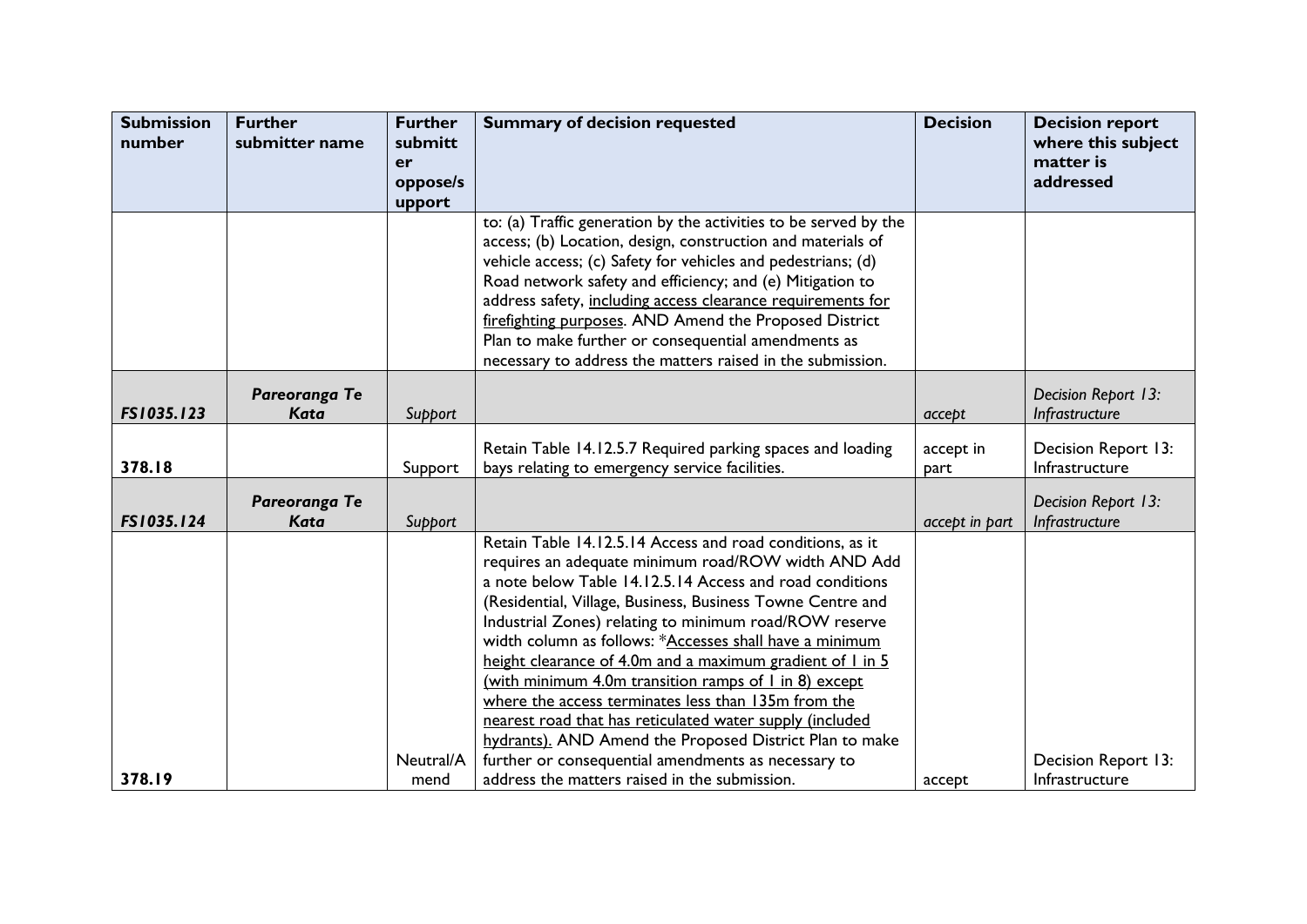| <b>Submission</b><br>number | <b>Further</b><br>submitter name                            | <b>Further</b><br>submitt<br>er<br>oppose/s<br>upport | <b>Summary of decision requested</b>                                                                                                                                                                                                                                                                                                                                                                                                                                                                                                                                                                | <b>Decision</b> | <b>Decision report</b><br>where this subject<br>matter is<br>addressed |
|-----------------------------|-------------------------------------------------------------|-------------------------------------------------------|-----------------------------------------------------------------------------------------------------------------------------------------------------------------------------------------------------------------------------------------------------------------------------------------------------------------------------------------------------------------------------------------------------------------------------------------------------------------------------------------------------------------------------------------------------------------------------------------------------|-----------------|------------------------------------------------------------------------|
|                             | <b>Mercury NZ</b>                                           |                                                       |                                                                                                                                                                                                                                                                                                                                                                                                                                                                                                                                                                                                     |                 |                                                                        |
| FS1388.26                   | <b>Limited for</b><br><b>Mercury E</b>                      | Oppose                                                |                                                                                                                                                                                                                                                                                                                                                                                                                                                                                                                                                                                                     | reject          | Decision Report 13:<br>Infrastructure                                  |
|                             |                                                             |                                                       |                                                                                                                                                                                                                                                                                                                                                                                                                                                                                                                                                                                                     |                 |                                                                        |
| FS1035.125                  | Pareoranga Te<br><b>Kata</b>                                | Support                                               |                                                                                                                                                                                                                                                                                                                                                                                                                                                                                                                                                                                                     | accept          | Decision Report 13:<br>Infrastructure                                  |
| 378.20                      |                                                             | Neutral/A<br>mend                                     | Retain Table 14.12.5.15 Access and road conditions, as it<br>contains minimum road/ROW reserve width requirements<br>AND Add note below Table 14.12.5.15 Access and road<br>conditions (Rural and Country Living Zones) relating to the<br>Minimum Road/ROW Reserve Width column, as follows:<br>*Accesses shall have a minimum height clearance of 4.0m<br>and a maximum gradient of 1 in 5 (with minimum 4.0<br>transition ramps of 1 in 8). AND Amend the Proposed<br>District Plan to make further or consequential amendments<br>as necessary to address the matters raised in the submission. | accept          | Decision Report 13:<br>Infrastructure                                  |
| FS1035.126                  | Pareoranga Te<br><b>Kata</b>                                | Support                                               |                                                                                                                                                                                                                                                                                                                                                                                                                                                                                                                                                                                                     | accept          | Decision Report 13:<br>Infrastructure                                  |
| 378.21                      |                                                             | Oppose                                                | Add a new activity to Rule 16.1.2 Permitted Activities as a<br>permitted activity: x. Emergency services training and<br>management activities. AND Amend the Proposed District<br>Plan to make further or consequential amendments as<br>necessary to address the matters raised in the submission.                                                                                                                                                                                                                                                                                                | accept          | <b>Decision Report 14:</b><br><b>Residential Zone</b>                  |
| FS1388.27                   | <b>Mercury NZ</b><br><b>Limited for</b><br><b>Mercury E</b> | Oppose                                                |                                                                                                                                                                                                                                                                                                                                                                                                                                                                                                                                                                                                     | reject          | Decision Report 14:<br><b>Residential Zone</b>                         |
| FS1035.127                  | Pareoranga Te<br><b>Kata</b>                                | Support                                               |                                                                                                                                                                                                                                                                                                                                                                                                                                                                                                                                                                                                     | accept          | Decision Report 14:<br><b>Residential Zone</b>                         |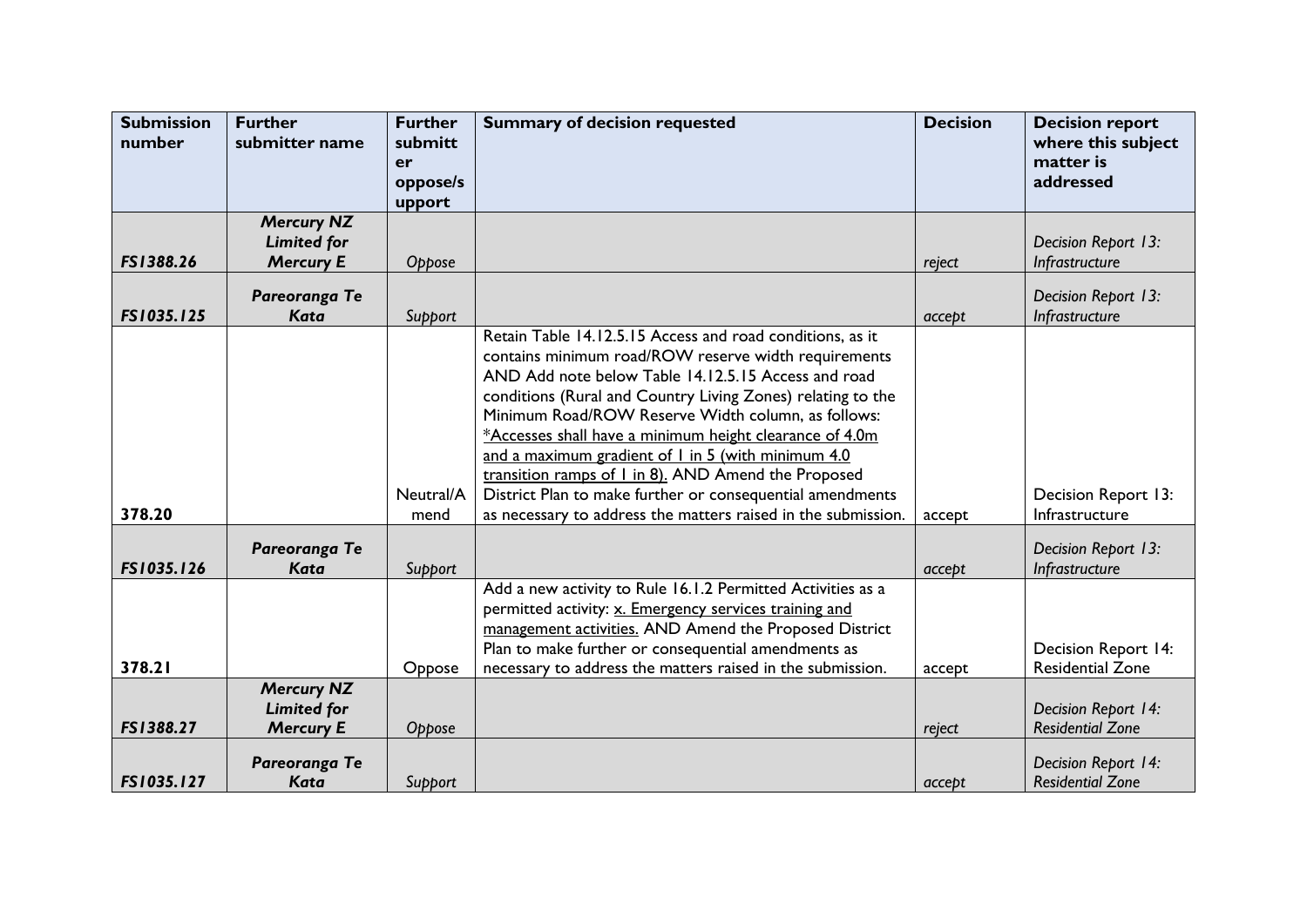| <b>Submission</b> | <b>Further</b>                          | <b>Further</b> | <b>Summary of decision requested</b>                            | <b>Decision</b> | <b>Decision report</b>                                |
|-------------------|-----------------------------------------|----------------|-----------------------------------------------------------------|-----------------|-------------------------------------------------------|
| number            | submitter name                          | submitt        |                                                                 |                 | where this subject                                    |
|                   |                                         | er             |                                                                 |                 | matter is                                             |
|                   |                                         | oppose/s       |                                                                 |                 | addressed                                             |
|                   |                                         | upport         |                                                                 |                 |                                                       |
|                   |                                         |                | Add a new activity to Rule 16.1.3 as a Restricted               |                 |                                                       |
|                   |                                         |                | Discretionary Activity: (i) Emergency service facilities. AND   |                 |                                                       |
|                   |                                         |                | Amend the Proposed District Plan to make further or             |                 |                                                       |
|                   |                                         |                | consequential amendments as necessary to address the            |                 | Decision Report 14:                                   |
| 378.22            |                                         | Oppose         | matters raised in the submission.                               | accept          | <b>Residential Zone</b>                               |
|                   | <b>Mercury NZ</b><br><b>Limited for</b> |                |                                                                 |                 |                                                       |
| FS1388.28         | <b>Mercury E</b>                        | Oppose         |                                                                 | reject          | Decision Report 14:<br><b>Residential Zone</b>        |
|                   |                                         |                |                                                                 |                 |                                                       |
|                   | Pareoranga Te                           |                |                                                                 |                 | Decision Report 14:                                   |
| FS1035.128        | <b>Kata</b>                             | Support        |                                                                 | accept          | <b>Residential Zone</b>                               |
|                   |                                         |                |                                                                 |                 |                                                       |
| 378.23            |                                         | Support        | Retain Rule 16.2.1.1 Noise - General.                           |                 | <b>Decision Report 14:</b><br><b>Residential Zone</b> |
|                   |                                         |                |                                                                 | accept          |                                                       |
|                   | <b>Alstra (2012)</b>                    |                |                                                                 |                 | Decision Report 14:                                   |
| FS1316.41         | <b>Limited</b>                          | Support        |                                                                 | accept          | <b>Residential Zone</b>                               |
|                   |                                         |                |                                                                 |                 |                                                       |
| FS1035.129        | Pareoranga Te<br><b>Kata</b>            |                |                                                                 |                 | Decision Report 14:<br><b>Residential Zone</b>        |
|                   |                                         | Support        | Add a clause to Rule 16.2.5 Hazardous substances, as            | accept          |                                                       |
|                   |                                         |                | follows: 16.2.5 Hazardous substances (a) The use, storage or    |                 |                                                       |
|                   |                                         |                | disposal of any hazardous substance where: (i) the aggregate    |                 |                                                       |
|                   |                                         |                | quantity of any hazardous substance of any hazard               |                 |                                                       |
|                   |                                         |                | classification on a site is less than the quantity specified in |                 |                                                       |
|                   |                                         |                | the Residential zone in Table 5.1 contained within Appendix     |                 |                                                       |
|                   |                                         |                | 5 (Hazardous Substances). (ii) 16.2.5(a)(i) excludes the fire   |                 |                                                       |
|                   |                                         |                | stations and associated fire service operations. AND Amend      |                 | Decision Report II:                                   |
|                   |                                         |                | the Proposed District Plan to make further or consequential     |                 | <b>Hazardous</b>                                      |
|                   |                                         |                | amendments as necessary to address the matters raised in        | Accept in       | Substances and                                        |
| 378.24            |                                         | Oppose         | the submission.                                                 | Part            | <b>Contaminated Land</b>                              |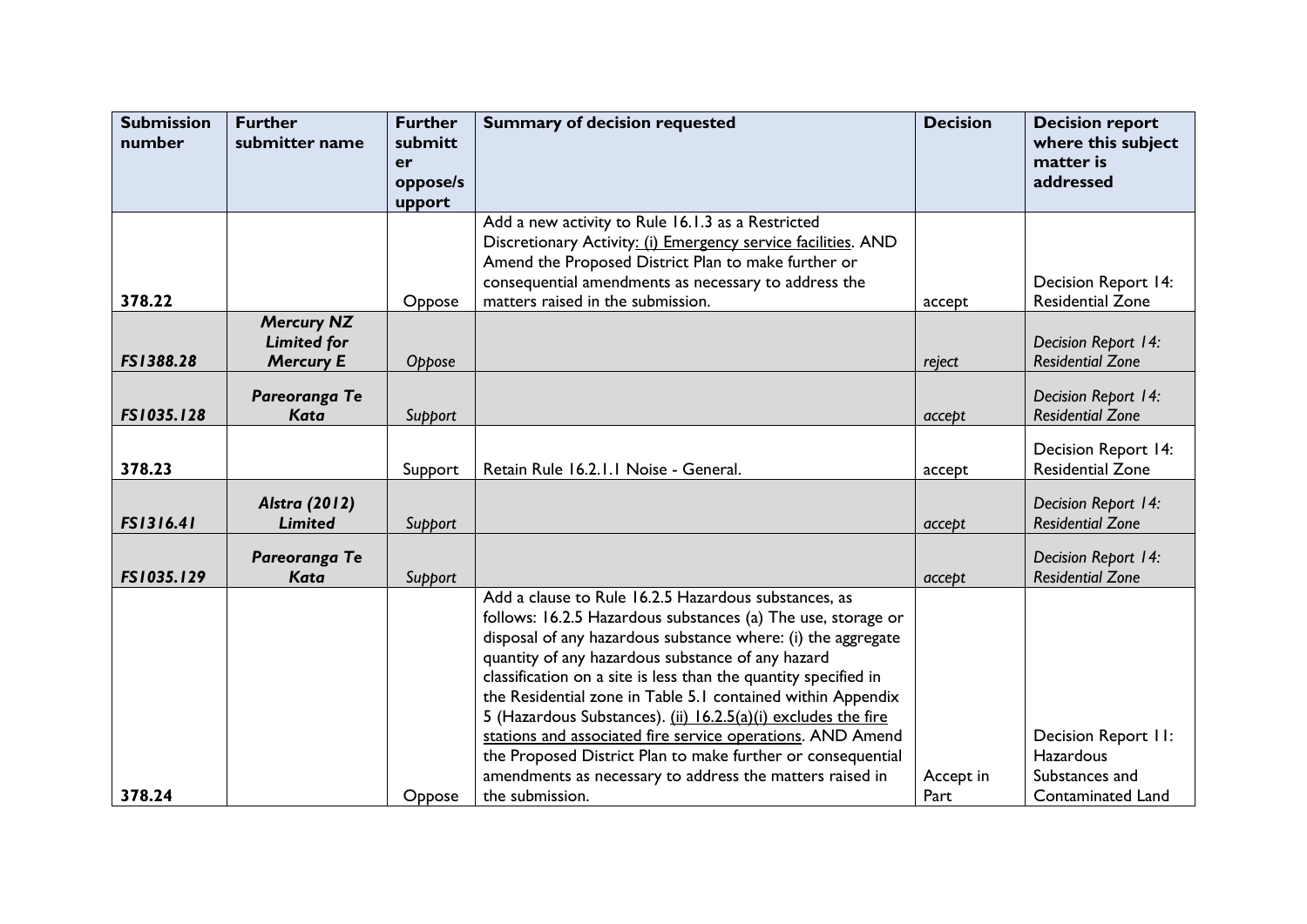| <b>Submission</b><br>number | <b>Further</b><br>submitter name                            | <b>Further</b><br>submitt<br>er<br>oppose/s | <b>Summary of decision requested</b>                                                                                                                                                                                                                                                                                                                                | <b>Decision</b>   | <b>Decision report</b><br>where this subject<br>matter is<br>addressed |
|-----------------------------|-------------------------------------------------------------|---------------------------------------------|---------------------------------------------------------------------------------------------------------------------------------------------------------------------------------------------------------------------------------------------------------------------------------------------------------------------------------------------------------------------|-------------------|------------------------------------------------------------------------|
|                             |                                                             | upport                                      |                                                                                                                                                                                                                                                                                                                                                                     |                   |                                                                        |
|                             | <b>Mercury NZ</b>                                           |                                             |                                                                                                                                                                                                                                                                                                                                                                     |                   |                                                                        |
|                             | <b>Limited for</b>                                          |                                             |                                                                                                                                                                                                                                                                                                                                                                     |                   |                                                                        |
| FS1388.29                   | <b>Mercury E</b>                                            | Oppose                                      |                                                                                                                                                                                                                                                                                                                                                                     | Accept in Part    |                                                                        |
| FS1035.130                  | Pareoranga Te<br><b>Kata</b>                                | Support                                     |                                                                                                                                                                                                                                                                                                                                                                     | Accept in Part    |                                                                        |
|                             |                                                             |                                             | Amend Rule 16.3.3.1 Height - Building general, as follows:<br>This standard does not apply to emergency service facilities<br>and hose drying towers up to 15m associated with<br>emergency service facilities. AND Amend the Proposed<br>District Plan to make further or consequential amendments                                                                 |                   | <b>Decision Report 14:</b>                                             |
| 378.25                      |                                                             | Oppose                                      | as necessary to address the matters raised in the submission.                                                                                                                                                                                                                                                                                                       | Accept            | <b>Residential Zone</b>                                                |
| FS1035.131                  | Pareoranga Te<br><b>Kata</b>                                | Support                                     |                                                                                                                                                                                                                                                                                                                                                                     | accept            | Decision Report 14:<br><b>Residential Zone</b>                         |
| 378.26                      |                                                             | Support                                     | Retain Rule 16.3.9.3- Building setback - Waterbodies.                                                                                                                                                                                                                                                                                                               | accept            | Decision Report 14:<br><b>Residential Zone</b>                         |
| <b>FS1388.30</b>            | <b>Mercury NZ</b><br><b>Limited for</b><br><b>Mercury E</b> | Oppose                                      |                                                                                                                                                                                                                                                                                                                                                                     | reject            | Decision Report 14:<br><b>Residential Zone</b>                         |
| FS1035.132                  | Pareoranga Te<br><b>Kata</b>                                | Support                                     |                                                                                                                                                                                                                                                                                                                                                                     | accept            | Decision Report 14:<br><b>Residential Zone</b>                         |
| 378.27                      |                                                             | Neutral/A<br>mend                           | Retain Rule 16.4.1 Subdivision general, to the extent that<br>subdivision is a restricted discretionary activity and<br>proposed lots must connect to a public-reticulated water<br>supply AND Amend Rule 16.4.1 Subdivision - General, as<br>follows: (x) Provision of infrastructure, including water<br>supply for firefighting purposes. AND Amend the Proposed | accept in<br>part | Decision Report 14:<br><b>Residential Zone</b>                         |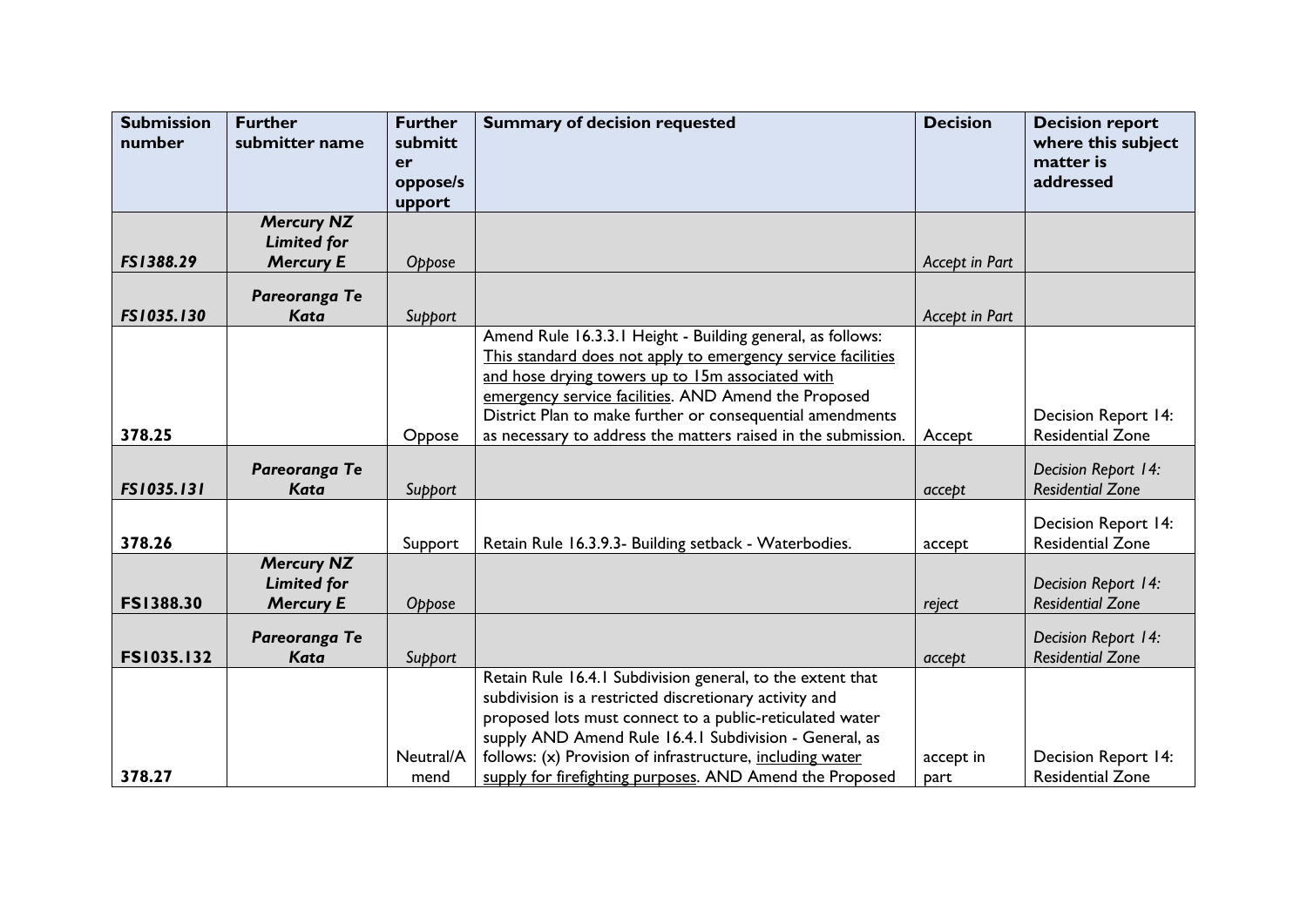| <b>Submission</b><br>number | <b>Further</b><br>submitter name                            | <b>Further</b><br>submitt<br>er<br>oppose/s<br>upport | <b>Summary of decision requested</b>                                                                                                                                                                                                                                                                                                                                                                                                                                                                                                                                             | <b>Decision</b>   | <b>Decision report</b><br>where this subject<br>matter is<br>addressed |
|-----------------------------|-------------------------------------------------------------|-------------------------------------------------------|----------------------------------------------------------------------------------------------------------------------------------------------------------------------------------------------------------------------------------------------------------------------------------------------------------------------------------------------------------------------------------------------------------------------------------------------------------------------------------------------------------------------------------------------------------------------------------|-------------------|------------------------------------------------------------------------|
|                             |                                                             |                                                       | District Plan to make further or consequential amendments<br>as necessary to address the matters raised in the submission.                                                                                                                                                                                                                                                                                                                                                                                                                                                       |                   |                                                                        |
| FS1388.31                   | <b>Mercury NZ</b><br><b>Limited for</b><br><b>Mercury E</b> | Oppose                                                |                                                                                                                                                                                                                                                                                                                                                                                                                                                                                                                                                                                  | accept in part    | Decision Report 14:<br><b>Residential Zone</b>                         |
| FS1035.133                  | Pareoranga Te<br><b>Kata</b>                                | Support                                               |                                                                                                                                                                                                                                                                                                                                                                                                                                                                                                                                                                                  | accept in part    | Decision Report 14:<br><b>Residential Zone</b>                         |
| 378.28                      |                                                             | Neutral/A<br>mend                                     | Retain Rule 16.4.2 Subdivision - Te Kauwhata Ecological<br>Residential Area, to the extent that subdivision is a<br>restricted discretionary activity and proposed lots must<br>connect to a public-reticulated water supply. AND Amend<br>Rule 16.4.2(b)(x) Subdivision - Te Kauwhata Ecological<br>Residential Area, as follows: (x) Provision of infrastructure,<br>including water supply for firefighting purposes. AND<br>Amend the Proposed District Plan to make further or<br>consequential amendments as necessary to address the<br>matters raised in the submission. | accept in<br>part | Decision Report 14:<br><b>Residential Zone</b>                         |
| FS1388.32                   | <b>Mercury NZ</b><br><b>Limited for</b><br><b>Mercury E</b> | Oppose                                                |                                                                                                                                                                                                                                                                                                                                                                                                                                                                                                                                                                                  | accept in part    | Decision Report 14:<br><b>Residential Zone</b>                         |
| FS1035.134                  | Pareoranga Te<br><b>Kata</b>                                | Support                                               |                                                                                                                                                                                                                                                                                                                                                                                                                                                                                                                                                                                  | accept in part    | Decision Report 14:<br><b>Residential Zone</b>                         |
| 378.29                      |                                                             | Neutral/A<br>mend                                     | Retain Rule 16.4.3 Te Kauwhata West Residential Area, to<br>the extent that subdivision is a Restricted Discretionary<br>Activity and requires proposed lots to connect to public-<br>reticulated water supply AND Amend Rule 16.4.3 Te<br>Kauwhata West Residential Area, as follows: (x) Provision of<br>infrastructure, including water supply for firefighting                                                                                                                                                                                                               | reject            | <b>Decision Report 14:</b><br><b>Residential Zone</b>                  |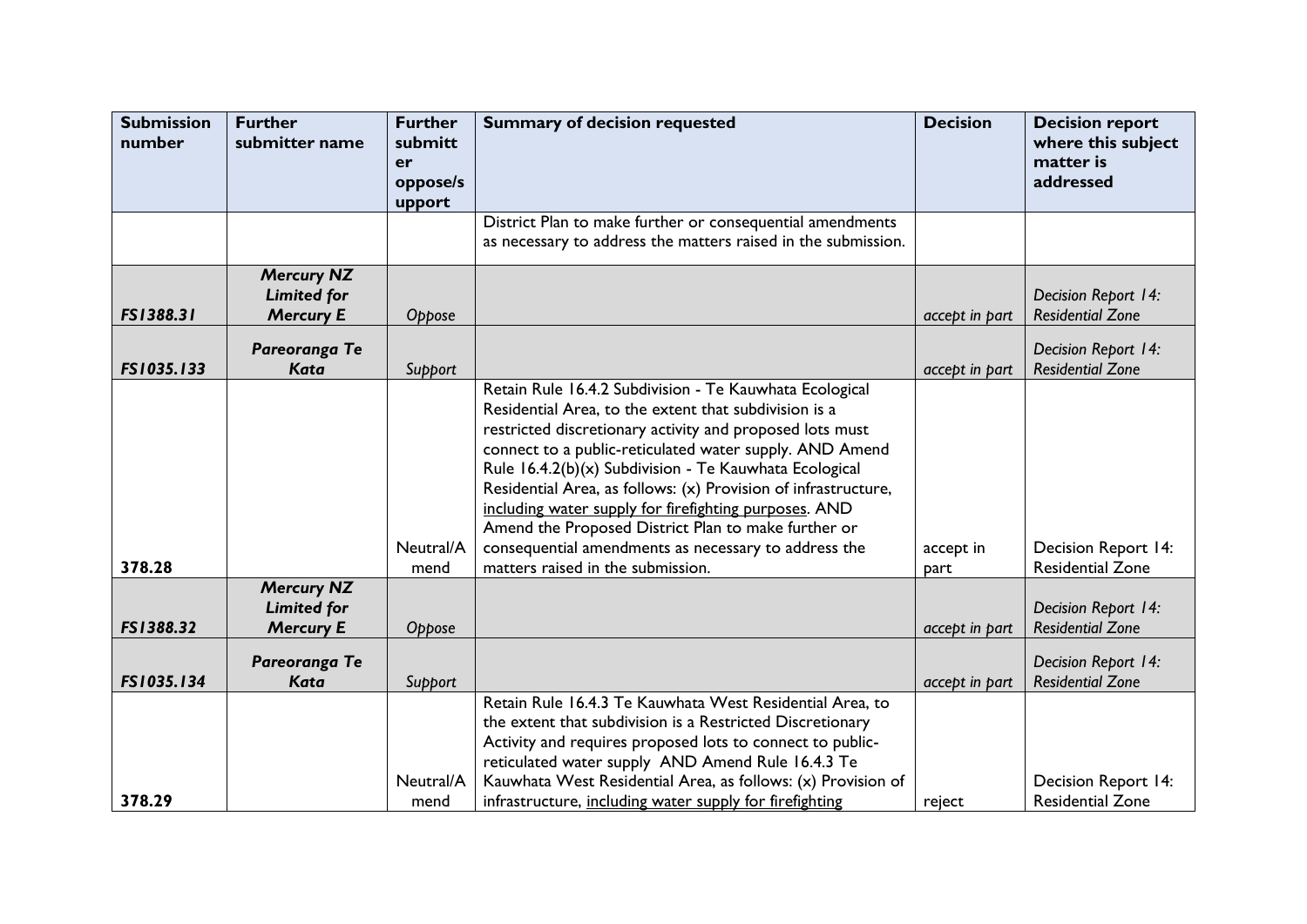| <b>Submission</b><br>number | <b>Further</b><br>submitter name        | <b>Further</b><br>submitt | <b>Summary of decision requested</b>                        | <b>Decision</b> | <b>Decision report</b><br>where this subject   |
|-----------------------------|-----------------------------------------|---------------------------|-------------------------------------------------------------|-----------------|------------------------------------------------|
|                             |                                         | er                        |                                                             |                 | matter is                                      |
|                             |                                         | oppose/s                  |                                                             |                 | addressed                                      |
|                             |                                         | upport                    |                                                             |                 |                                                |
|                             |                                         |                           | purposes. AND Amend the Proposed District Plan to make      |                 |                                                |
|                             |                                         |                           | further or consequential amendments as necessary to         |                 |                                                |
|                             |                                         |                           | address the matters raised in the submission.               |                 |                                                |
|                             | <b>Mercury NZ</b><br><b>Limited for</b> |                           |                                                             |                 | Decision Report 14:                            |
| FS1388.33                   | <b>Mercury E</b>                        | Oppose                    |                                                             | accept          | <b>Residential Zone</b>                        |
|                             |                                         |                           |                                                             |                 |                                                |
| FS1035.135                  | Pareoranga Te<br><b>Kata</b>            |                           |                                                             |                 | Decision Report 14:<br><b>Residential Zone</b> |
|                             |                                         | Support                   | Retain Rule 16.4.4 Subdivision - Multi-unit development, to | reject          |                                                |
|                             |                                         |                           | the extent that subdivision is a restricted discretionary   |                 |                                                |
|                             |                                         |                           | activity and requires connections to water reticulation AND |                 |                                                |
|                             |                                         |                           | Amend Rule 16.4.4(b)(x) Subdivision - Multi-unit            |                 |                                                |
|                             |                                         |                           | development, as follows: (x) Provision of infrastructure to |                 |                                                |
|                             |                                         |                           | individual units; including water supply for firefighting   |                 |                                                |
|                             |                                         |                           | purposes. AND Amend the Proposed District Plan to make      |                 |                                                |
|                             |                                         | Neutral/A                 | further or consequential amendments as necessary to         |                 | <b>Decision Report 14:</b>                     |
| 378.30                      |                                         | mend                      | address the matters raised in the submission.               | reject          | <b>Residential Zone</b>                        |
|                             |                                         |                           |                                                             |                 |                                                |
| FS1035.136                  | Pareoranga Te<br>Kata                   |                           |                                                             | accept          | Decision Report 14:<br><b>Residential Zone</b> |
|                             |                                         | Support                   | Add a new activity to Rule 17.1.2 Permitted Activities, as  |                 |                                                |
|                             |                                         |                           | follows: (x) Emergency services training and management     |                 |                                                |
|                             |                                         |                           | activities. AND Amend the Proposed District Plan to make    |                 |                                                |
|                             |                                         |                           | further or consequential amendments as necessary to         |                 | Decision Report 20:                            |
| 378.31                      |                                         | Oppose                    | address the matters raised in the submission.               | Accept          | <b>Business Zones</b>                          |
|                             | <b>Mercury NZ</b>                       |                           |                                                             |                 |                                                |
|                             | <b>Limited for</b>                      |                           |                                                             |                 |                                                |
| FS1388.34                   | <b>Mercury E</b>                        | Oppose                    |                                                             | Reject          |                                                |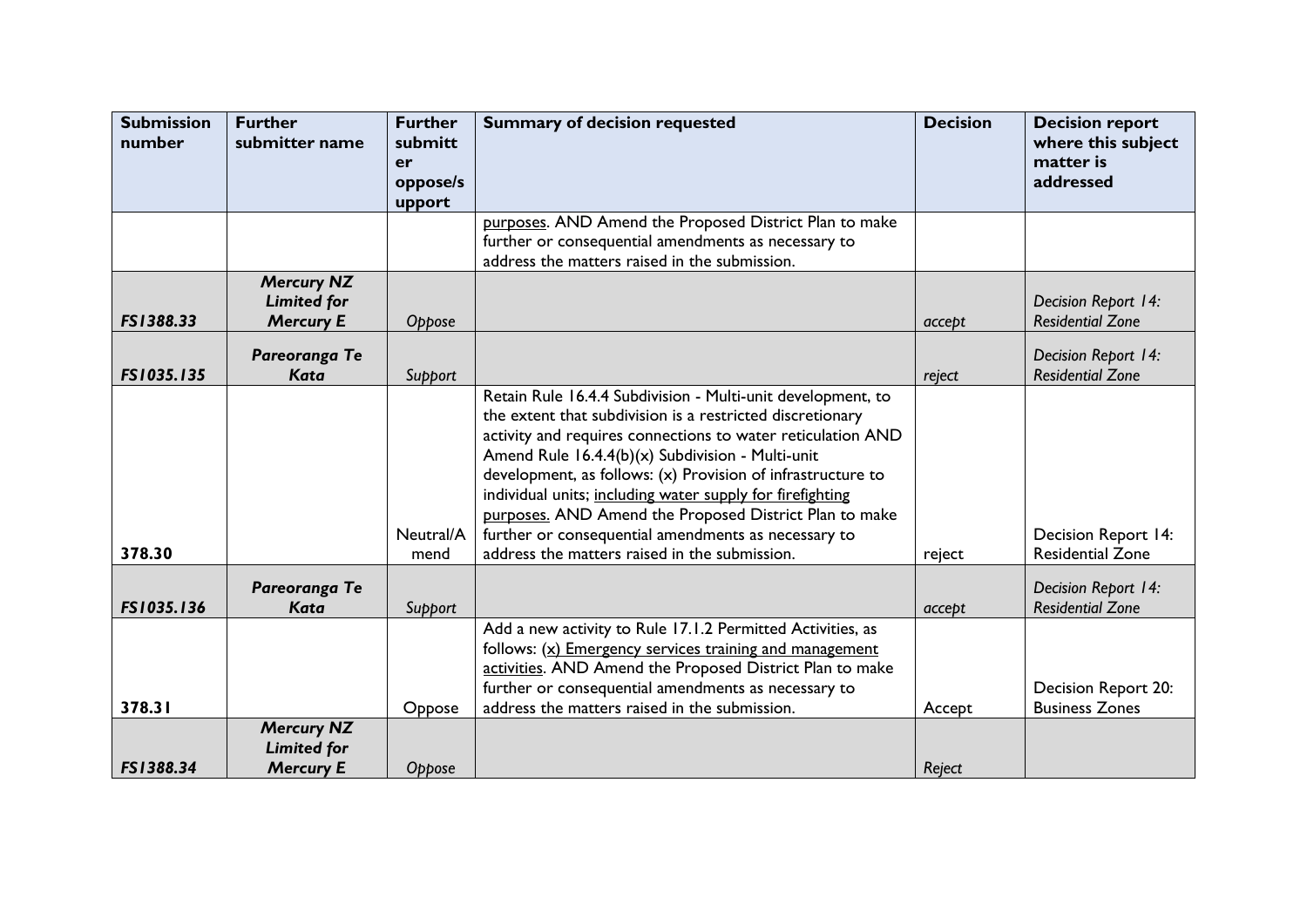| <b>Submission</b><br>number | <b>Further</b><br>submitter name                            | <b>Further</b><br>submitt<br>er<br>oppose/s<br>upport | <b>Summary of decision requested</b>                                                                                                                                                                                                                                                                                                                                                                                                                                                                                                                                                                                                 | <b>Decision</b>   | <b>Decision report</b><br>where this subject<br>matter is<br>addressed                |
|-----------------------------|-------------------------------------------------------------|-------------------------------------------------------|--------------------------------------------------------------------------------------------------------------------------------------------------------------------------------------------------------------------------------------------------------------------------------------------------------------------------------------------------------------------------------------------------------------------------------------------------------------------------------------------------------------------------------------------------------------------------------------------------------------------------------------|-------------------|---------------------------------------------------------------------------------------|
| FS1035.137                  | Pareoranga Te<br><b>Kata</b>                                | Support                                               |                                                                                                                                                                                                                                                                                                                                                                                                                                                                                                                                                                                                                                      | Accept            |                                                                                       |
| 378.32                      |                                                             | Support                                               | Retain Rule 22.2.1.1 Noise - General, as notified.                                                                                                                                                                                                                                                                                                                                                                                                                                                                                                                                                                                   | Accept in<br>Part | Decision Report 22:<br><b>Rural Zone</b>                                              |
| FS1035.138                  | Pareoranga Te<br>Kata                                       | Support                                               |                                                                                                                                                                                                                                                                                                                                                                                                                                                                                                                                                                                                                                      | Accept in Part    |                                                                                       |
| 378.33                      |                                                             | Oppose                                                | Amend Rule 22.2.4 Hazardous substances, as follows: 22.2.4<br>Hazardous substances (a) The use, storage or disposal of any<br>hazardous substances where: (i) The aggregate quantity of<br>hazardous substances of any hazard classification on a site<br>less than the quantity specified for the Rural Zone in Table<br>6.1 contained within Appendix 5 (Hazardous Substances). (ii)<br>Rule 22.2.4 (a) (i) excludes fire stations and associated fire<br>service operations. AND Amend the Proposed District Plan<br>to make further or consequential amendments as necessary<br>to address the matters raised in the submission. | Accept in<br>Part | Decision Report II:<br><b>Hazardous</b><br>Substances and<br><b>Contaminated Land</b> |
| FS1388.35                   | <b>Mercury NZ</b><br><b>Limited for</b><br><b>Mercury E</b> | Oppose                                                |                                                                                                                                                                                                                                                                                                                                                                                                                                                                                                                                                                                                                                      | Accept in Part    |                                                                                       |
| FS1035.139                  | Pareoranga Te<br><b>Kata</b>                                | Support                                               |                                                                                                                                                                                                                                                                                                                                                                                                                                                                                                                                                                                                                                      | Accept in Part    |                                                                                       |
| 378.34                      |                                                             | Neutral/A<br>mend                                     | Amend Rule 22.3.4.1 Height - Building General, to include<br>the following: 22.3.4.1 Height - Building General The<br>maximum height of any building must not exceed 10m,<br>except hose drying towers up to 15m associated with<br>emergency service facilities. AND Amend the Proposed                                                                                                                                                                                                                                                                                                                                             | Accept            | Decision Report 22:<br><b>Rural Zone</b>                                              |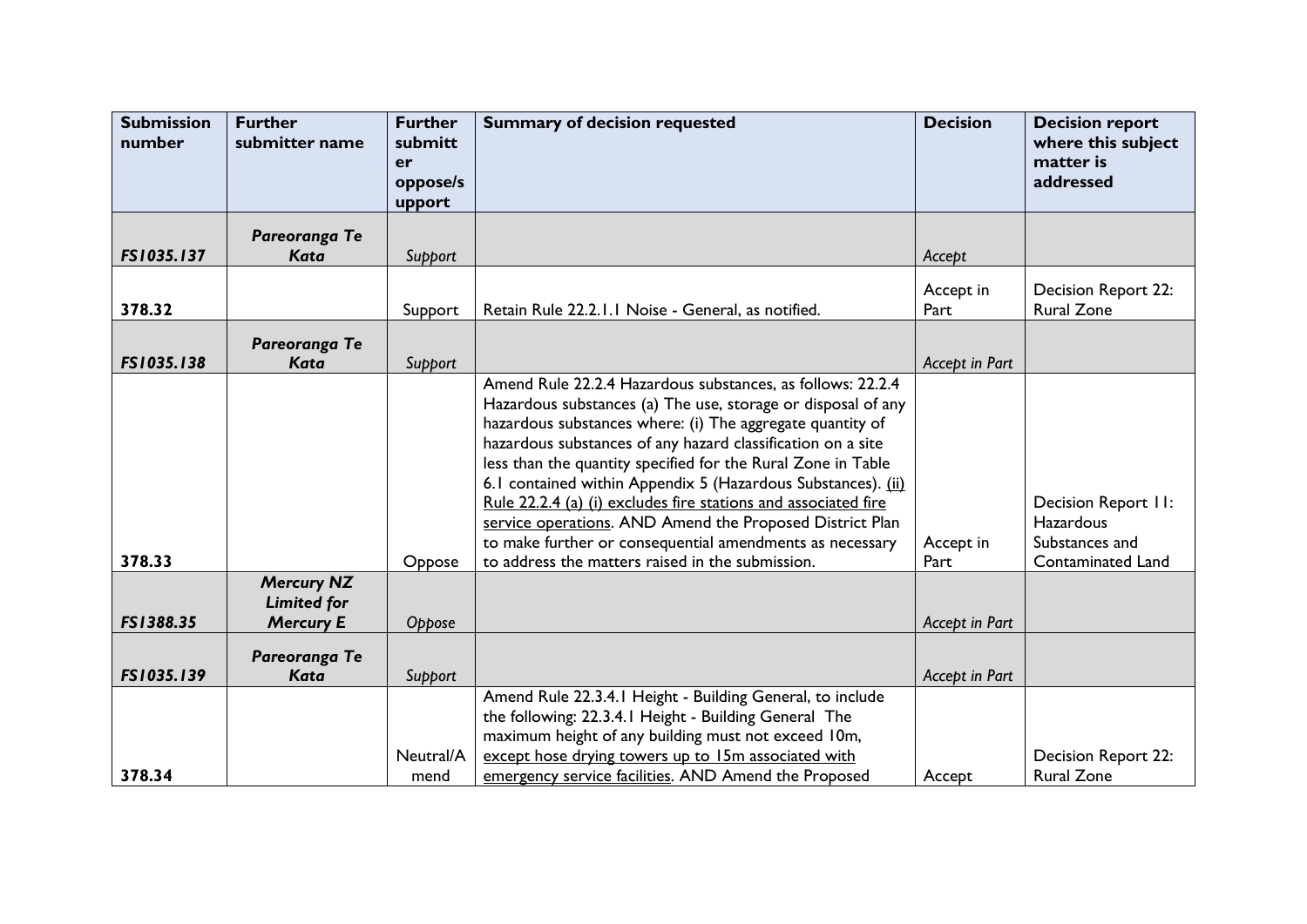| <b>Submission</b><br>number | <b>Further</b><br>submitter name                            | <b>Further</b><br>submitt<br>er | <b>Summary of decision requested</b>                                                                                                                                                                                                                                                                                                                                                                                                                                                                                                                                                                                                                                                          | <b>Decision</b>   | <b>Decision report</b><br>where this subject<br>matter is |
|-----------------------------|-------------------------------------------------------------|---------------------------------|-----------------------------------------------------------------------------------------------------------------------------------------------------------------------------------------------------------------------------------------------------------------------------------------------------------------------------------------------------------------------------------------------------------------------------------------------------------------------------------------------------------------------------------------------------------------------------------------------------------------------------------------------------------------------------------------------|-------------------|-----------------------------------------------------------|
|                             |                                                             | oppose/s<br>upport              |                                                                                                                                                                                                                                                                                                                                                                                                                                                                                                                                                                                                                                                                                               |                   | addressed                                                 |
|                             |                                                             |                                 | District Plan to make further or consequential amendments<br>as necessary to address the matters raised in the submission.                                                                                                                                                                                                                                                                                                                                                                                                                                                                                                                                                                    |                   |                                                           |
| FS1035.140                  | Pareoranga Te<br><b>Kata</b>                                | Support                         |                                                                                                                                                                                                                                                                                                                                                                                                                                                                                                                                                                                                                                                                                               | accept            |                                                           |
| 378.35                      |                                                             | Support                         | Retain Rule 22.3.7.5 Building setback - Waterbodies.                                                                                                                                                                                                                                                                                                                                                                                                                                                                                                                                                                                                                                          | Accept in<br>Part | <b>Decision Report 22:</b><br><b>Rural Zone</b>           |
| FS1388.36                   | <b>Mercury NZ</b><br><b>Limited for</b><br><b>Mercury E</b> | Oppose                          |                                                                                                                                                                                                                                                                                                                                                                                                                                                                                                                                                                                                                                                                                               | Accept in Part    |                                                           |
| FS1035.141                  | Pareoranga Te<br><b>Kata</b>                                | Support                         |                                                                                                                                                                                                                                                                                                                                                                                                                                                                                                                                                                                                                                                                                               | Accept in Part    |                                                           |
| 378.36                      |                                                             | Neutral/A<br>mend               | Retain Rule 22.4.1.2 General subdivison, as subdivision is a<br>restricted discretionary activity, except for the amendments<br>sought below AND Amend Rule 22.4.1.2 General<br>subdivision, as follows: (a) Subdivision must comply with all<br>of the following conditions: x. Proposed lots must be<br>connected to water supply sufficient for firefighting<br>purposes. (b) Council's discretion is restricted to the<br>following matters: x. Provision of infrastructure, including<br>water supply for firefighting purposes. AND Amend the<br>Proposed District Plan to make further or consequential<br>amendments as necessary to address the matters raised in<br>the submission. | Accept in<br>Part | Decision Report 22:<br><b>Rural Zone</b>                  |
| FS1134.85                   | <b>Counties Power</b><br>Limited                            | Support                         |                                                                                                                                                                                                                                                                                                                                                                                                                                                                                                                                                                                                                                                                                               | Accept in Part    |                                                           |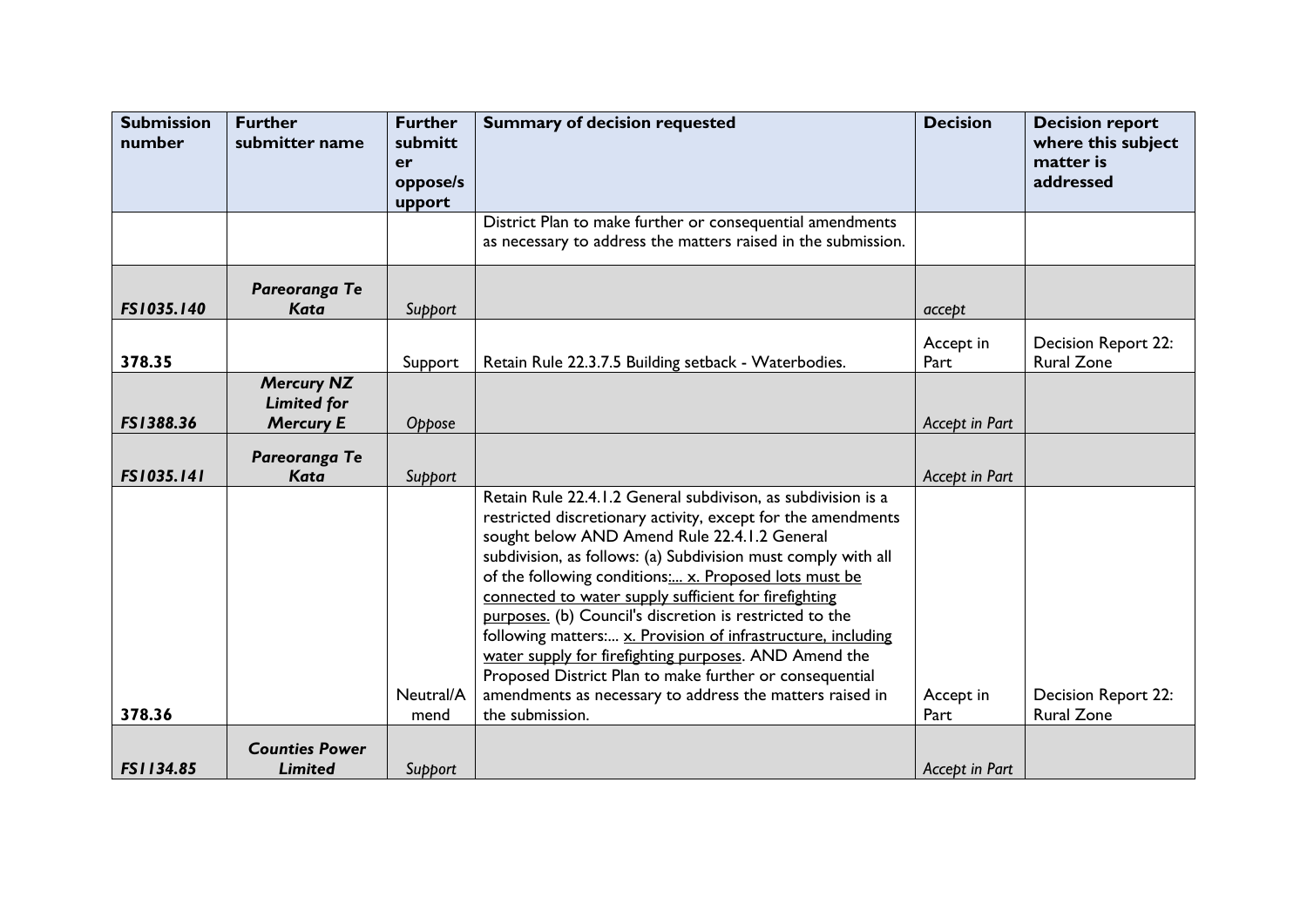| <b>Submission</b><br>number | <b>Further</b><br>submitter name        | <b>Further</b><br>submitt<br>er<br>oppose/s<br>upport | <b>Summary of decision requested</b>                                                                                                                                                                                                                                                                                                                                                                                                                                                                                                                                                                                                                                                                    | <b>Decision</b>   | <b>Decision report</b><br>where this subject<br>matter is<br>addressed |
|-----------------------------|-----------------------------------------|-------------------------------------------------------|---------------------------------------------------------------------------------------------------------------------------------------------------------------------------------------------------------------------------------------------------------------------------------------------------------------------------------------------------------------------------------------------------------------------------------------------------------------------------------------------------------------------------------------------------------------------------------------------------------------------------------------------------------------------------------------------------------|-------------------|------------------------------------------------------------------------|
|                             | <b>Mercury NZ</b><br><b>Limited for</b> |                                                       |                                                                                                                                                                                                                                                                                                                                                                                                                                                                                                                                                                                                                                                                                                         |                   |                                                                        |
| FS1388.37                   | <b>Mercury E</b>                        | Oppose                                                |                                                                                                                                                                                                                                                                                                                                                                                                                                                                                                                                                                                                                                                                                                         | Accept in Part    |                                                                        |
| FS1035.142                  | Pareoranga Te<br><b>Kata</b>            | Support                                               |                                                                                                                                                                                                                                                                                                                                                                                                                                                                                                                                                                                                                                                                                                         | Accept in Part    |                                                                        |
| 378.37                      |                                         | Neutral/A<br>mend                                     | Retain Rule 22.4.1.5 Rural hamlet subdivision, as subdivision<br>is a restricted discretionary activity, except for the<br>amendments sought below AND Amend Rule 22.4.1.5 Rural<br>Hamlet Subdivision, as follows: (a) Subdivision must comply<br>with all of the following conditions: (xi) Proposed lots must<br>be connected to water supply sufficient for firefighting<br>purposes. (b) Council's discretion is restricted to the<br>following matters: Provision of infrastructure, including<br>water supply for firefighting purposes. AND Amend the<br>Proposed District Plan to make further or consequential<br>amendments as necessary to address the matters raised in<br>the submission. | Accept in<br>Part | <b>Decision Report 22:</b><br><b>Rural Zone</b>                        |
| FS1134.86                   | <b>Counties Power</b><br>Limited        | Support                                               |                                                                                                                                                                                                                                                                                                                                                                                                                                                                                                                                                                                                                                                                                                         | Accept in Part    |                                                                        |
| FS1035.143                  | Pareoranga Te<br><b>Kata</b>            | Support                                               |                                                                                                                                                                                                                                                                                                                                                                                                                                                                                                                                                                                                                                                                                                         | Accept in Part    |                                                                        |
| 378.38                      |                                         | Oppose                                                | Add a new activity to Rule 23.1.1 Permitted Activities as a<br>permitted activity as follows: $(x)$ Emergency services training<br>and management activities. AND Amend the Proposed<br>District Plan to make further or consequential amendments<br>as necessary to address the matters raised in the submission.                                                                                                                                                                                                                                                                                                                                                                                      | Accept            | Decision Report 18:<br><b>Country Living Zone</b>                      |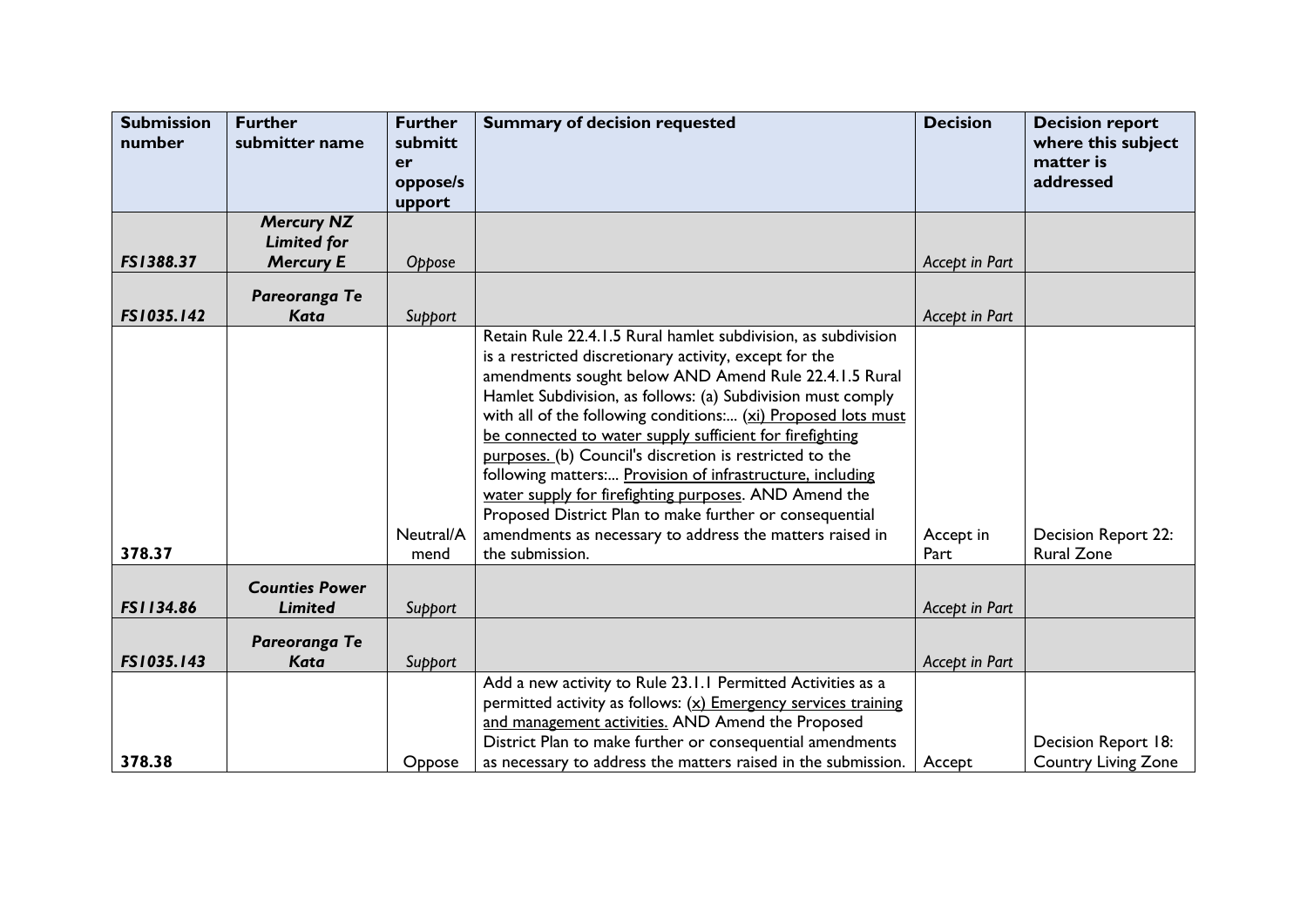| <b>Submission</b><br>number | <b>Further</b><br>submitter name                            | <b>Further</b><br>submitt<br>er | <b>Summary of decision requested</b>                                                                                                                                                                                                                                                                                                                                                                                                                                                                      | <b>Decision</b>   | <b>Decision report</b><br>where this subject<br>matter is                             |
|-----------------------------|-------------------------------------------------------------|---------------------------------|-----------------------------------------------------------------------------------------------------------------------------------------------------------------------------------------------------------------------------------------------------------------------------------------------------------------------------------------------------------------------------------------------------------------------------------------------------------------------------------------------------------|-------------------|---------------------------------------------------------------------------------------|
|                             |                                                             | oppose/s<br>upport              |                                                                                                                                                                                                                                                                                                                                                                                                                                                                                                           |                   | addressed                                                                             |
|                             | <b>Mercury NZ</b><br><b>Limited for</b>                     |                                 |                                                                                                                                                                                                                                                                                                                                                                                                                                                                                                           |                   |                                                                                       |
| FS1388.38                   | <b>Mercury E</b>                                            | Oppose                          |                                                                                                                                                                                                                                                                                                                                                                                                                                                                                                           | Reject            |                                                                                       |
| FS1035.144                  | Pareoranga Te<br><b>Kata</b>                                | Support                         |                                                                                                                                                                                                                                                                                                                                                                                                                                                                                                           | Accept            |                                                                                       |
| 378.39                      |                                                             |                                 | Add a new discretionary activity to Rule 23.1.2<br>Discretionary Activities, as follows: (x) Emergency service<br>facilities. AND Amend the Proposed District Plan to make<br>further or consequential amendments as necessary to                                                                                                                                                                                                                                                                         | Accept in         | Decision Report 18:                                                                   |
| FS1388.39                   | <b>Mercury NZ</b><br><b>Limited for</b><br><b>Mercury E</b> | Oppose<br>Oppose                | address the matters raised in the submission.                                                                                                                                                                                                                                                                                                                                                                                                                                                             | part<br>Reject    | <b>Country Living Zone</b>                                                            |
| FS1035.145                  | Pareoranga Te<br><b>Kata</b>                                | Support                         |                                                                                                                                                                                                                                                                                                                                                                                                                                                                                                           | Accept            |                                                                                       |
| 378.40                      |                                                             | Support                         | Retain Rule 23.2.1.1 Noise - General.                                                                                                                                                                                                                                                                                                                                                                                                                                                                     | Accept in<br>part | Decision Report 18:<br><b>Country Living Zone</b>                                     |
| FS1035.146                  | Pareoranga Te<br><b>Kata</b>                                | Support                         |                                                                                                                                                                                                                                                                                                                                                                                                                                                                                                           | Accept            |                                                                                       |
| 378.41                      |                                                             | Oppose                          | Amend Rule 23.2.4 Hazardous Substances, as follows: (a)<br>The use, storage or disposal of any hazardous substance<br>where: (i) The aggregate quantity of any hazardous substance<br>of any hazard classification on a site is less than the quantity<br>specified for the Country Living Zone in Table 5.1 contained<br>within Appendix 5 (Hazardous Substances); and (ii) The<br>storage or use of radioactive materials is in approved<br>equipment for medical and diagnostic purposes, or specified | Accept in<br>Part | Decision Report II:<br><b>Hazardous</b><br>Substances and<br><b>Contaminated Land</b> |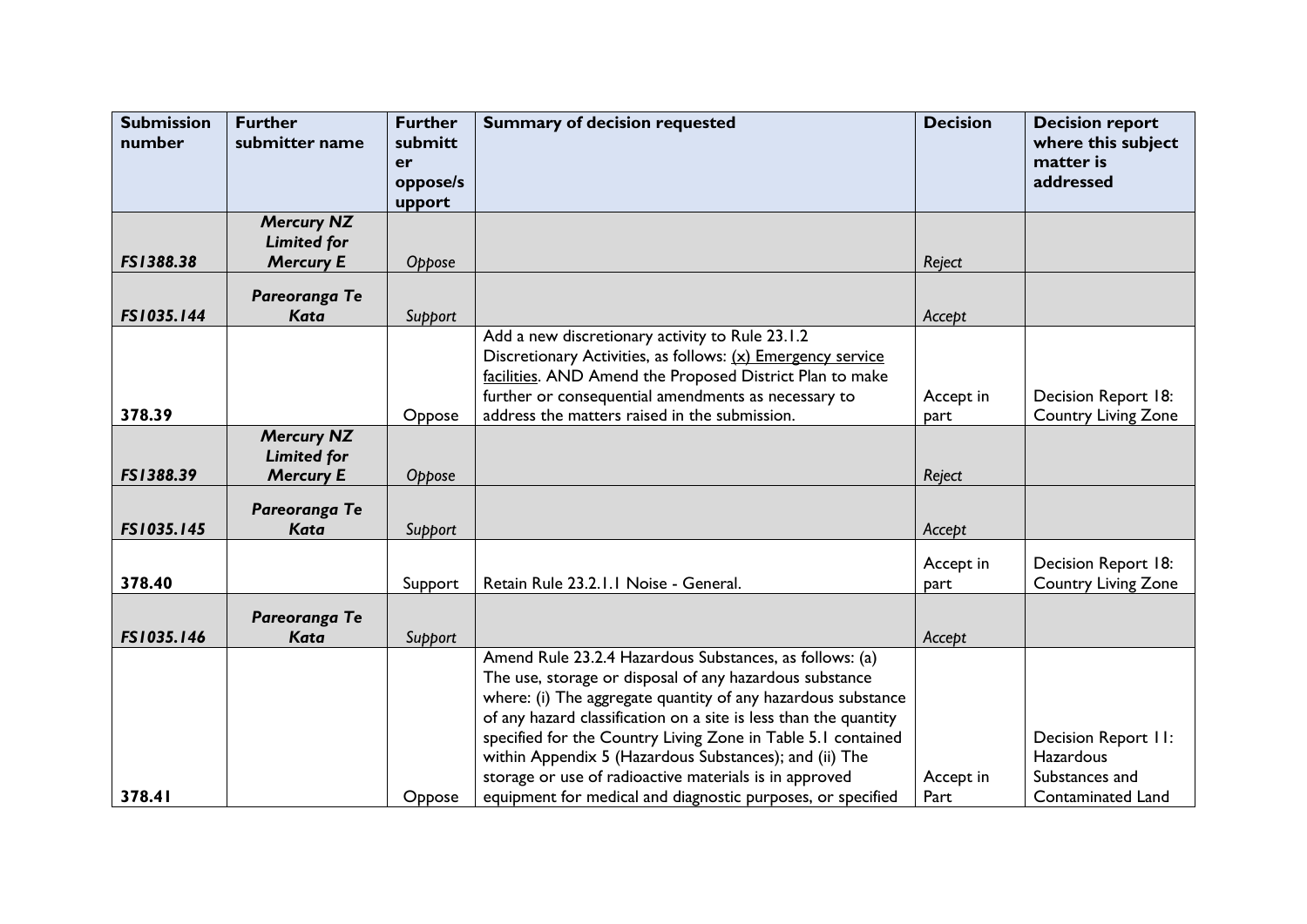| <b>Submission</b><br>number | <b>Further</b><br>submitter name | <b>Further</b><br>submitt | <b>Summary of decision requested</b>                                                                                        | <b>Decision</b> | <b>Decision report</b><br>where this subject      |
|-----------------------------|----------------------------------|---------------------------|-----------------------------------------------------------------------------------------------------------------------------|-----------------|---------------------------------------------------|
|                             |                                  | er                        |                                                                                                                             |                 | matter is                                         |
|                             |                                  | oppose/s                  |                                                                                                                             |                 | addressed                                         |
|                             |                                  | upport                    |                                                                                                                             |                 |                                                   |
|                             |                                  |                           | as an exempt activity or article in the Radiation Safety Act                                                                |                 |                                                   |
|                             |                                  |                           | and Regulations 2017. (iii) Rule 23.2.4 (a) (i) excludes fire<br>stations and associated fire service operations. AND Amend |                 |                                                   |
|                             |                                  |                           | the Proposed District Plan to make further or consequential                                                                 |                 |                                                   |
|                             |                                  |                           | amendments as necessary to address the matters raised in                                                                    |                 |                                                   |
|                             |                                  |                           | the submission.                                                                                                             |                 |                                                   |
|                             | <b>Mercury NZ</b>                |                           |                                                                                                                             |                 |                                                   |
|                             | <b>Limited for</b>               |                           |                                                                                                                             |                 |                                                   |
| FS1388.40                   | <b>Mercury E</b>                 | Oppose                    |                                                                                                                             | Accept in Part  |                                                   |
|                             | Pareoranga Te                    |                           |                                                                                                                             |                 |                                                   |
| FS1035.147                  | Kata                             | Support                   |                                                                                                                             | Accept in Part  |                                                   |
|                             |                                  |                           | Amend Rule 23.3.4.1 Height, to include the following: This                                                                  |                 |                                                   |
|                             |                                  |                           | Standard does not apply to emergency service facilities and                                                                 |                 |                                                   |
|                             |                                  |                           | hose drying towers up to 15m associated with emergency                                                                      |                 |                                                   |
|                             |                                  |                           | service facilities. AND Amend the Proposed District Plan to                                                                 |                 |                                                   |
| 378.42                      |                                  | Oppose                    | make further or consequential amendments as necessary to<br>address the matters raised in the submission.                   | Accept          | Decision Report 18:<br><b>Country Living Zone</b> |
|                             |                                  |                           |                                                                                                                             |                 |                                                   |
|                             | Pareoranga Te                    |                           |                                                                                                                             |                 |                                                   |
| FS1035.148                  | Kata                             | Support                   |                                                                                                                             | Accept          |                                                   |
|                             |                                  |                           |                                                                                                                             | Accept in       | Decision Report 18:                               |
| 378.43                      |                                  | Support                   | Retain Rule 23.3.7.5 Building setback - Waterbodies.                                                                        | part            | <b>Country Living Zone</b>                        |
|                             |                                  |                           |                                                                                                                             |                 |                                                   |
|                             | Pareoranga Te                    |                           |                                                                                                                             |                 |                                                   |
| FS1035.149                  | <b>Kata</b>                      | Support                   | Amend Rule 23.4.2 General Subdivision, as follows: (a)                                                                      | Accept          |                                                   |
|                             |                                  |                           | Subdivision must comply with all of the following                                                                           |                 |                                                   |
|                             |                                  | Neutral/A                 | conditions: (x) Proposed lots must be connected to water                                                                    | Accept in       | Decision Report 18:                               |
| 378.44                      |                                  | mend                      | supply sufficient for firefighting purposes. (b) Council's                                                                  | part            | <b>Country Living Zone</b>                        |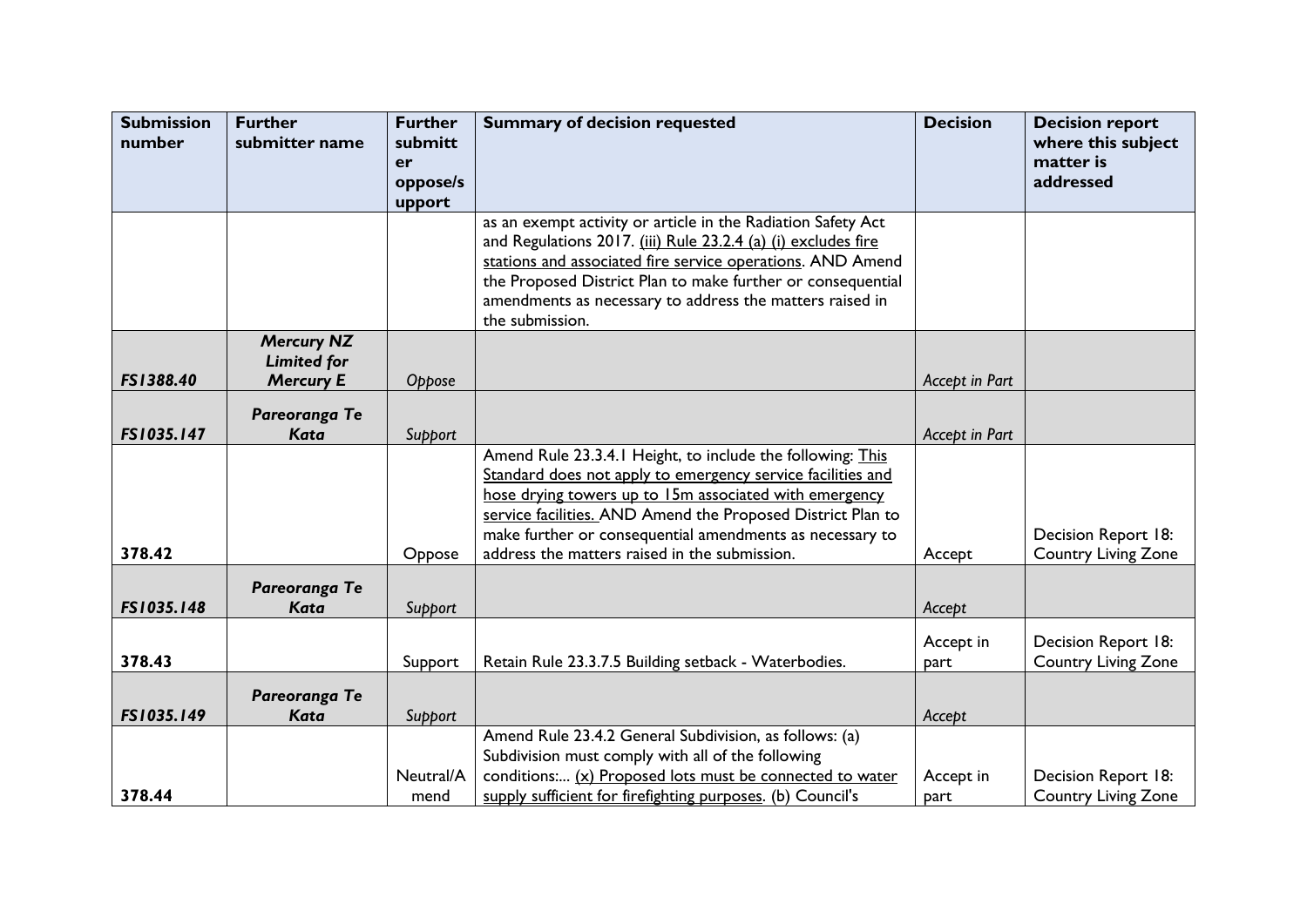| <b>Submission</b><br>number | <b>Further</b><br>submitter name                            | <b>Further</b><br>submitt<br>er | <b>Summary of decision requested</b>                                                                                                                                                                                                                                                                             | <b>Decision</b> | <b>Decision report</b><br>where this subject<br>matter is |
|-----------------------------|-------------------------------------------------------------|---------------------------------|------------------------------------------------------------------------------------------------------------------------------------------------------------------------------------------------------------------------------------------------------------------------------------------------------------------|-----------------|-----------------------------------------------------------|
|                             |                                                             | oppose/s<br>upport              |                                                                                                                                                                                                                                                                                                                  |                 | addressed                                                 |
|                             |                                                             |                                 | discretion is limited to the following matters: (i) Provision<br>of infrastructure, including water supply for firefighting<br>purposes. AND Amend the Proposed District Plan to make<br>further or consequential amendments as necessary to<br>address the matters raised in the submission.                    |                 |                                                           |
| FS1134.89                   | <b>Counties Power</b><br><b>Limited</b>                     | Support                         |                                                                                                                                                                                                                                                                                                                  | Accept          |                                                           |
| FS1388.41                   | <b>Mercury NZ</b><br><b>Limited for</b><br><b>Mercury E</b> | Oppose                          |                                                                                                                                                                                                                                                                                                                  | Reject          |                                                           |
| FS1035.150                  | Pareoranga Te<br><b>Kata</b>                                | Support                         |                                                                                                                                                                                                                                                                                                                  | Accept          |                                                           |
| 378.45                      |                                                             | Oppose                          | Add a new activity to Rule 24.1.1 Permitted Activities, as<br>follows: $(x)$ Emergency services training and management<br>activities. AND Amend the Proposed District Plan to make<br>further or consequential amendments as necessary to<br>address the matters raised in the submission.                      | Accept          | Decision Report 17:<br>Village Zone                       |
| FS1388.42                   | <b>Mercury NZ</b><br><b>Limited for</b><br><b>Mercury E</b> | Oppose                          |                                                                                                                                                                                                                                                                                                                  | Reject          |                                                           |
| FS1035.151                  | Pareoranga Te<br>Kata                                       | Support                         |                                                                                                                                                                                                                                                                                                                  | Accept          |                                                           |
| 378.46                      |                                                             | Oppose                          | Add a new activity to Rule 24.1.2 Discretionary Activities,<br>to include the following as a Discretionary activity: $(x)$<br>Emergency service facilities. AND Amend the Proposed<br>District Plan to make further or consequential amendments<br>as necessary to address the matters raised in the submission. | Accept          | Decision Report 17:<br>Village Zone                       |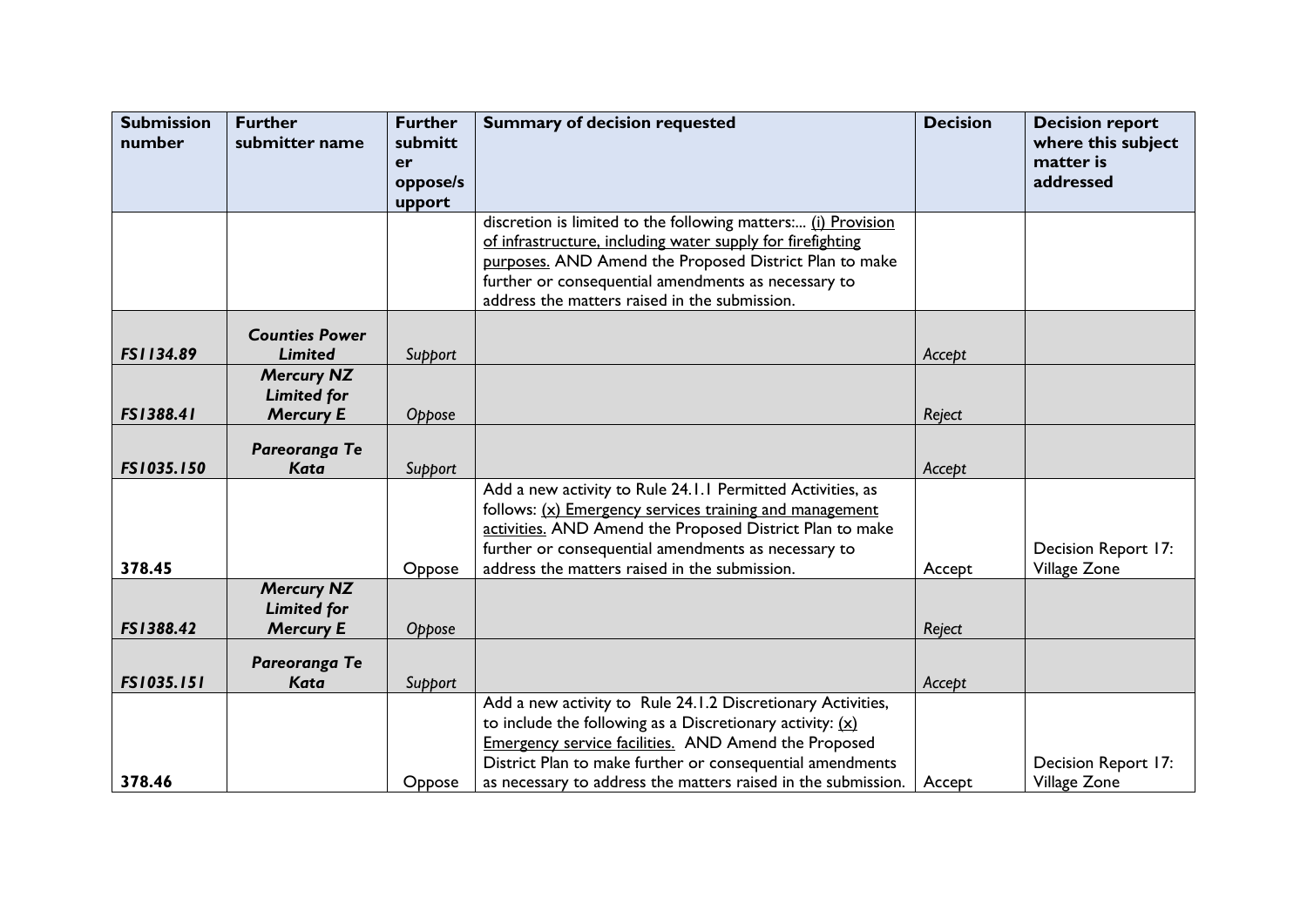| <b>Submission</b><br>number | <b>Further</b><br>submitter name                            | <b>Further</b><br>submitt<br>er<br>oppose/s | <b>Summary of decision requested</b>                                                                                                                                                                                                                                                                                                                                                                                                                                                                                                                                                                             | <b>Decision</b>   | <b>Decision report</b><br>where this subject<br>matter is<br>addressed         |
|-----------------------------|-------------------------------------------------------------|---------------------------------------------|------------------------------------------------------------------------------------------------------------------------------------------------------------------------------------------------------------------------------------------------------------------------------------------------------------------------------------------------------------------------------------------------------------------------------------------------------------------------------------------------------------------------------------------------------------------------------------------------------------------|-------------------|--------------------------------------------------------------------------------|
|                             |                                                             | upport                                      |                                                                                                                                                                                                                                                                                                                                                                                                                                                                                                                                                                                                                  |                   |                                                                                |
| FS1388.43                   | <b>Mercury NZ</b><br><b>Limited for</b><br><b>Mercury E</b> | Oppose                                      |                                                                                                                                                                                                                                                                                                                                                                                                                                                                                                                                                                                                                  | Reject            |                                                                                |
|                             |                                                             |                                             |                                                                                                                                                                                                                                                                                                                                                                                                                                                                                                                                                                                                                  |                   |                                                                                |
| FS1035.152                  | Pareoranga Te<br><b>Kata</b>                                | Support                                     |                                                                                                                                                                                                                                                                                                                                                                                                                                                                                                                                                                                                                  | Accept            |                                                                                |
|                             |                                                             |                                             |                                                                                                                                                                                                                                                                                                                                                                                                                                                                                                                                                                                                                  |                   |                                                                                |
| 378.47                      |                                                             |                                             | Retain Rule 24.2.1 Noise - General.                                                                                                                                                                                                                                                                                                                                                                                                                                                                                                                                                                              | Accept in         | Decision Report 17:<br>Village Zone                                            |
|                             |                                                             | Support                                     |                                                                                                                                                                                                                                                                                                                                                                                                                                                                                                                                                                                                                  | part              |                                                                                |
|                             | Pareoranga Te                                               |                                             |                                                                                                                                                                                                                                                                                                                                                                                                                                                                                                                                                                                                                  |                   |                                                                                |
| FS1035.153                  | <b>Kata</b>                                                 | Support                                     |                                                                                                                                                                                                                                                                                                                                                                                                                                                                                                                                                                                                                  | Accept            |                                                                                |
| 378.48                      | <b>Mercury NZ</b>                                           | Oppose                                      | Amend Rule 24.2.5 Hazardous Substances, as follows: (a)<br>The use, storage or disposal of any hazardous substances<br>where: (i) The aggregate quantity of hazardous substances of<br>any hazard classification on a site is less than the quantity<br>specified for the Residential Zone in Table 5.1 contained<br>within Appendix 5 (Hazardous Substances) (ii) Rule 24.2.5<br>(a) (i) excludes fire stations and associated fire service<br>operations. AND Amend the Proposed District Plan to<br>make further or consequential amendments as necessary to<br>address the matters raised in the submission. | Accept in<br>Part | Decision Report II:<br>Hazardous<br>Substances and<br><b>Contaminated Land</b> |
| FS1388.44                   | <b>Limited for</b><br><b>Mercury E</b>                      | Oppose                                      |                                                                                                                                                                                                                                                                                                                                                                                                                                                                                                                                                                                                                  | Accept in Part    |                                                                                |
| FS1035.154                  | Pareoranga Te<br><b>Kata</b>                                | Support                                     |                                                                                                                                                                                                                                                                                                                                                                                                                                                                                                                                                                                                                  | Accept in Part    |                                                                                |
| 378.49                      |                                                             | Neutral/A<br>mend                           | Amend Rule 24.3.3.1 Height - Building general, to include the<br>following: This Standard does not apply to hose drying<br>towers up to 15m associated with emergency service                                                                                                                                                                                                                                                                                                                                                                                                                                    | Accept in<br>part | Decision Report 17:<br>Village Zone                                            |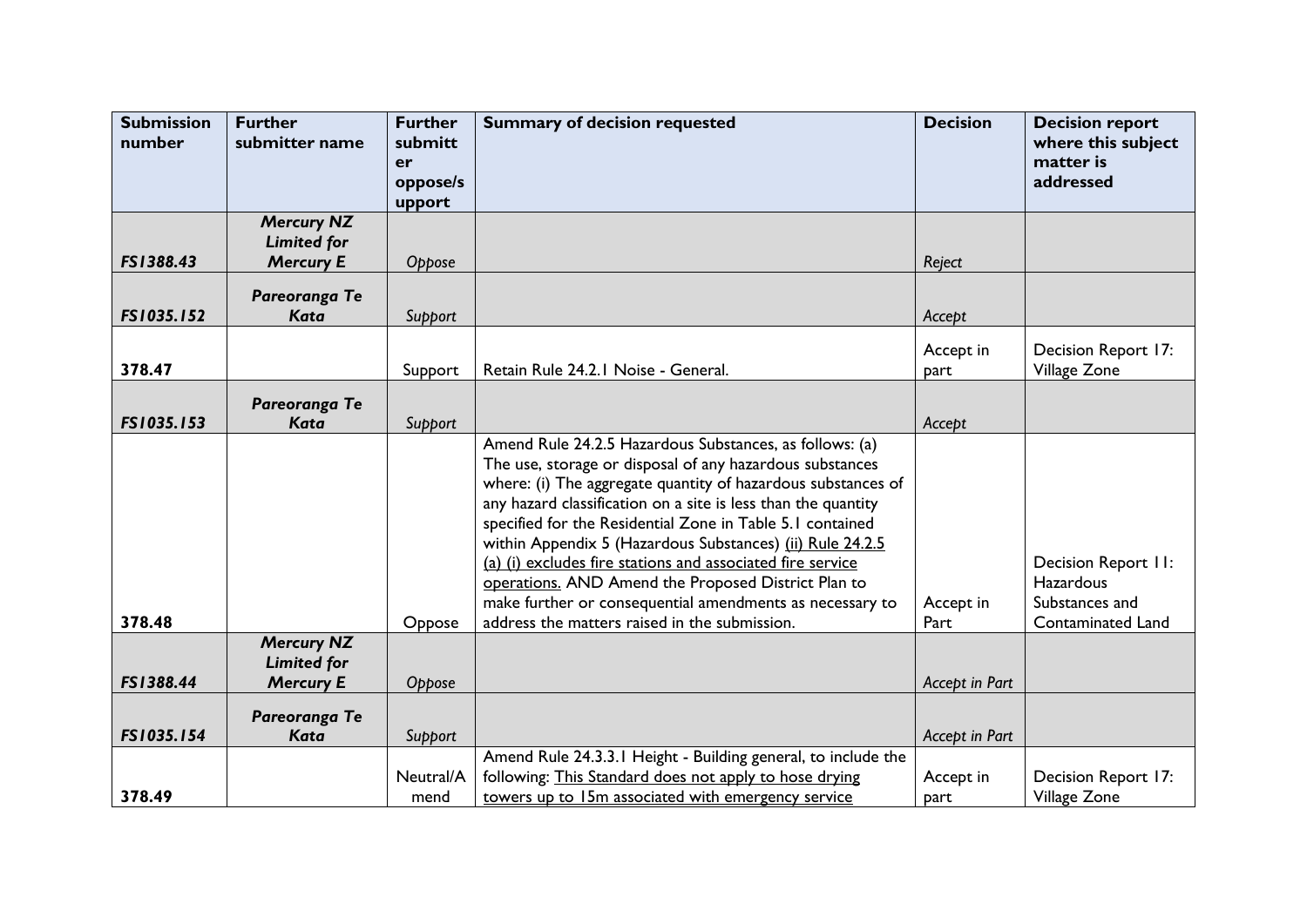| <b>Submission</b><br>number | <b>Further</b><br>submitter name                            | <b>Further</b><br>submitt<br>er | <b>Summary of decision requested</b>                                                                                                                                                                                                                                                                                                                                                                                                                                                                                                                                                                                                                                                                | <b>Decision</b>   | <b>Decision report</b><br>where this subject<br>matter is |
|-----------------------------|-------------------------------------------------------------|---------------------------------|-----------------------------------------------------------------------------------------------------------------------------------------------------------------------------------------------------------------------------------------------------------------------------------------------------------------------------------------------------------------------------------------------------------------------------------------------------------------------------------------------------------------------------------------------------------------------------------------------------------------------------------------------------------------------------------------------------|-------------------|-----------------------------------------------------------|
|                             |                                                             | oppose/s                        |                                                                                                                                                                                                                                                                                                                                                                                                                                                                                                                                                                                                                                                                                                     |                   | addressed                                                 |
|                             |                                                             | upport                          |                                                                                                                                                                                                                                                                                                                                                                                                                                                                                                                                                                                                                                                                                                     |                   |                                                           |
|                             |                                                             |                                 | facilities. AND Amend the Proposed District Plan to make                                                                                                                                                                                                                                                                                                                                                                                                                                                                                                                                                                                                                                            |                   |                                                           |
|                             |                                                             |                                 | further or consequential amendments as necessary to                                                                                                                                                                                                                                                                                                                                                                                                                                                                                                                                                                                                                                                 |                   |                                                           |
|                             |                                                             |                                 | address the matters raised in the submission.                                                                                                                                                                                                                                                                                                                                                                                                                                                                                                                                                                                                                                                       |                   |                                                           |
| FS1035.155                  | Pareoranga Te<br><b>Kata</b>                                | Support                         |                                                                                                                                                                                                                                                                                                                                                                                                                                                                                                                                                                                                                                                                                                     | Accept            |                                                           |
|                             |                                                             |                                 |                                                                                                                                                                                                                                                                                                                                                                                                                                                                                                                                                                                                                                                                                                     |                   |                                                           |
|                             |                                                             |                                 |                                                                                                                                                                                                                                                                                                                                                                                                                                                                                                                                                                                                                                                                                                     | Accept in         | Decision Report 17:                                       |
| 378.50                      |                                                             | Support                         | Retain Rule 24.3.6.3 Building setback - Waterbodies.                                                                                                                                                                                                                                                                                                                                                                                                                                                                                                                                                                                                                                                | part              | Village Zone                                              |
|                             | Pareoranga Te                                               |                                 |                                                                                                                                                                                                                                                                                                                                                                                                                                                                                                                                                                                                                                                                                                     |                   |                                                           |
| FS1035.156                  | <b>Kata</b>                                                 | Support                         |                                                                                                                                                                                                                                                                                                                                                                                                                                                                                                                                                                                                                                                                                                     | Accept            |                                                           |
| 378.51                      |                                                             | Oppose                          | Retain Rule 24.4.1 Subdivision - General, as subdivision is a<br>restricted discretionary activity, except for the amendments<br>sought below AND Amend Rule 24.4.1 Subdivision -<br>General, as follows: (a) Subdivision must comply with all of<br>the following conditions: $(x)$ Proposed lots must be<br>connected to water supply sufficient for firefighting<br>purposes. (b) Council's discretion is restricted to the<br>following matters: (x) Provisions of infrastructure, including<br>water supply for firefighting purposes. AND Amend the<br>Proposed District Plan to make further or consequential<br>amendments as necessary to address the matters raised in<br>the submission. | Accept in<br>part | Decision Report 17:<br>Village Zone                       |
|                             |                                                             |                                 |                                                                                                                                                                                                                                                                                                                                                                                                                                                                                                                                                                                                                                                                                                     |                   |                                                           |
| FS1134.93                   | <b>Counties Power</b><br><b>Limited</b>                     | Support                         |                                                                                                                                                                                                                                                                                                                                                                                                                                                                                                                                                                                                                                                                                                     | Accept            |                                                           |
| FS1388.45                   | <b>Mercury NZ</b><br><b>Limited for</b><br><b>Mercury E</b> | Oppose                          |                                                                                                                                                                                                                                                                                                                                                                                                                                                                                                                                                                                                                                                                                                     | Reject            |                                                           |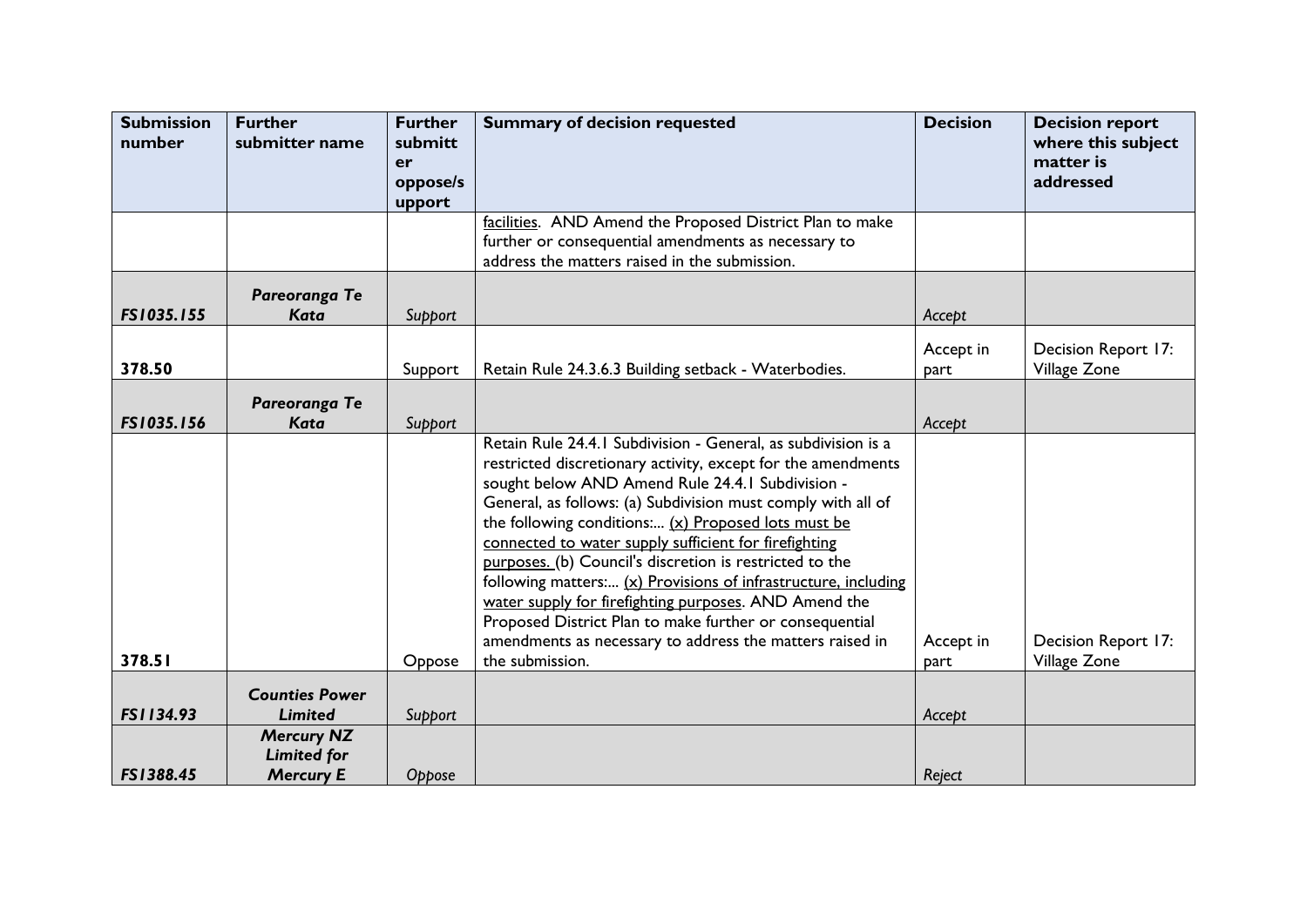| <b>Submission</b><br>number | <b>Further</b><br>submitter name | <b>Further</b><br>submitt<br>er<br>oppose/s<br>upport | <b>Summary of decision requested</b>                                                                                                                                                                                                                                                                                                                                                                                                                                                                                                                                                                                                                                                                                                                             | <b>Decision</b>   | <b>Decision report</b><br>where this subject<br>matter is<br>addressed           |
|-----------------------------|----------------------------------|-------------------------------------------------------|------------------------------------------------------------------------------------------------------------------------------------------------------------------------------------------------------------------------------------------------------------------------------------------------------------------------------------------------------------------------------------------------------------------------------------------------------------------------------------------------------------------------------------------------------------------------------------------------------------------------------------------------------------------------------------------------------------------------------------------------------------------|-------------------|----------------------------------------------------------------------------------|
|                             | Pareoranga Te                    |                                                       |                                                                                                                                                                                                                                                                                                                                                                                                                                                                                                                                                                                                                                                                                                                                                                  |                   |                                                                                  |
| FS1035.157                  | <b>Kata</b>                      | Support                                               |                                                                                                                                                                                                                                                                                                                                                                                                                                                                                                                                                                                                                                                                                                                                                                  | Accept            |                                                                                  |
| 378.52                      |                                  | Oppose                                                | Retain Rule 24.4.2 Subdivision - Te Kowhai and Tuakau, as<br>subdivision is a restricted discretionary activity, except for<br>the amendments sought below AND Amend Rule 24.4.2<br>Subdivision - Te Kowhai and Tuakau, as follows: (a)<br>Subdivision must comply with all of the following<br>conditions: x. Proposed lots must be connected to public-<br>reticulated water supply or water supply sufficient for<br>firefighting purposes. (b) Council's discretion is restricted to<br>the following matters: (x) Provision of infrastructure.<br>including water supply for firefighting purposes. AND<br>Amend the Proposed District Plan to make further or<br>consequential amendments as necessary to address the<br>matters raised in the submission. | Accept in         | Decision Report 17:<br>Village Zone                                              |
|                             | <b>Counties Power</b>            |                                                       |                                                                                                                                                                                                                                                                                                                                                                                                                                                                                                                                                                                                                                                                                                                                                                  | part              |                                                                                  |
| FS1134.94                   | <b>Limited</b>                   | Support                                               |                                                                                                                                                                                                                                                                                                                                                                                                                                                                                                                                                                                                                                                                                                                                                                  | Accept            |                                                                                  |
| FS1035.158                  | Pareoranga Te<br>Kata            | Support                                               |                                                                                                                                                                                                                                                                                                                                                                                                                                                                                                                                                                                                                                                                                                                                                                  | Accept            |                                                                                  |
| 378.53                      |                                  | Support                                               | Retain Rule 26.2.7 Motor sport and Event Traffic<br>Management - All precincts.                                                                                                                                                                                                                                                                                                                                                                                                                                                                                                                                                                                                                                                                                  | Accept in<br>part | Decision Report 25:<br>Hampton Downs<br>Motorsport and<br><b>Recreation Zone</b> |
| FS1035.159                  | Pareoranga Te<br>Kata            | Support                                               |                                                                                                                                                                                                                                                                                                                                                                                                                                                                                                                                                                                                                                                                                                                                                                  |                   |                                                                                  |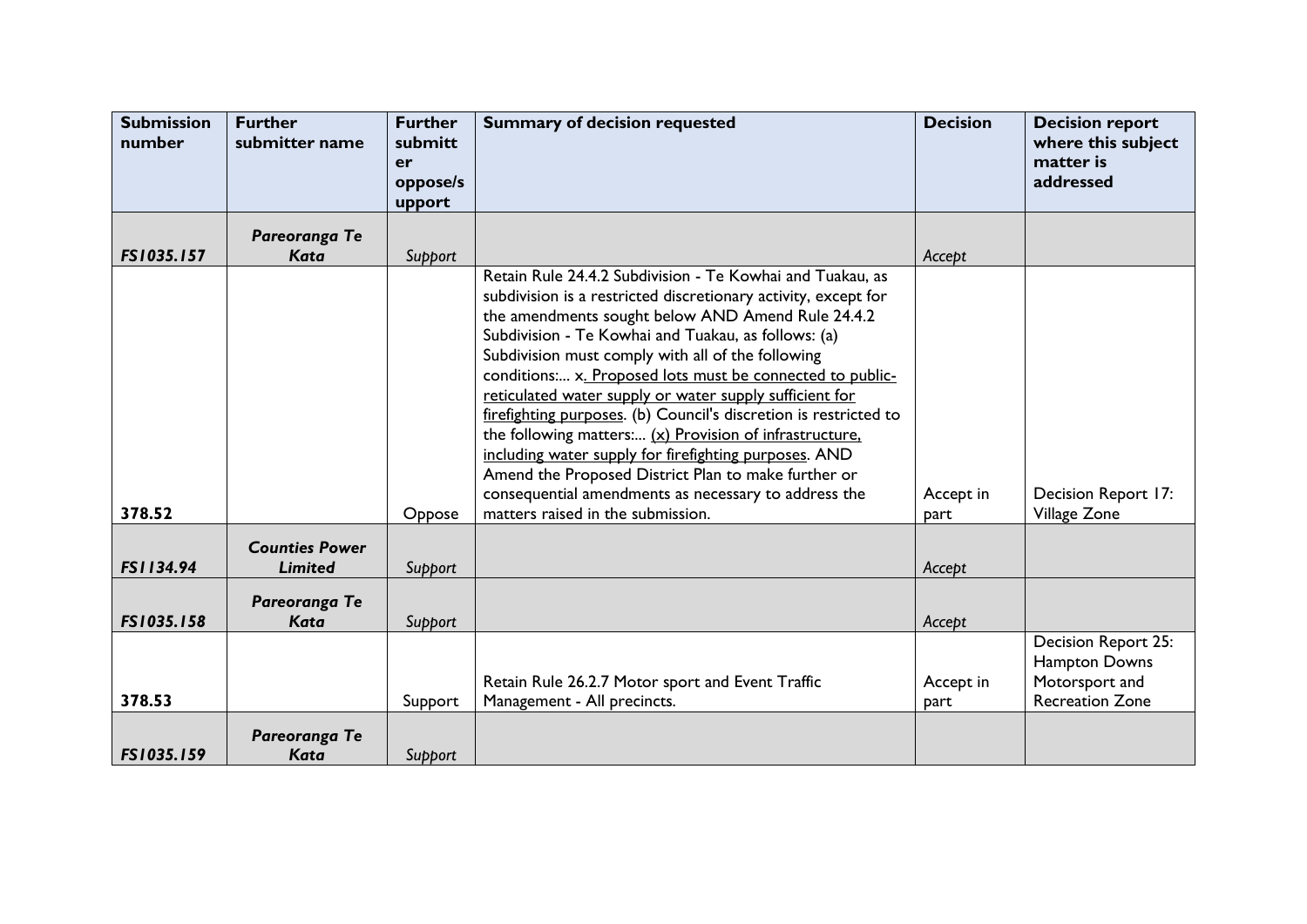| <b>Submission</b><br>number | <b>Further</b><br>submitter name | <b>Further</b><br>submitt | <b>Summary of decision requested</b>                                                                                       | <b>Decision</b> | <b>Decision report</b><br>where this subject |
|-----------------------------|----------------------------------|---------------------------|----------------------------------------------------------------------------------------------------------------------------|-----------------|----------------------------------------------|
|                             |                                  | er                        |                                                                                                                            |                 | matter is                                    |
|                             |                                  | oppose/s                  |                                                                                                                            |                 | addressed                                    |
|                             |                                  | upport                    |                                                                                                                            |                 |                                              |
|                             | Pareoranga Te                    |                           |                                                                                                                            |                 |                                              |
| FS1035.160                  | Kata                             | Support                   |                                                                                                                            |                 |                                              |
|                             |                                  |                           | Amend Rule 26.2.9 Hazardous substances - All precincts, as                                                                 |                 |                                              |
|                             |                                  |                           | follows: (a) The use, storage or disposal of any hazardous                                                                 |                 |                                              |
|                             |                                  |                           | substances where: (i) The aggregate quantity of hazardous                                                                  |                 |                                              |
|                             |                                  |                           | substances of any hazard classification on a site is less than<br>the quantity specified for the Motorsport and Recreation |                 |                                              |
|                             |                                  |                           | Zone in Table 5.1 contained within Appendix 5 (Hazardous                                                                   |                 |                                              |
|                             |                                  |                           | Substances); (ii) The storage or use of radioactive materials                                                              |                 |                                              |
|                             |                                  |                           | is in approved equipment for medical and diagnostic                                                                        |                 |                                              |
|                             |                                  |                           | purposes, or specified as an exempt activity or article in the                                                             |                 |                                              |
|                             |                                  |                           | Radiation Safety Act and Regulations 2017. (iii) Rule 26.2.9                                                               |                 |                                              |
|                             |                                  |                           | (a)(i) excludes fire service operations. AND Amend the                                                                     |                 | Decision Report II:                          |
|                             |                                  |                           | Proposed District Plan to make further or consequential                                                                    |                 | <b>Hazardous</b>                             |
| 378.54                      |                                  | Oppose                    | amendments as necessary to address the matters raised in<br>the submission.                                                | Reject          | Substances and<br>Contaminated Land          |
|                             |                                  |                           |                                                                                                                            |                 |                                              |
|                             | Pareoranga Te                    |                           |                                                                                                                            |                 |                                              |
| <b>FS1035.161</b>           | Kata                             | Support                   |                                                                                                                            |                 |                                              |
|                             |                                  |                           | Retain Rule 26.4 Subdivision, as subdivision is a discretionary                                                            |                 |                                              |
|                             |                                  |                           | activity, except for the amendments sought below AND<br>Amend Rule 26.4 Subdivision, as follows: (x) Every allotment       |                 |                                              |
|                             |                                  |                           | is provided with water supply and complies with the                                                                        |                 |                                              |
|                             |                                  |                           | requirements of Chapter 14: Infrastructure and Energy:                                                                     |                 | Decision Report 25:                          |
|                             |                                  |                           | AND Amend the Proposed District Plan to make further or                                                                    |                 | Hampton Downs                                |
|                             |                                  | Neutral/A                 | consequential amendments as necessary to address the                                                                       | Accept in       | Motorsport and                               |
| 378.55                      |                                  | mend                      | matters raised in the submission.                                                                                          | part            | <b>Recreation Zone</b>                       |
|                             | Pareoranga Te                    |                           |                                                                                                                            |                 |                                              |
| FS1035.162                  | Kata                             | Support                   |                                                                                                                            |                 |                                              |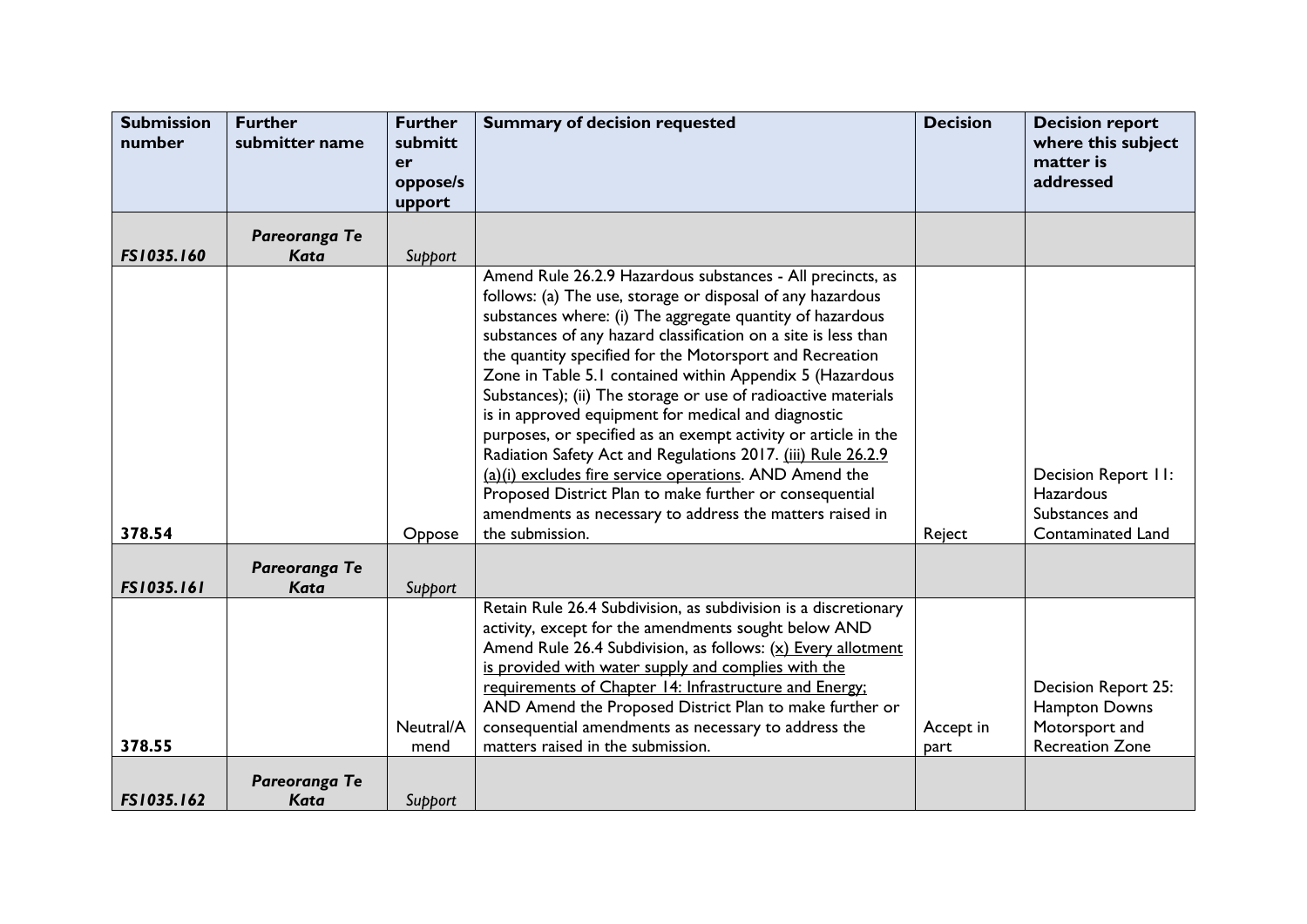| <b>Submission</b><br>number | <b>Further</b><br>submitter name | <b>Further</b><br>submitt | <b>Summary of decision requested</b>                        | <b>Decision</b>   | <b>Decision report</b><br>where this subject |
|-----------------------------|----------------------------------|---------------------------|-------------------------------------------------------------|-------------------|----------------------------------------------|
|                             |                                  | er                        |                                                             |                   | matter is                                    |
|                             |                                  | oppose/s                  |                                                             |                   | addressed                                    |
|                             |                                  | upport                    |                                                             |                   |                                              |
|                             |                                  |                           |                                                             |                   | Decision Report 26:<br>Te Kowhai Airpark     |
| 378.56                      |                                  | Support                   | Retain Rule 27.2.6 Noise - Other than Taxiways.             | Accept in<br>Part | Zone                                         |
|                             |                                  |                           |                                                             |                   |                                              |
|                             | Pareoranga Te                    |                           |                                                             |                   |                                              |
| FS1035.163                  | Kata                             | Support                   |                                                             | Accept in Part    |                                              |
|                             | <b>NZTE Operations</b>           |                           |                                                             |                   |                                              |
| FS1339.173                  | <b>Limited</b>                   | Support                   |                                                             | Accept in Part    |                                              |
|                             |                                  |                           | Add a new objective to Section 4.5 Business and Business    |                   |                                              |
|                             |                                  |                           | Town Centre Zones, as follows: Objective 4.5.x To           |                   |                                              |
|                             |                                  |                           | recognise and provide for non-commercial activities that    |                   |                                              |
|                             |                                  |                           | contribute to the health, safety and wellbeing of the       |                   |                                              |
|                             |                                  |                           | community while managing their potential adverse effects to |                   |                                              |
|                             |                                  |                           | ensure that the activities complement the amenity values of |                   |                                              |
|                             |                                  |                           | the District's Business Zone areas. AND Amend the           |                   |                                              |
|                             |                                  |                           | Proposed District Plan to make further or consequential     |                   |                                              |
|                             |                                  | Neutral/A                 | amendments as necessary to address the matters raised in    |                   | Decision Report 20:                          |
| 378.57                      | <b>Ara Poutama</b>               | mend                      | the submission.                                             | Accept            | <b>Business Zones</b>                        |
|                             | Aotearoa                         |                           |                                                             |                   |                                              |
|                             | (Department of                   |                           |                                                             |                   |                                              |
| FS1210.5                    | <b>Corrections)</b>              | Support                   |                                                             | Accept            |                                              |
|                             | <b>Mercury NZ</b>                |                           |                                                             |                   |                                              |
|                             | <b>Limited for</b>               |                           |                                                             |                   |                                              |
| FS1388.46                   | <b>Mercury E</b>                 | Oppose                    |                                                             | Reject            |                                              |
|                             | Pareoranga Te                    |                           |                                                             |                   |                                              |
| FS1035.164                  | Kata                             | Support                   |                                                             | Accept            |                                              |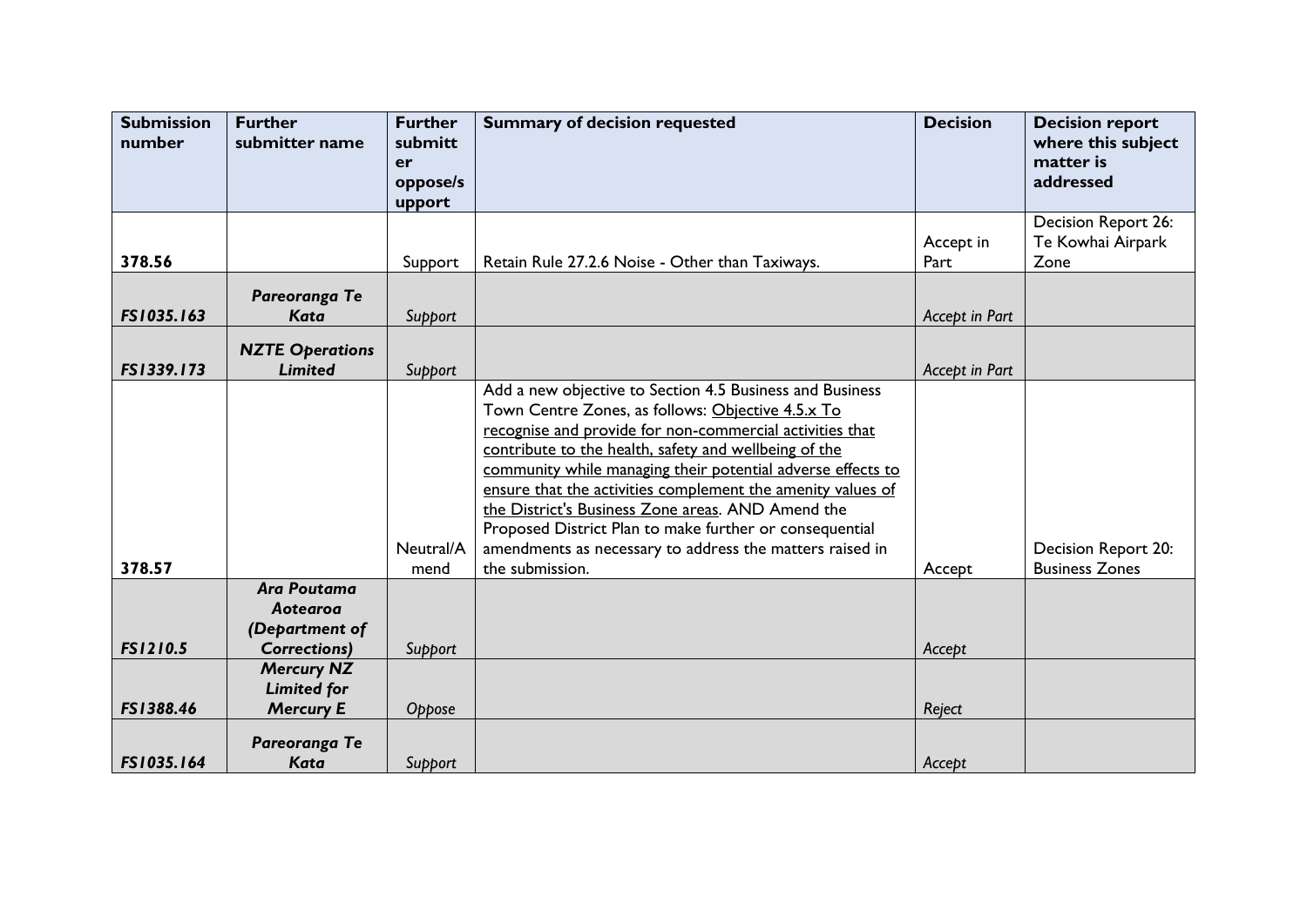| <b>Submission</b> | <b>Further</b>     | <b>Further</b> | <b>Summary of decision requested</b>                                                                                       | <b>Decision</b> | <b>Decision report</b>                       |
|-------------------|--------------------|----------------|----------------------------------------------------------------------------------------------------------------------------|-----------------|----------------------------------------------|
| number            | submitter name     | submitt        |                                                                                                                            |                 | where this subject                           |
|                   |                    | er             |                                                                                                                            |                 | matter is                                    |
|                   |                    | oppose/s       |                                                                                                                            |                 | addressed                                    |
|                   |                    | upport         |                                                                                                                            |                 |                                              |
|                   |                    |                | Retain Policy 4.5.4 Commercial purpose: Business Zone,                                                                     |                 |                                              |
|                   |                    |                | except for the amendments sought below AND Add a new                                                                       |                 |                                              |
|                   |                    |                | clause (iv) to Policy 4.5.4 Commercial purpose: Business                                                                   |                 |                                              |
|                   |                    |                | Zone as follows: (iv) Enabling non-commercial activities such                                                              |                 |                                              |
|                   |                    |                | as emergency service facilities that provide for the health.                                                               |                 |                                              |
|                   |                    |                | safety and well-being of the community and that service or                                                                 |                 |                                              |
|                   |                    | Neutral/A      | support an identified local need. AND Amend the Proposed                                                                   |                 |                                              |
| 378.58            |                    | mend           | District Plan to make further or consequential amendments<br>as necessary to address the matters raised in the submission. |                 | Decision Report 20:<br><b>Business Zones</b> |
|                   | <b>Mercury NZ</b>  |                |                                                                                                                            | Reject          |                                              |
|                   | <b>Limited for</b> |                |                                                                                                                            |                 |                                              |
| FS1388.47         | <b>Mercury E</b>   | Oppose         |                                                                                                                            | Accept          |                                              |
|                   |                    |                |                                                                                                                            |                 |                                              |
|                   | Pareoranga Te      |                |                                                                                                                            |                 |                                              |
| FS1035.165        | <b>Kata</b>        | Support        |                                                                                                                            | Reject          |                                              |
|                   |                    |                | Retain Policy 4.6.4 Maintain industrial land for industrial                                                                |                 |                                              |
|                   |                    |                | purposes, to the extent that it anticipates ancillary non-                                                                 |                 |                                              |
|                   |                    |                | industrial activities in the Industrial Zone AND Add new                                                                   |                 |                                              |
|                   |                    |                | clause (b) to Policy 4.6.4 Maintain industrial land for                                                                    |                 |                                              |
|                   |                    |                | industrial purposes, as follows: (b) Enable emergency                                                                      |                 |                                              |
|                   |                    |                | services facilities that provide for the health, safety and well-                                                          |                 |                                              |
|                   |                    |                | being of the community and that service or support and                                                                     |                 |                                              |
|                   |                    |                | identified local need. AND Amend the Proposed District                                                                     |                 |                                              |
|                   |                    | Neutral/A      | Plan to make further or consequential amendments as                                                                        | Accept in       | Decision Report 21:                          |
| 378.59            |                    | mend           | necessary to address the matters raised in the submission.                                                                 | Part            | <b>Industrial Zones</b>                      |
|                   | <b>Mercury NZ</b>  |                |                                                                                                                            |                 |                                              |
|                   | <b>Limited for</b> |                |                                                                                                                            |                 |                                              |
| FS1388.48         | <b>Mercury E</b>   | Oppose         |                                                                                                                            | Accept in Part  |                                              |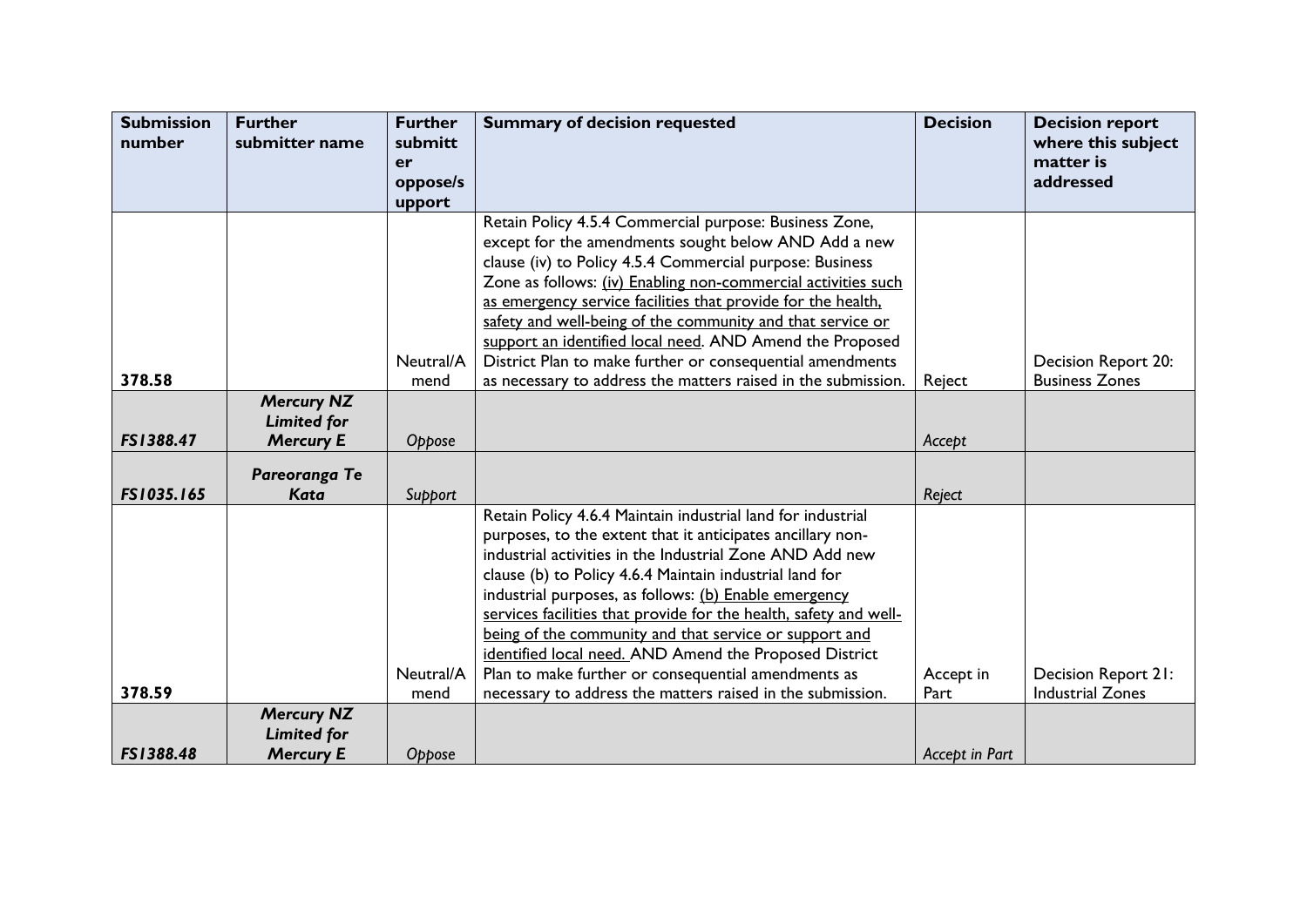| <b>Submission</b><br>number | <b>Further</b><br>submitter name                   | <b>Further</b><br>submitt<br>er<br>oppose/s | <b>Summary of decision requested</b>                                                                                                                                                                                                                                                                                                                                                                                                                                                                                             | <b>Decision</b>   | <b>Decision report</b><br>where this subject<br>matter is<br>addressed |
|-----------------------------|----------------------------------------------------|---------------------------------------------|----------------------------------------------------------------------------------------------------------------------------------------------------------------------------------------------------------------------------------------------------------------------------------------------------------------------------------------------------------------------------------------------------------------------------------------------------------------------------------------------------------------------------------|-------------------|------------------------------------------------------------------------|
|                             |                                                    | upport                                      |                                                                                                                                                                                                                                                                                                                                                                                                                                                                                                                                  |                   |                                                                        |
| FS1035.166                  | Pareoranga Te<br>Kata                              | Support                                     |                                                                                                                                                                                                                                                                                                                                                                                                                                                                                                                                  | Accept in Part    |                                                                        |
|                             |                                                    |                                             |                                                                                                                                                                                                                                                                                                                                                                                                                                                                                                                                  |                   | Decision Report 32:<br>Miscellaneous                                   |
| 378.60                      |                                                    | Support                                     | Retain Policy 4.7.5 Servicing requirements.                                                                                                                                                                                                                                                                                                                                                                                                                                                                                      | Accept            | <b>Matters</b>                                                         |
| FS1035.167                  | Pareoranga Te<br>Kata                              | Support                                     |                                                                                                                                                                                                                                                                                                                                                                                                                                                                                                                                  | accept            |                                                                        |
| 378.61                      | Fire and<br><b>Emergency New</b><br><b>Zealand</b> | Neutral/A<br>mend                           | Add new Objective to Section 5.3 Rural Character and<br>Amenity as follows: Objective 5.3.x To recognise and<br>provide for non-rural activities that contribute to the health,<br>safety and wellbeing of the community while managing their<br>potential adverse effects to ensure that the activities<br>complement the amenity values of the District's rural areas.<br>AND Amend the Proposed District Plan to make further or<br>consequential amendments as necessary to address the<br>matters raised in the submission. | Accept in<br>Part | Decision Report 22:<br><b>Rural Zone</b>                               |
|                             | <b>Mercury NZ</b>                                  |                                             |                                                                                                                                                                                                                                                                                                                                                                                                                                                                                                                                  |                   |                                                                        |
|                             | <b>Limited for</b>                                 |                                             |                                                                                                                                                                                                                                                                                                                                                                                                                                                                                                                                  |                   |                                                                        |
| FS1388.49                   | <b>Mercury E</b>                                   | Oppose                                      |                                                                                                                                                                                                                                                                                                                                                                                                                                                                                                                                  | Accept in Part    |                                                                        |
| FS1035.168                  | Pareoranga Te<br><b>Kata</b>                       | Support                                     |                                                                                                                                                                                                                                                                                                                                                                                                                                                                                                                                  | Accept in Part    |                                                                        |
| 378.62                      |                                                    | Neutral/A<br>mend                           | Retain Policy 5.3.9 Non-rural activities, to the extent that it<br>anticipates non-rural activities in the Rural Zone AND<br>Amend Policy 5.3.9 Non-rural activities, as follows: (a)<br>Manage any non-rural activities, including equestrian centres,<br>horse training centres, emergency service facilities, forestry<br>and rural industries, to achieve a character, scale, intensity                                                                                                                                      | Accept in<br>Part | <b>Decision Report 22:</b><br><b>Rural Zone</b>                        |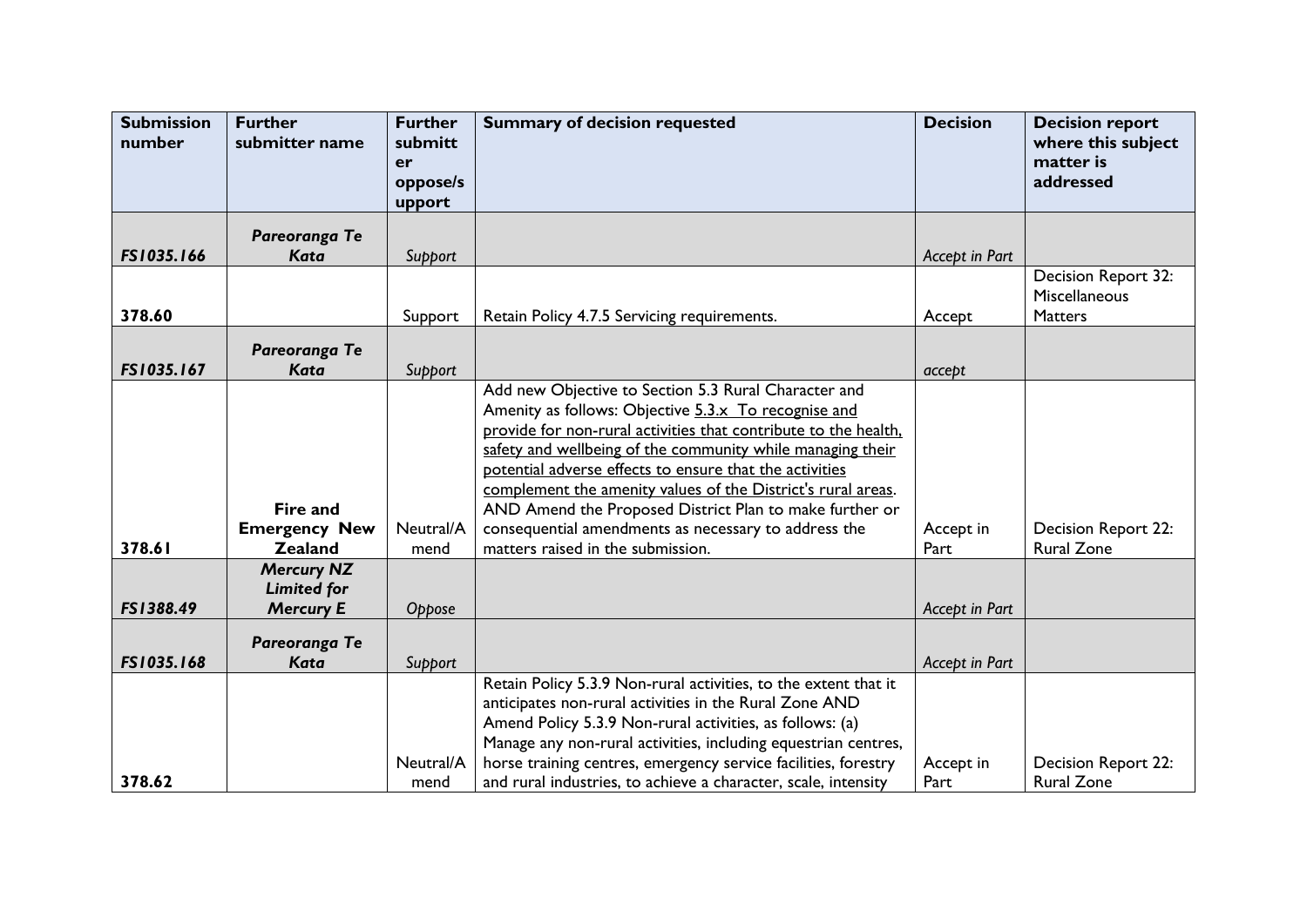| <b>Submission</b><br>number | <b>Further</b><br>submitter name        | <b>Further</b><br>submitt | <b>Summary of decision requested</b>                                                                                      | <b>Decision</b> | <b>Decision report</b><br>where this subject |
|-----------------------------|-----------------------------------------|---------------------------|---------------------------------------------------------------------------------------------------------------------------|-----------------|----------------------------------------------|
|                             |                                         | er                        |                                                                                                                           |                 | matter is                                    |
|                             |                                         | oppose/s                  |                                                                                                                           |                 | addressed                                    |
|                             |                                         | upport                    |                                                                                                                           |                 |                                              |
|                             |                                         |                           | and location that are in keeping with rural character and                                                                 |                 |                                              |
|                             |                                         |                           | amenity values, (b) Avoid buildings and structures<br>dominating land on adjoining properties, public reserves, the       |                 |                                              |
|                             |                                         |                           | coast or waterbodies; and (c) Enable non-rural activities that                                                            |                 |                                              |
|                             |                                         |                           | provide for the health, safety and well-being of the                                                                      |                 |                                              |
|                             |                                         |                           | community and that service or support an identified local                                                                 |                 |                                              |
|                             |                                         |                           | need. AND Amend the Proposed District Plan to make                                                                        |                 |                                              |
|                             |                                         |                           | further or consequential amendments as necessary to                                                                       |                 |                                              |
|                             | <b>Mercury NZ</b>                       |                           | address the matters raised in the submission.                                                                             |                 |                                              |
|                             | <b>Limited for</b>                      |                           |                                                                                                                           |                 |                                              |
| FS1388.50                   | <b>Mercury E</b>                        | Oppose                    |                                                                                                                           | Accept in Part  |                                              |
|                             | Pareoranga Te                           |                           |                                                                                                                           |                 |                                              |
| FS1035.169                  | <b>Kata</b>                             | Support                   |                                                                                                                           | Accept in Part  |                                              |
|                             |                                         |                           | Add a new Objective to Section 5.6 Country Living Zone, as                                                                |                 |                                              |
|                             |                                         |                           | follows: Objective 5.6.x To recognise and provide for non-                                                                |                 |                                              |
|                             |                                         |                           | residential activities that contribute to the health, safety and                                                          |                 |                                              |
|                             |                                         |                           | wellbeing of the community while managing their potential<br>adverse effects to ensure that the activities complement the |                 |                                              |
|                             |                                         |                           | amenity values of the District's Country Living areas. AND                                                                |                 |                                              |
|                             |                                         |                           | Amend the Proposed District Plan to make further or                                                                       |                 |                                              |
|                             |                                         | Neutral/A                 | consequential amendments as necessary to address the                                                                      | Accept in       | Decision Report 18:                          |
| 378.63                      |                                         | mend                      | matters raised in the submission.                                                                                         | part            | <b>Country Living Zone</b>                   |
|                             | <b>Mercury NZ</b><br><b>Limited for</b> |                           |                                                                                                                           |                 |                                              |
| FS1388.51                   | <b>Mercury E</b>                        | Oppose                    |                                                                                                                           | Reject          |                                              |
|                             |                                         |                           |                                                                                                                           |                 |                                              |
| FS1035.170                  | Pareoranga Te<br>Kata                   | Support                   |                                                                                                                           | Accept          |                                              |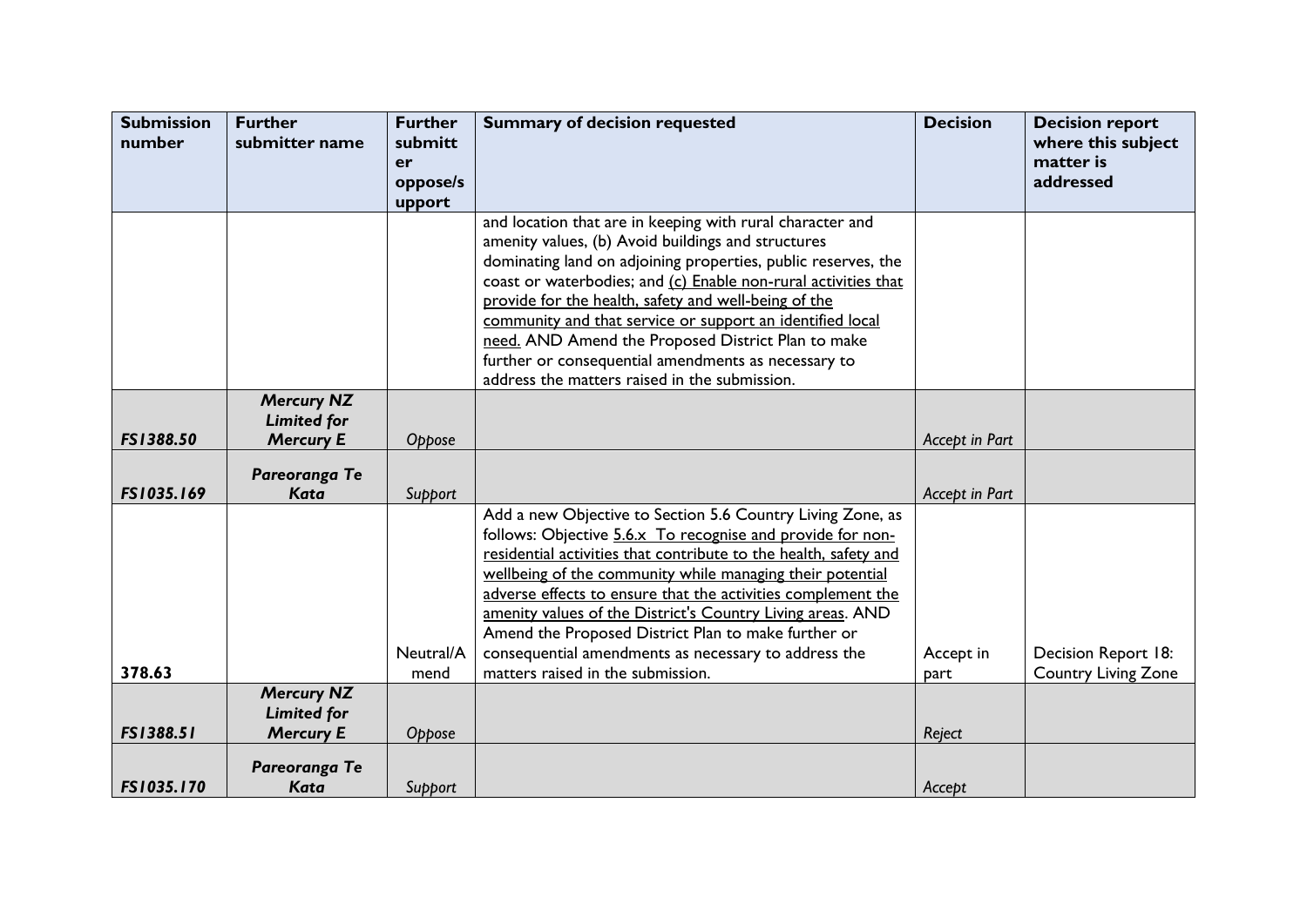| <b>Submission</b> | <b>Further</b> | <b>Further</b> | <b>Summary of decision requested</b>                                                                                       | <b>Decision</b> | <b>Decision report</b>                            |
|-------------------|----------------|----------------|----------------------------------------------------------------------------------------------------------------------------|-----------------|---------------------------------------------------|
| number            | submitter name | submitt        |                                                                                                                            |                 | where this subject                                |
|                   |                | er<br>oppose/s |                                                                                                                            |                 | matter is<br>addressed                            |
|                   |                | upport         |                                                                                                                            |                 |                                                   |
|                   |                |                | Retain Policy 5.6.2 Country living character, as it requires                                                               |                 |                                                   |
|                   |                |                | activities to be self-sufficient for water supply, unless a                                                                |                 |                                                   |
|                   |                |                | reticulated system is available AND Amend Policy 5.6.2(e)                                                                  |                 |                                                   |
|                   |                |                | Country Living character, as follows: (e) Requires activities                                                              |                 |                                                   |
|                   |                |                | within the Country Living Zone to be self-sufficient in the                                                                |                 |                                                   |
|                   |                |                | provision of water supply (including for firefighting                                                                      |                 |                                                   |
|                   |                |                | purposes), wastewater and stormwater disposal, unless a                                                                    |                 |                                                   |
|                   |                |                | reticulated supply is available. AND Amend the Proposed                                                                    |                 |                                                   |
| 378.64            |                | Neutral/A      | District Plan to make further or consequential amendments<br>as necessary to address the matters raised in the submission. |                 | Decision Report 18:                               |
|                   |                | mend           |                                                                                                                            | Reject          | <b>Country Living Zone</b>                        |
|                   | Pareoranga Te  |                |                                                                                                                            |                 |                                                   |
| FS1035.171        | Kata           | Support        |                                                                                                                            | Accept          |                                                   |
|                   |                |                | Retain Policy 5.6.8 Non-residential activities, to the extent                                                              |                 |                                                   |
|                   |                |                | that it anticipates non-residential activities in the Country                                                              |                 |                                                   |
|                   |                |                | Living Zone AND Amend Policy 5.6.8 Non-residential                                                                         |                 |                                                   |
|                   |                |                | activities, as follows: (a) Limit the establishment of                                                                     |                 |                                                   |
|                   |                |                | commercial or industrial non-residential activities within the                                                             |                 |                                                   |
|                   |                |                | Country Living Zone unless they: (ii) Provide for the health,                                                              |                 |                                                   |
|                   |                |                | safety and well-being of the community and that service or                                                                 |                 |                                                   |
|                   |                | Neutral/A      | support an identified local need. AND Amend the Proposed<br>District Plan to make further or consequential amendments      |                 |                                                   |
| 378.65            |                | mend           | as necessary to address the matters raised in the submission.                                                              | Reject          | Decision Report 18:<br><b>Country Living Zone</b> |
|                   |                |                |                                                                                                                            |                 |                                                   |
|                   | Pareoranga Te  |                |                                                                                                                            |                 |                                                   |
| FS1035.172        | <b>Kata</b>    | Support        |                                                                                                                            | Accept          |                                                   |
|                   |                |                | Add a new objective to Section 4.2 Residential Zone, as                                                                    |                 |                                                   |
|                   |                |                | follows: Objective 4.2.2(x) To recognise and provide for                                                                   |                 |                                                   |
|                   |                | Neutral/A      | non-residential activities that contribute to the health, safety                                                           | Accept in       | Decision Report 14:                               |
| 378.66            |                | mend           | and wellbeing of the community while managing their                                                                        | part            | <b>Residential Zone</b>                           |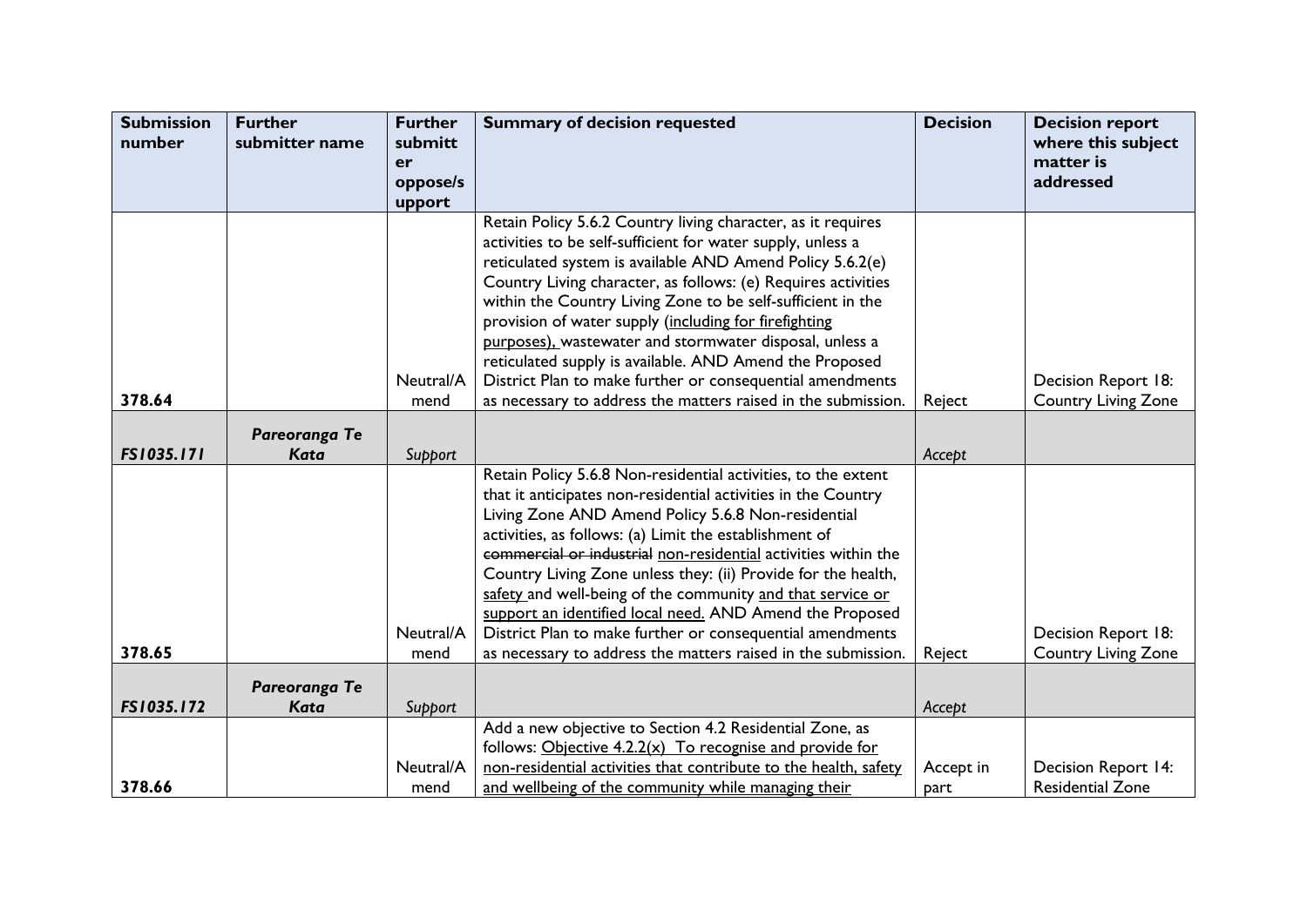| <b>Submission</b><br>number | <b>Further</b><br>submitter name       | <b>Further</b><br>submitt<br>er<br>oppose/s<br>upport | <b>Summary of decision requested</b>                                                                                                                                                                                                                                                                                                                                                                                                                                                                                                                                                                                                                                                       | <b>Decision</b>   | <b>Decision report</b><br>where this subject<br>matter is<br>addressed |
|-----------------------------|----------------------------------------|-------------------------------------------------------|--------------------------------------------------------------------------------------------------------------------------------------------------------------------------------------------------------------------------------------------------------------------------------------------------------------------------------------------------------------------------------------------------------------------------------------------------------------------------------------------------------------------------------------------------------------------------------------------------------------------------------------------------------------------------------------------|-------------------|------------------------------------------------------------------------|
|                             |                                        |                                                       | potential adverse effects to ensure that the activities                                                                                                                                                                                                                                                                                                                                                                                                                                                                                                                                                                                                                                    |                   |                                                                        |
|                             |                                        |                                                       | complement the amenity values of the District's residential                                                                                                                                                                                                                                                                                                                                                                                                                                                                                                                                                                                                                                |                   |                                                                        |
|                             |                                        |                                                       | areas. AND Amend the Proposed District Plan to make<br>further or consequential amendments as necessary to                                                                                                                                                                                                                                                                                                                                                                                                                                                                                                                                                                                 |                   |                                                                        |
|                             |                                        |                                                       | address the matters raised in the submission.                                                                                                                                                                                                                                                                                                                                                                                                                                                                                                                                                                                                                                              |                   |                                                                        |
|                             | <b>Mercury NZ</b>                      |                                                       |                                                                                                                                                                                                                                                                                                                                                                                                                                                                                                                                                                                                                                                                                            |                   |                                                                        |
|                             | <b>Limited for</b>                     |                                                       |                                                                                                                                                                                                                                                                                                                                                                                                                                                                                                                                                                                                                                                                                            |                   | Decision Report 14:                                                    |
| FS1388.52                   | <b>Mercury E</b>                       | Oppose                                                |                                                                                                                                                                                                                                                                                                                                                                                                                                                                                                                                                                                                                                                                                            | Accept in part    | <b>Residential Zone</b>                                                |
|                             | Pareoranga Te                          |                                                       |                                                                                                                                                                                                                                                                                                                                                                                                                                                                                                                                                                                                                                                                                            |                   | Decision Report 14:                                                    |
| FS1035.173                  | <b>Kata</b>                            | Support                                               |                                                                                                                                                                                                                                                                                                                                                                                                                                                                                                                                                                                                                                                                                            | Accept in part    | <b>Residential Zone</b>                                                |
| 378.67                      |                                        | Support                                               | Retain Policy 4.2.21 Maintain residential purpose, to the<br>extent that the provision anticipates non-residential activities<br>in the Residential Zone. AND Amend Policy 4.2.21 -<br>Maintain residential purpose as follows: Restrict the<br>establishment of non-residential commercial or industrial<br>activities, unless the activity has a strategic or operational<br>need to locate within a residential zone, and the effects of<br>such activities on the character an amenity of residential<br>zones are insignificant. AND Amend the Proposed District<br>Plan to make further or consequential amendments as<br>necessary to address the matters raised in the submission. | Accept in<br>part | Decision Report 14:<br><b>Residential Zone</b>                         |
|                             | <b>Mercury NZ</b>                      |                                                       |                                                                                                                                                                                                                                                                                                                                                                                                                                                                                                                                                                                                                                                                                            |                   |                                                                        |
| FS1388.53                   | <b>Limited for</b><br><b>Mercury E</b> | Oppose                                                |                                                                                                                                                                                                                                                                                                                                                                                                                                                                                                                                                                                                                                                                                            | Accept in part    | Decision Report 14:<br><b>Residential Zone</b>                         |
| FS1035.174                  | Pareoranga Te<br><b>Kata</b>           | Support                                               |                                                                                                                                                                                                                                                                                                                                                                                                                                                                                                                                                                                                                                                                                            | Accept in part    | Decision Report 14:<br><b>Residential Zone</b>                         |
| 378.68                      |                                        | Support                                               | Retain Policy 4.2.23 Non-residential activities, to the extent<br>that the provision anticipates non-residential activities in the                                                                                                                                                                                                                                                                                                                                                                                                                                                                                                                                                         | Accept in<br>part | Decision Report 14:<br><b>Residential Zone</b>                         |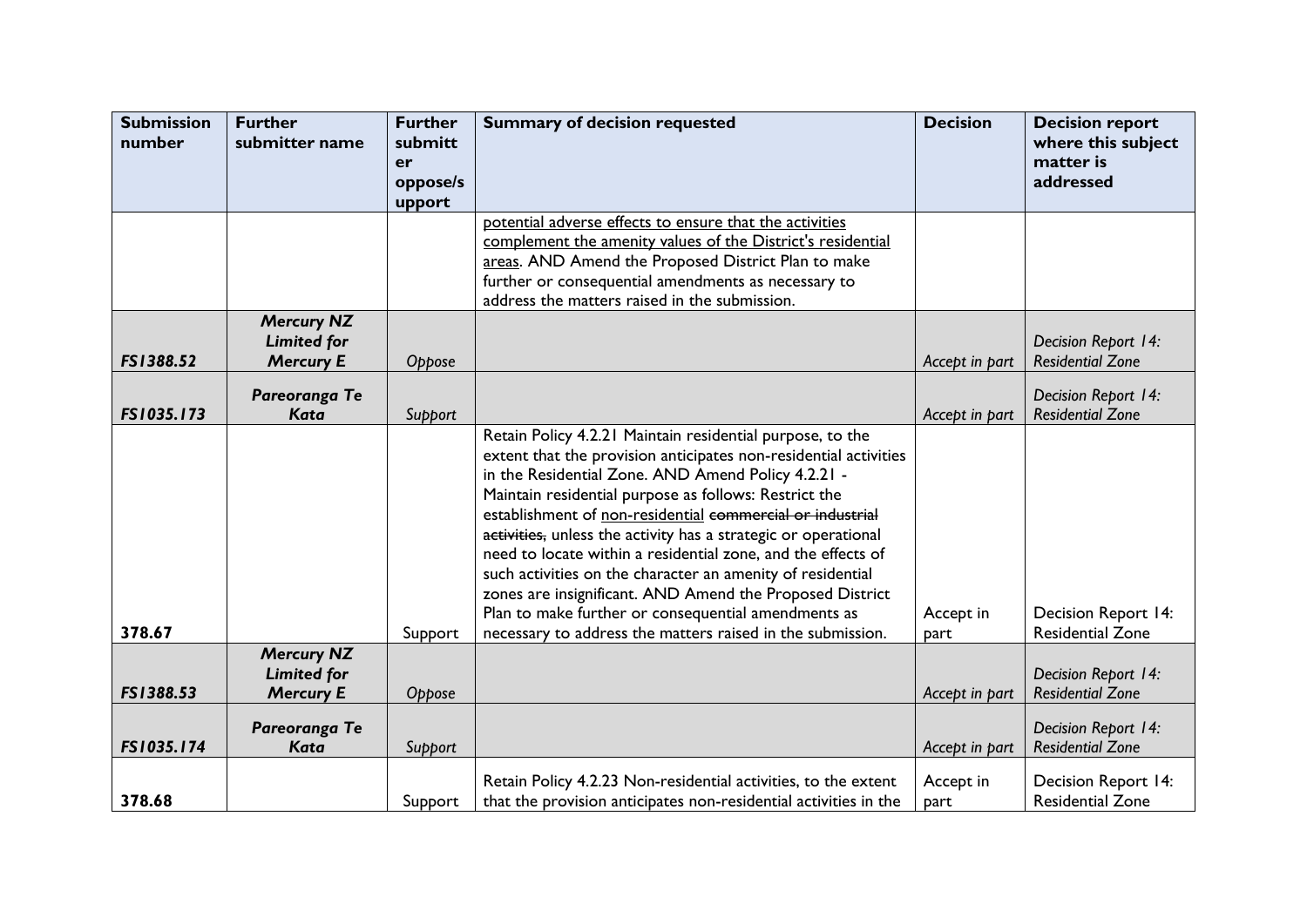| <b>Submission</b><br>number | <b>Further</b><br>submitter name        | <b>Further</b><br>submitt | <b>Summary of decision requested</b>                              | <b>Decision</b> | <b>Decision report</b><br>where this subject |
|-----------------------------|-----------------------------------------|---------------------------|-------------------------------------------------------------------|-----------------|----------------------------------------------|
|                             |                                         | er                        |                                                                   |                 | matter is                                    |
|                             |                                         | oppose/s                  |                                                                   |                 | addressed                                    |
|                             |                                         | upport                    |                                                                   |                 |                                              |
|                             |                                         |                           | Residential Zone AND Amend Policy 4.2.23(iii) Non-                |                 |                                              |
|                             |                                         |                           | residential activities as follows: (iii) Enabling non-residential |                 |                                              |
|                             |                                         |                           | activities that provide for the health, safety and well-being of  |                 |                                              |
|                             |                                         |                           | the community and that service or support an identified           |                 |                                              |
|                             |                                         |                           | local need AND Amend the Proposed District Plan to make           |                 |                                              |
|                             |                                         |                           | further or consequential amendments as necessary to               |                 |                                              |
|                             |                                         |                           | address the matters raised in the submission.                     |                 |                                              |
|                             | <b>Mercury NZ</b><br><b>Limited for</b> |                           |                                                                   |                 | Decision Report 14:                          |
| FS1388.54                   | <b>Mercury E</b>                        | Oppose                    |                                                                   | Accept in part  | <b>Residential Zone</b>                      |
|                             | Pareoranga Te                           |                           |                                                                   |                 | Decision Report 14:                          |
| FS1035.175                  | <b>Kata</b>                             | Support                   |                                                                   | Accept in part  | <b>Residential Zone</b>                      |
|                             |                                         |                           |                                                                   | Accept in       | Decision Report 17:                          |
| 378.69                      |                                         | Support                   | Retain Policy 4.3.2 Character.                                    | part            | Village Zone                                 |
|                             |                                         |                           |                                                                   |                 |                                              |
|                             | <b>Steven and Teresa</b>                |                           |                                                                   |                 |                                              |
| <b>FS1075.10</b>            | <b>Hopkins</b>                          | Support                   |                                                                   | Accept          |                                              |
|                             | Pareoranga Te                           |                           |                                                                   |                 |                                              |
| FS1035.176                  | Kata                                    | Support                   |                                                                   | Accept          |                                              |
|                             |                                         |                           | Add a new objective to Section 4.3 Village zoning, as follows:    |                 |                                              |
|                             |                                         |                           | To recognise and provide for non-residential activities that      |                 |                                              |
|                             |                                         |                           | contribute to the health, safety and wellbeing of the             |                 |                                              |
|                             |                                         |                           | community while managing their potential adverse effects to       |                 |                                              |
|                             |                                         |                           | ensure that the activities complement the amenity values of       |                 |                                              |
|                             |                                         |                           | the District's Village Zone areas. AND Amend the Proposed         |                 |                                              |
|                             |                                         | Neutral/A                 | District Plan to make further or consequential amendments         | Accept in       | Decision Report 17:                          |
| 378.70                      |                                         | mend                      | as necessary to address the matters raised in the submission.     | part            | Village Zone                                 |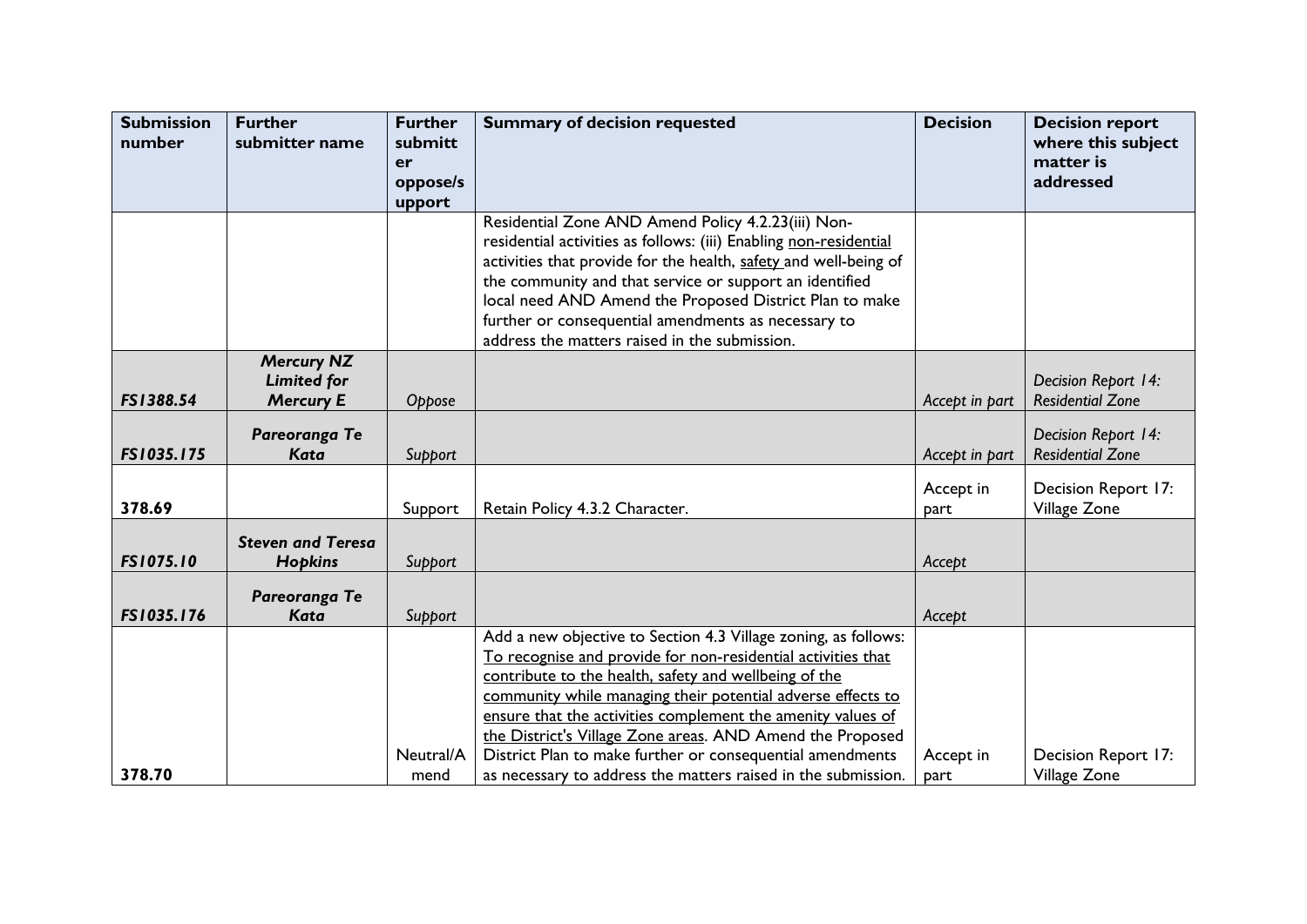| <b>Submission</b><br>number | <b>Further</b><br>submitter name                            | <b>Further</b><br>submitt<br>er | <b>Summary of decision requested</b>                                                                                                                                                                                                                                                                                                                                                                                                                                                                                                                                                                                                                              | <b>Decision</b>   | <b>Decision report</b><br>where this subject<br>matter is |
|-----------------------------|-------------------------------------------------------------|---------------------------------|-------------------------------------------------------------------------------------------------------------------------------------------------------------------------------------------------------------------------------------------------------------------------------------------------------------------------------------------------------------------------------------------------------------------------------------------------------------------------------------------------------------------------------------------------------------------------------------------------------------------------------------------------------------------|-------------------|-----------------------------------------------------------|
|                             |                                                             | oppose/s<br>upport              |                                                                                                                                                                                                                                                                                                                                                                                                                                                                                                                                                                                                                                                                   |                   | addressed                                                 |
| FS1035.177                  | Pareoranga Te<br>Kata                                       | Support                         |                                                                                                                                                                                                                                                                                                                                                                                                                                                                                                                                                                                                                                                                   | Accept            |                                                           |
| 378.71                      |                                                             | Neutral/A<br>mend               | Retain Policy 4.3.8 Residential amenity and function, to the<br>extent that the provision anticipates non-residential activities<br>in the Village Zone AND Amend Policy 4.3.8(ii)- Residential<br>amenity and function as follows: (ii) Provide for the health,<br>safety and well-being of the community. AND Amend the<br>Proposed District Plan to make further or consequential<br>amendments as necessary to address the matters raised in<br>the submission.                                                                                                                                                                                               | Accept in<br>part | Decision Report 17:<br>Village Zone                       |
| FS1035.178                  | Pareoranga Te<br><b>Kata</b>                                | Support                         |                                                                                                                                                                                                                                                                                                                                                                                                                                                                                                                                                                                                                                                                   | Accept            |                                                           |
| 378.72                      |                                                             | Neutral/A<br>mend               | Retain Policy 4.3.11 Maintain residential function, to the<br>extent that these provisions anticipate non-residential<br>activities in the Village Zone AND Amend Policy 4.3.11<br>Maintain residential function as follows: Restrict the<br>establishment of non-residential commercial or industrial<br>activities, unless the activity has a strategic or operational<br>need to locate within the Village Zone, and the effects of<br>such activities on the character and amenity are insignificant.<br>AND Amend the Proposed District Plan to make further or<br>consequential amendments as necessary to address the<br>matters raised in the submission. | Accept in<br>part | Decision Report 17:<br>Village Zone                       |
| FS1388.55                   | <b>Mercury NZ</b><br><b>Limited for</b><br><b>Mercury E</b> | Oppose                          |                                                                                                                                                                                                                                                                                                                                                                                                                                                                                                                                                                                                                                                                   | Reject            |                                                           |
| FS1035.179                  | Pareoranga Te<br>Kata                                       | Support                         | Obtain statement of performance expectation (SPE) to allow<br>submission to be accepted.                                                                                                                                                                                                                                                                                                                                                                                                                                                                                                                                                                          | Accept            |                                                           |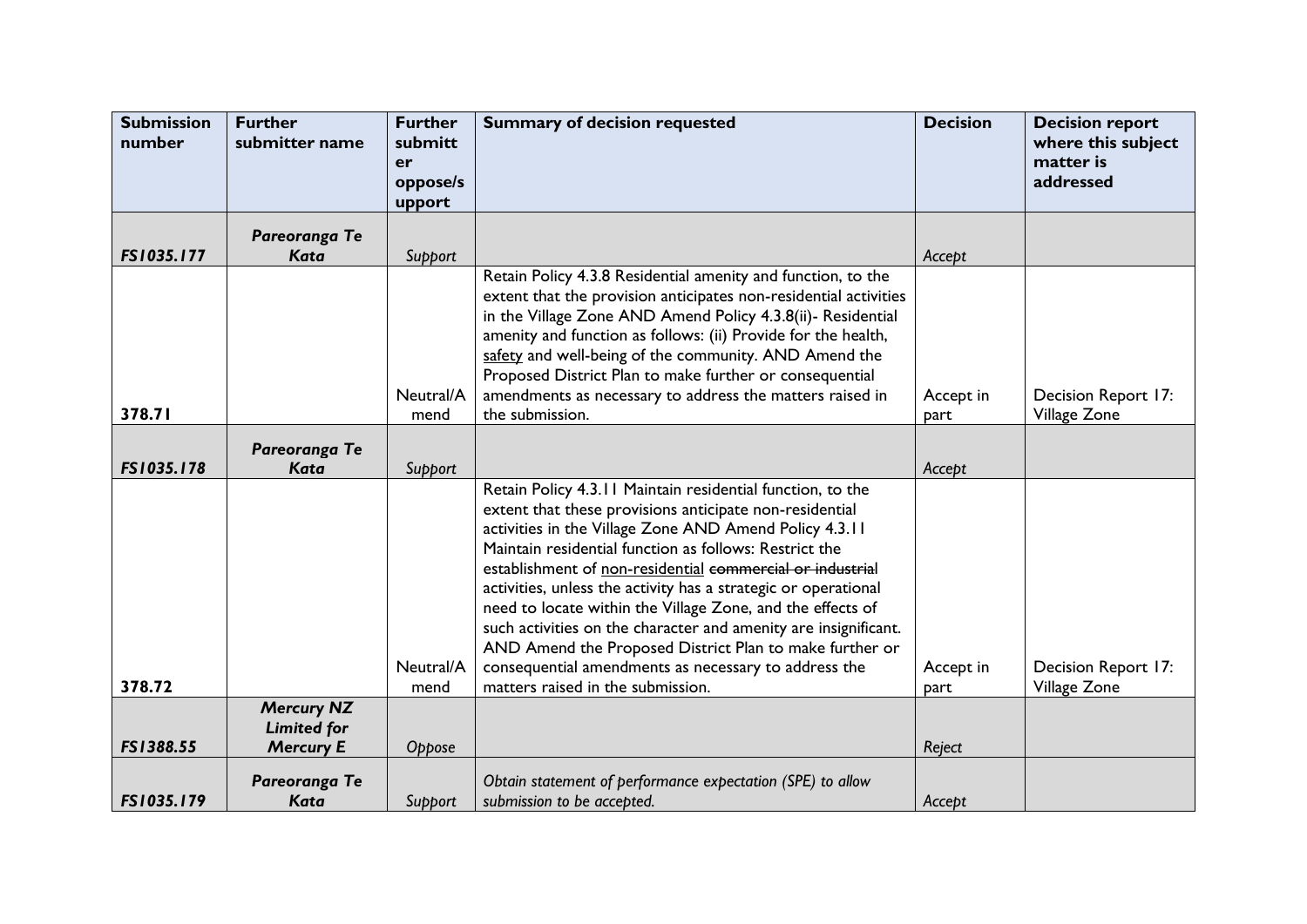| <b>Submission</b> | <b>Further</b>                                              | <b>Further</b>    | <b>Summary of decision requested</b>                                                                                                                                                                                                                                                                                                                                                                                                                                                                                                             | <b>Decision</b>   | <b>Decision report</b>                                                                |
|-------------------|-------------------------------------------------------------|-------------------|--------------------------------------------------------------------------------------------------------------------------------------------------------------------------------------------------------------------------------------------------------------------------------------------------------------------------------------------------------------------------------------------------------------------------------------------------------------------------------------------------------------------------------------------------|-------------------|---------------------------------------------------------------------------------------|
| number            | submitter name                                              | submitt<br>er     |                                                                                                                                                                                                                                                                                                                                                                                                                                                                                                                                                  |                   | where this subject<br>matter is                                                       |
|                   |                                                             | oppose/s          |                                                                                                                                                                                                                                                                                                                                                                                                                                                                                                                                                  |                   | addressed                                                                             |
|                   |                                                             | upport            |                                                                                                                                                                                                                                                                                                                                                                                                                                                                                                                                                  |                   |                                                                                       |
|                   |                                                             |                   | Retain Objective 4.4.1 Adverse effects of land use and<br>development, to the extent that recognition is given to the<br>health and well-being of communities and are protected<br>from the adverse effects of land use and development AND<br>Amend Objective 4.4.1 (a) Adverse effects of land use and<br>development as follows: 4.4.1 (a) The health, safety and well-<br>being of people, communities and the environment are<br>protected from the adverse effects of land use and<br>development. AND Amend the Proposed District Plan to |                   | Decision Report 14:<br>Residential Zone and                                           |
| 378.73            |                                                             | Neutral/A<br>mend | make further or consequential amendments as necessary to<br>address the matters raised in the submission.                                                                                                                                                                                                                                                                                                                                                                                                                                        | Accept in<br>part | Decision Report 17:<br>Village Zone                                                   |
| FS1035.180        | Pareoranga Te<br>Kata                                       | Support           |                                                                                                                                                                                                                                                                                                                                                                                                                                                                                                                                                  | Accept in part    |                                                                                       |
| 378.74            |                                                             | Support           | Retain Policy 4.5.3 Commercial purpose: Business Town<br>Centre Zone.                                                                                                                                                                                                                                                                                                                                                                                                                                                                            | Accept in<br>part | Decision Report 17:<br>Village Zone                                                   |
| FS1388.56         | <b>Mercury NZ</b><br><b>Limited for</b><br><b>Mercury E</b> | Oppose            |                                                                                                                                                                                                                                                                                                                                                                                                                                                                                                                                                  | Reject            |                                                                                       |
| FS1035.181        | Pareoranga Te<br><b>Kata</b>                                | Support           |                                                                                                                                                                                                                                                                                                                                                                                                                                                                                                                                                  | Accept            |                                                                                       |
| 378.75            |                                                             | Oppose            | Amend Rule 27.2.11 Hazardous Substances, as follows: (a) In<br>ALL PRECINCTS, the use, storage or disposal of any<br>hazardous substance where: (i) The aggregate quantity of<br>hazardous substance of any hazard classification on a site is<br>less than the quantity specified for Te Kowhai Airpark Zone<br>in Table 5.1 contained within Appendix 5 (Hazardous<br>Substances); (ii) The storage or use of radioactive materials<br>is in approved equipment for medical and diagnostic                                                     | Accept in<br>Part | Decision Report II:<br><b>Hazardous</b><br>Substances and<br><b>Contaminated Land</b> |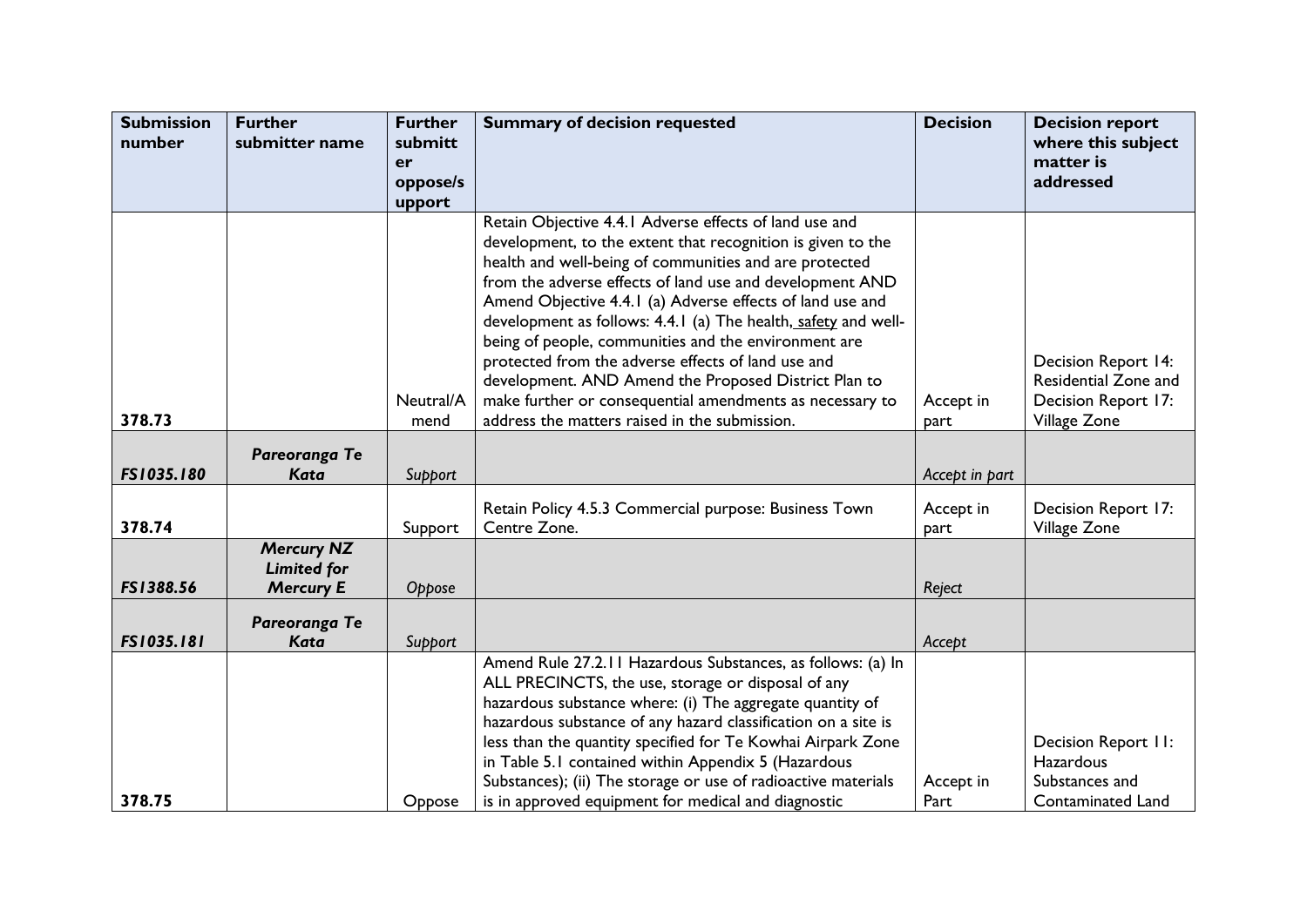| <b>Submission</b><br>number | <b>Further</b><br>submitter name | <b>Further</b><br>submitt | <b>Summary of decision requested</b>                                                                                     | <b>Decision</b> | <b>Decision report</b><br>where this subject |
|-----------------------------|----------------------------------|---------------------------|--------------------------------------------------------------------------------------------------------------------------|-----------------|----------------------------------------------|
|                             |                                  | er<br>oppose/s            |                                                                                                                          |                 | matter is<br>addressed                       |
|                             |                                  | upport                    |                                                                                                                          |                 |                                              |
|                             |                                  |                           | purposes, or specified as an exempt activity or article in the                                                           |                 |                                              |
|                             |                                  |                           | Radiation Safety Act and Regulations 2017. (iii) Rule 27.2.11<br>(a) (i) excludes fire service operations. AND Amend the |                 |                                              |
|                             |                                  |                           | Proposed District Plan to make further or consequential                                                                  |                 |                                              |
|                             |                                  |                           | amendments as necessary to address the matters raised in                                                                 |                 |                                              |
|                             |                                  |                           | the submission.                                                                                                          |                 |                                              |
|                             | Pareoranga Te                    |                           |                                                                                                                          |                 |                                              |
| FS1035.182                  | <b>Kata</b>                      | Support                   |                                                                                                                          | Accept in Part  |                                              |
|                             | <b>NZTE Operations</b>           |                           |                                                                                                                          |                 |                                              |
| FS1339.174                  | <b>Limited</b>                   | Support                   |                                                                                                                          | Accept in Part  |                                              |
|                             |                                  |                           | Retain Rule 27.4.2 Subdivision allotment size, as subdivision                                                            |                 |                                              |
|                             |                                  |                           | is a restricted discretionary activity, except for the                                                                   |                 |                                              |
|                             |                                  |                           | amendments sought below AND Amend Rule 27.4.2<br>Subdivision allotment size, as follows: (a) Subdivision within          |                 |                                              |
|                             |                                  |                           | PRECINCT B. (b) Council's discretion is restricted to the                                                                |                 |                                              |
|                             |                                  |                           | following matters: (x) Proposed lots must be connected to                                                                |                 |                                              |
|                             |                                  |                           | public-reticulated water supply or water supply sufficient for                                                           |                 |                                              |
|                             |                                  |                           | firefighting purposes. (a) Subdivision within PRECINCT C<br>AND D where: (x) Proposed lots must be connected to          |                 |                                              |
|                             |                                  |                           | public-reticulated water supply or water supply sufficient for                                                           |                 |                                              |
|                             |                                  |                           | firefighting purposes. Council's discretion is restricted to the                                                         |                 |                                              |
|                             |                                  |                           | following matters: (x) Provision of infrastructure, including                                                            |                 |                                              |
|                             |                                  |                           | water supply for firefighting purposes. AND Amend the                                                                    |                 |                                              |
|                             |                                  |                           | Proposed District Plan to make further or consequential<br>amendments as necessary to address the matters raised in      | Accept in       | Decision Report 27:<br>Rangitahi Peninsula   |
| 378.76                      |                                  | Oppose                    | the submission.                                                                                                          | part            | Zone                                         |
|                             |                                  |                           |                                                                                                                          |                 |                                              |
| FS1035.183                  | Pareoranga Te<br>Kata            | Support                   |                                                                                                                          |                 |                                              |
|                             |                                  |                           |                                                                                                                          |                 |                                              |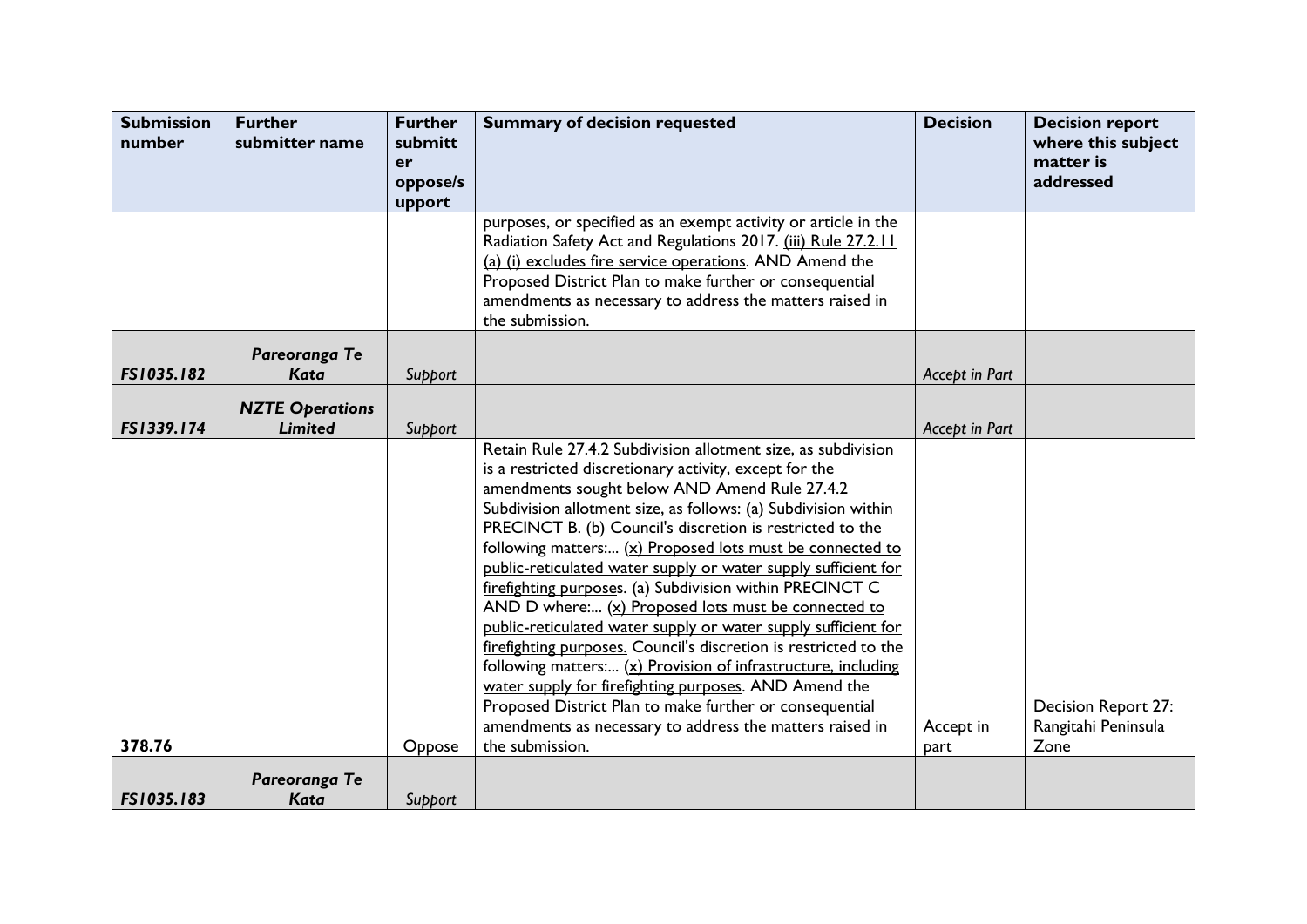| <b>Submission</b><br>number | <b>Further</b><br>submitter name         | <b>Further</b><br>submitt<br>er | <b>Summary of decision requested</b>                                                                                                                                                                                                                                                                                                                                                                                                                                                                                                                                                                                                                                                                                                                                                                                      | <b>Decision</b>   | <b>Decision report</b><br>where this subject<br>matter is<br>addressed                |
|-----------------------------|------------------------------------------|---------------------------------|---------------------------------------------------------------------------------------------------------------------------------------------------------------------------------------------------------------------------------------------------------------------------------------------------------------------------------------------------------------------------------------------------------------------------------------------------------------------------------------------------------------------------------------------------------------------------------------------------------------------------------------------------------------------------------------------------------------------------------------------------------------------------------------------------------------------------|-------------------|---------------------------------------------------------------------------------------|
|                             |                                          | oppose/s<br>upport              |                                                                                                                                                                                                                                                                                                                                                                                                                                                                                                                                                                                                                                                                                                                                                                                                                           |                   |                                                                                       |
| FS1339.172                  | <b>NZTE Operations</b><br><b>Limited</b> | Support                         |                                                                                                                                                                                                                                                                                                                                                                                                                                                                                                                                                                                                                                                                                                                                                                                                                           |                   |                                                                                       |
| 378.77                      |                                          | Support                         | Retain Rule 28.2.1.2 Noise General.                                                                                                                                                                                                                                                                                                                                                                                                                                                                                                                                                                                                                                                                                                                                                                                       | Accept in<br>part | Decision Report 27:<br>Rangitahi Peninsula<br>Zone                                    |
| FS1035.184                  | Pareoranga Te<br><b>Kata</b>             | Support                         |                                                                                                                                                                                                                                                                                                                                                                                                                                                                                                                                                                                                                                                                                                                                                                                                                           |                   |                                                                                       |
| 378.78                      |                                          | Oppose                          | Amend Rule 28.2.5 Hazardous substances, as follows: (a)<br>The use, storage or disposal of any hazardous substances<br>where: (i) The aggregate quantity of hazardous substances of<br>any hazard classification on a site is less than the quantity<br>specified for the Rangitahi Peninsula Zone in Table 5.1<br>contained within Appendix 5 (Hazardous Substances); and<br>(ii) The storage or use of radioactive materials is in approved<br>equipment for medical and diagnostic purposes, or specified<br>as an exempt activity or article in the Radiation Safety Act<br>and Regulations 2017. (iii) Rule 28.2.5 (a) (i) excludes fire<br>service operations. AND Amend the Proposed District Plan<br>to make further or consequential amendments as necessary<br>to address the matters raised in the submission. | Accept in<br>part | Decision Report II:<br><b>Hazardous</b><br>Substances and<br><b>Contaminated Land</b> |
| FS1035.185                  | Pareoranga Te<br><b>Kata</b>             | Support                         |                                                                                                                                                                                                                                                                                                                                                                                                                                                                                                                                                                                                                                                                                                                                                                                                                           |                   |                                                                                       |
| 378.79                      |                                          | Support                         | Retain Rule 28.3.9.3 Building setback - Waterbodies.                                                                                                                                                                                                                                                                                                                                                                                                                                                                                                                                                                                                                                                                                                                                                                      | Accept            | Decision Report 27:<br>Rangitahi Peninsula<br>Zone                                    |
| FS1035.186                  | Pareoranga Te<br>Kata                    | Support                         |                                                                                                                                                                                                                                                                                                                                                                                                                                                                                                                                                                                                                                                                                                                                                                                                                           |                   |                                                                                       |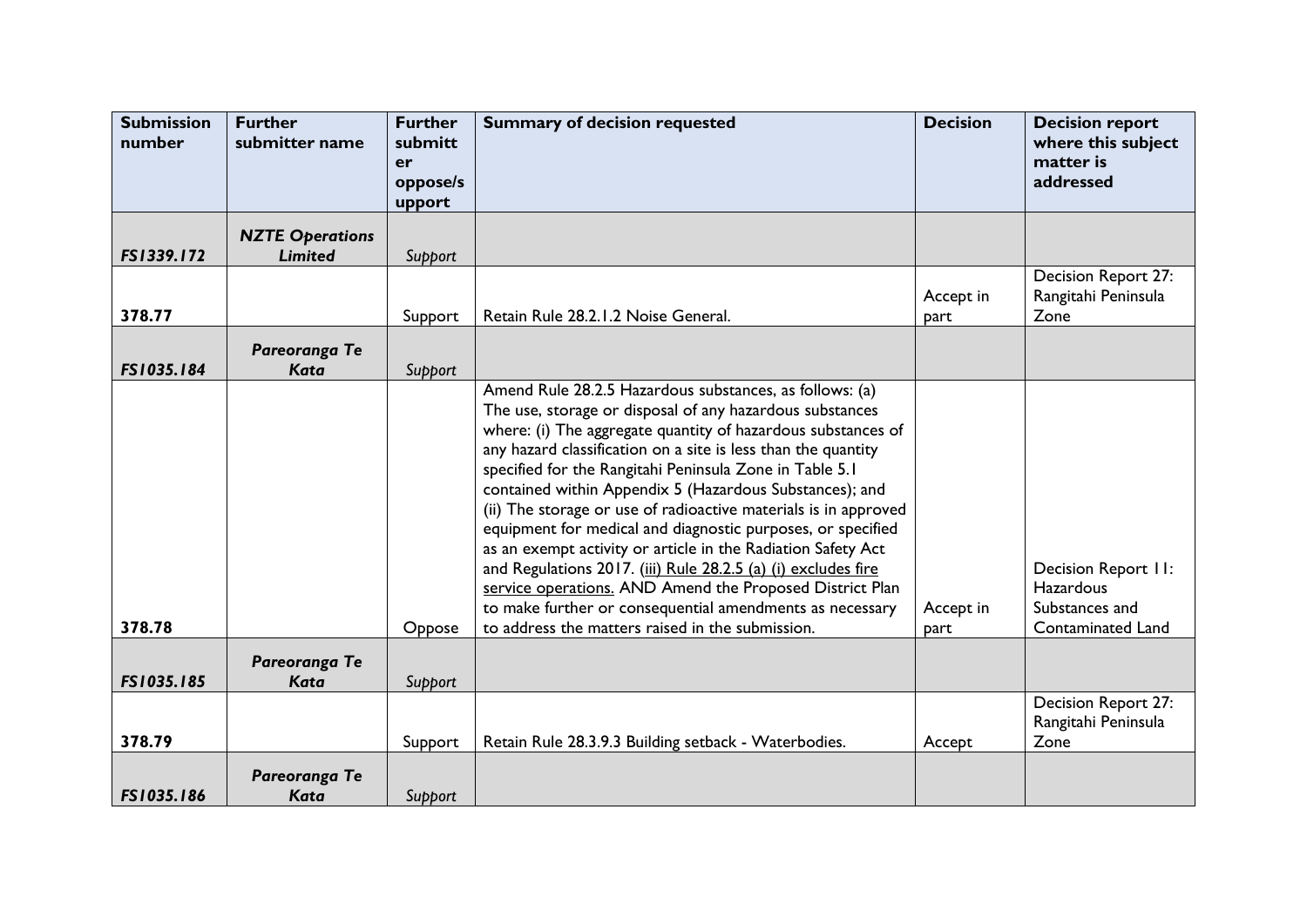| <b>Submission</b> | <b>Further</b> | <b>Further</b> | <b>Summary of decision requested</b>                                                                          | <b>Decision</b> | <b>Decision report</b>   |
|-------------------|----------------|----------------|---------------------------------------------------------------------------------------------------------------|-----------------|--------------------------|
| number            | submitter name | submitt        |                                                                                                               |                 | where this subject       |
|                   |                | er             |                                                                                                               |                 | matter is                |
|                   |                | oppose/s       |                                                                                                               |                 | addressed                |
|                   |                | upport         | Amend Rule 28.4.1 Subdivision - General, as follows: (a)                                                      |                 |                          |
|                   |                |                | Subdivision must comply with the following conditions: $(x)$                                                  |                 |                          |
|                   |                |                | Proposed lots must be able to connect to public-reticulated                                                   |                 |                          |
|                   |                |                | water supply; (b) Council's discretion shall be restricted to                                                 |                 |                          |
|                   |                |                | the following matters: (x) Provision of infrastructure.                                                       |                 |                          |
|                   |                |                | including water supply for firefighting purposes. AND                                                         |                 |                          |
|                   |                |                | Amend the Proposed District Plan to make further or                                                           |                 | Decision Report 27:      |
|                   |                |                | consequential amendments as necessary to address the                                                          |                 | Rangitahi Peninsula      |
| 378.80            |                | Oppose         | matters raised in the submission.                                                                             | Accept          | Zone                     |
|                   | Pareoranga Te  |                |                                                                                                               |                 |                          |
| FS1035.187        | <b>Kata</b>    | Support        |                                                                                                               |                 |                          |
|                   |                |                | Amend the thresholds within Appendix 5 Hazardous                                                              |                 |                          |
|                   |                |                | Substances, as follows:<br>More permissive levels for 8.3;                                                    |                 |                          |
|                   |                |                | More permissive levels for 8.3A; To better recognise that                                                     |                 |                          |
|                   |                |                | fire retardants come in different forms, including as solids                                                  |                 |                          |
|                   |                |                | rather than liquids, powders and foams, and this alters the                                                   |                 |                          |
|                   |                |                | To provide for the temporary<br>applicable thresholds,                                                        |                 |                          |
|                   |                |                | storage of chemicals necessary for providing an emergency                                                     |                 |                          |
|                   |                |                | response. AND/OR Amend Appendix 5 Hazardous                                                                   |                 |                          |
|                   |                |                | Substances in recognition that the provisions of the<br>Hazardous Substances and New Organisms Act (HSNO) and |                 |                          |
|                   |                |                | Health and Safety at Work Act are adequate to manage risks                                                    |                 |                          |
|                   |                |                | in this regard, without an overlapping district plan                                                          |                 |                          |
|                   |                |                | framework. OR Delete Appendix 5 Hazardous Substances in                                                       |                 |                          |
|                   |                |                | recognition that the provisions of the Hazardous Substances                                                   |                 |                          |
|                   |                |                | and New Organisms Act (HSNO) and Health and Safety at                                                         |                 | Decision Report II:      |
|                   |                |                | Work Act are adequate to manage risks in this regard                                                          |                 | <b>Hazardous</b>         |
|                   |                | Neutral/A      | without an overlapping District Plan framework. AND                                                           | Accept in       | Substances and           |
| 378.81            |                | mend           | Amend the Proposed District Plan to make further or                                                           | Part            | <b>Contaminated Land</b> |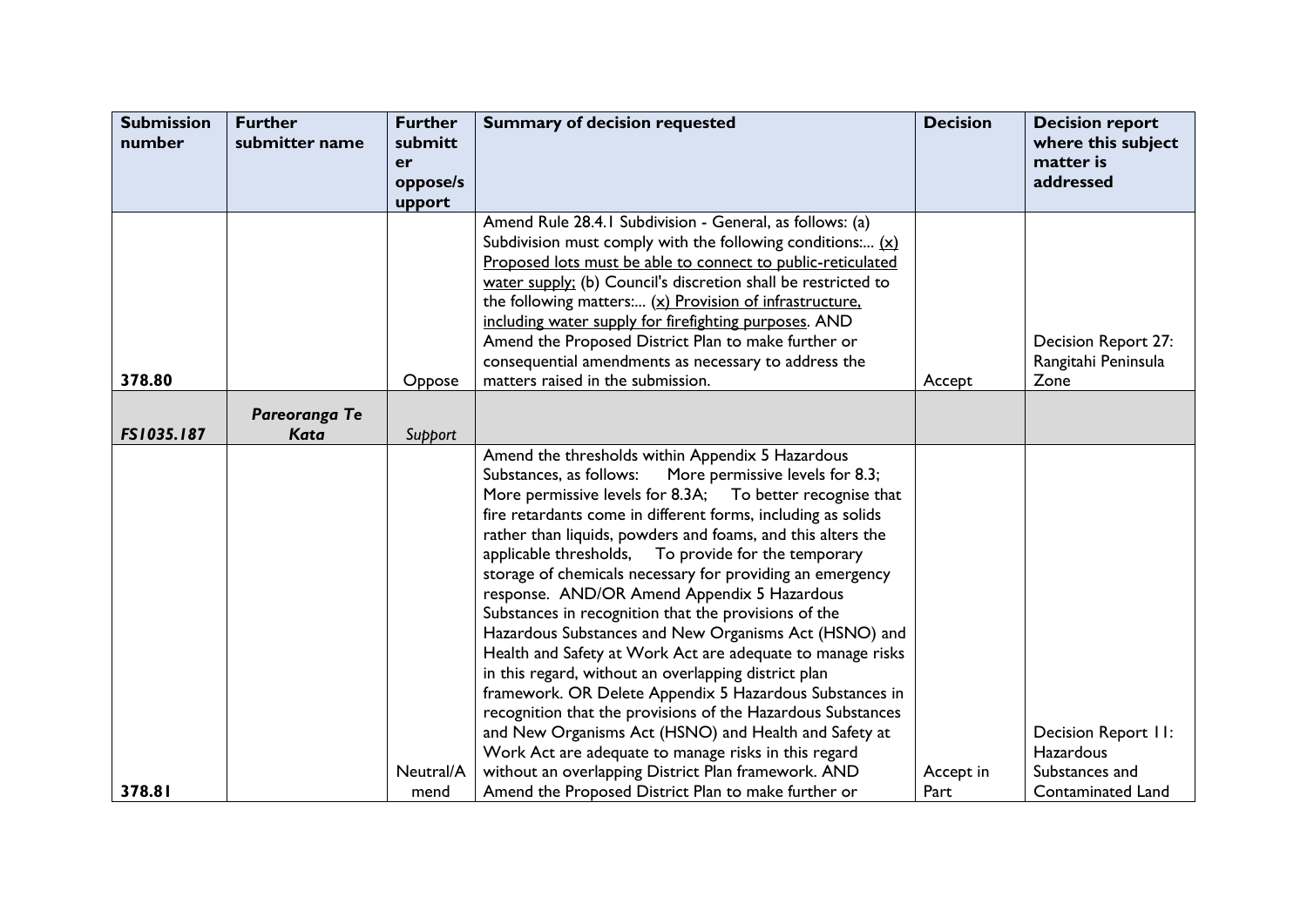| <b>Submission</b><br>number | <b>Further</b><br>submitter name                            | <b>Further</b><br>submitt<br>er | <b>Summary of decision requested</b>                                                                                                                                                     | <b>Decision</b> | <b>Decision report</b><br>where this subject<br>matter is |
|-----------------------------|-------------------------------------------------------------|---------------------------------|------------------------------------------------------------------------------------------------------------------------------------------------------------------------------------------|-----------------|-----------------------------------------------------------|
|                             |                                                             | oppose/s<br>upport              |                                                                                                                                                                                          |                 | addressed                                                 |
|                             |                                                             |                                 | consequential amendments as necessary to address the<br>matters raised in the submission.                                                                                                |                 |                                                           |
| FS1353.31                   | <b>Tuakau Proteins</b><br><b>Limited</b>                    | Support                         |                                                                                                                                                                                          | Accept in Part  |                                                           |
| FS1388.57                   | <b>Mercury NZ</b><br><b>Limited for</b><br><b>Mercury E</b> | Oppose                          |                                                                                                                                                                                          | Accept in Part  |                                                           |
| FS1035.188                  | Pareoranga Te<br><b>Kata</b>                                | Support                         |                                                                                                                                                                                          | Accept in Part  |                                                           |
| FS1168.209                  | <b>Horticulture New</b><br><b>Zealand</b>                   | Support                         |                                                                                                                                                                                          | Accept in Part  |                                                           |
|                             |                                                             |                                 | Add a new activity to Rule 17.1.3, to include the following as<br>a Restricted Discretionary Activity: (x) Emergency service<br>facilities. AND Amend the Proposed District Plan to make |                 |                                                           |
| 378.82                      |                                                             | Neutral/A<br>mend               | further or consequential amendments as necessary to<br>address the matters raised in the submission.                                                                                     | Accept          | Decision Report 20:<br><b>Business Zones</b>              |
| FS1388.58                   | <b>Mercury NZ</b><br><b>Limited for</b><br><b>Mercury E</b> | Oppose                          |                                                                                                                                                                                          | Reject          |                                                           |
| FS1035.189                  | Pareoranga Te<br><b>Kata</b>                                | Support                         |                                                                                                                                                                                          | Accept          |                                                           |
| 378.83                      |                                                             | Support                         | Retain Rule 17.2.1.1 Noise - General, as notified.                                                                                                                                       | Accept          | Decision Report 20:<br><b>Business Zones</b>              |
| FS1035.190                  | Pareoranga Te<br><b>Kata</b>                                | Support                         |                                                                                                                                                                                          | Accept          |                                                           |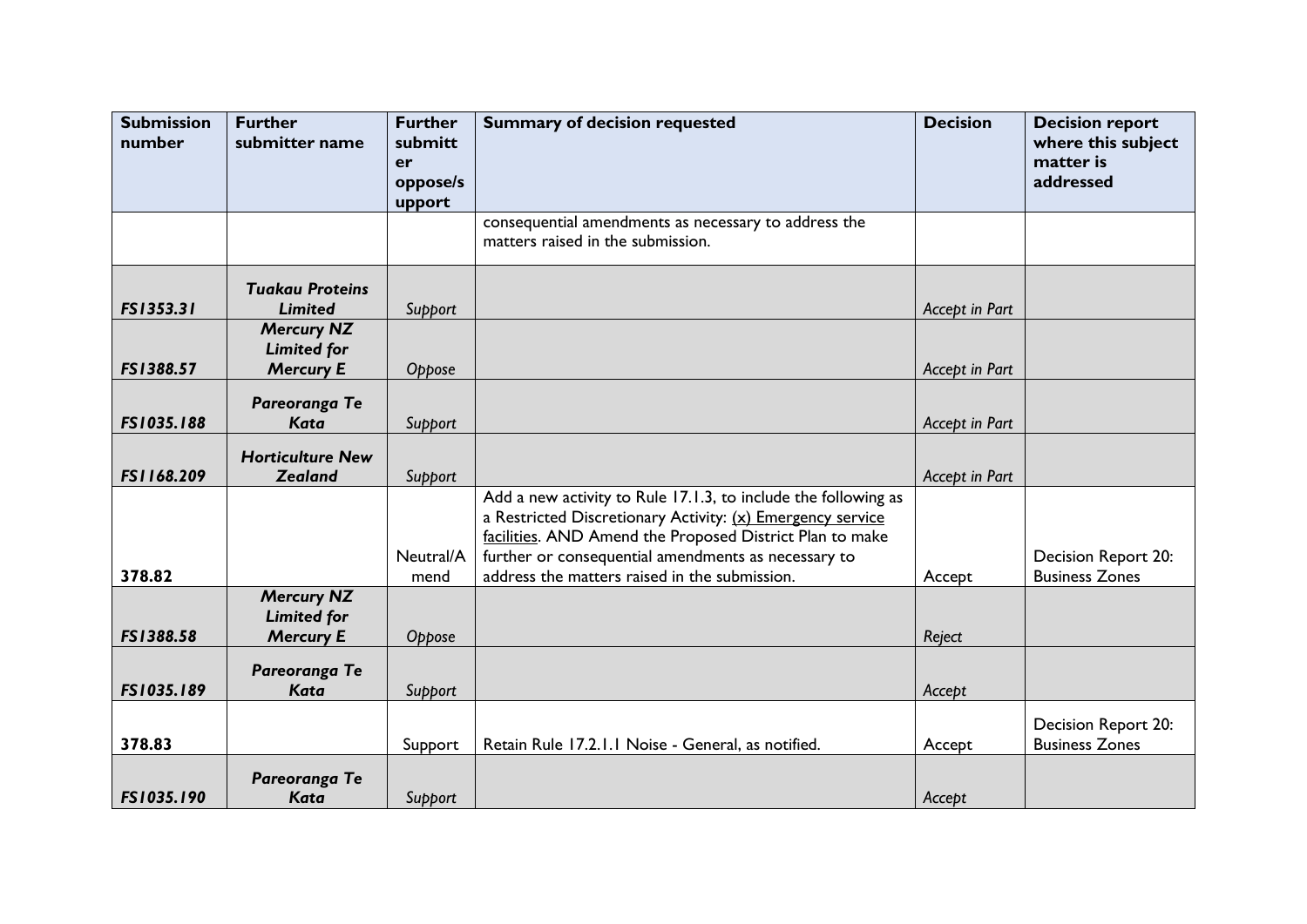| <b>Submission</b><br>number | <b>Further</b><br>submitter name       | <b>Further</b><br>submitt<br>er<br>oppose/s<br>upport | <b>Summary of decision requested</b>                                                                                                                                                                                                                                                                                                                                                                                                                                                                                                                                                                                                                                                                                                                                                                                                                                                                              | <b>Decision</b>   | <b>Decision report</b><br>where this subject<br>matter is<br>addressed                |
|-----------------------------|----------------------------------------|-------------------------------------------------------|-------------------------------------------------------------------------------------------------------------------------------------------------------------------------------------------------------------------------------------------------------------------------------------------------------------------------------------------------------------------------------------------------------------------------------------------------------------------------------------------------------------------------------------------------------------------------------------------------------------------------------------------------------------------------------------------------------------------------------------------------------------------------------------------------------------------------------------------------------------------------------------------------------------------|-------------------|---------------------------------------------------------------------------------------|
| 378.84                      | <b>Mercury NZ</b>                      | Oppose                                                | Amend Rule 17.2.5.4 PI Hazardous Substances, as follows:<br>17.2.5.4 PI Hazardous Substances (a) The use, storage or<br>disposal of any hazardous substances must meet the<br>following conditions: (i) The aggregate quantity of hazardous<br>substances of any hazard classification on a site is less than<br>the quantity specified for the Business Zone in Table 5.1<br>contained within Appendix 5 (Hazardous Substances). (ii)<br>The storage or use of radioactive materials is in approved<br>equipment for medical and diagnostic purpose, or specified<br>as an exempt activity or article in the Radiation Safety Act<br>and Regulations 2017. (iii) Rule 17.2.5.4 (a) (i) excludes fire<br>stations and associated fire service operations. AND Amend<br>the Proposed District Plan to make further or consequential<br>amendments as necessary to address the matters raised in<br>the submission. | Accept in<br>Part | Decision Report II:<br><b>Hazardous</b><br>Substances and<br><b>Contaminated Land</b> |
| FS1388.59                   | <b>Limited for</b><br><b>Mercury E</b> | Oppose                                                |                                                                                                                                                                                                                                                                                                                                                                                                                                                                                                                                                                                                                                                                                                                                                                                                                                                                                                                   | Accept in Part    |                                                                                       |
| FS1035.191                  | Pareoranga Te<br><b>Kata</b>           | Support                                               |                                                                                                                                                                                                                                                                                                                                                                                                                                                                                                                                                                                                                                                                                                                                                                                                                                                                                                                   | Accept in Part    |                                                                                       |
| 378.85                      |                                        | Neutral/A<br>mend                                     | Amend Rule 17.3.1 Height as follows: 17.3.1 Height -<br>Building The maximum height of any building must not<br>exceed 10m, except hose drying towers up to 15m<br>associated with emergency service facilities. AND Amend<br>the Proposed District Plan to make further or consequential<br>amendments as necessary to address the matters raised in<br>the submission.                                                                                                                                                                                                                                                                                                                                                                                                                                                                                                                                          | Accept            | Decision Report 20:<br><b>Business Zones</b>                                          |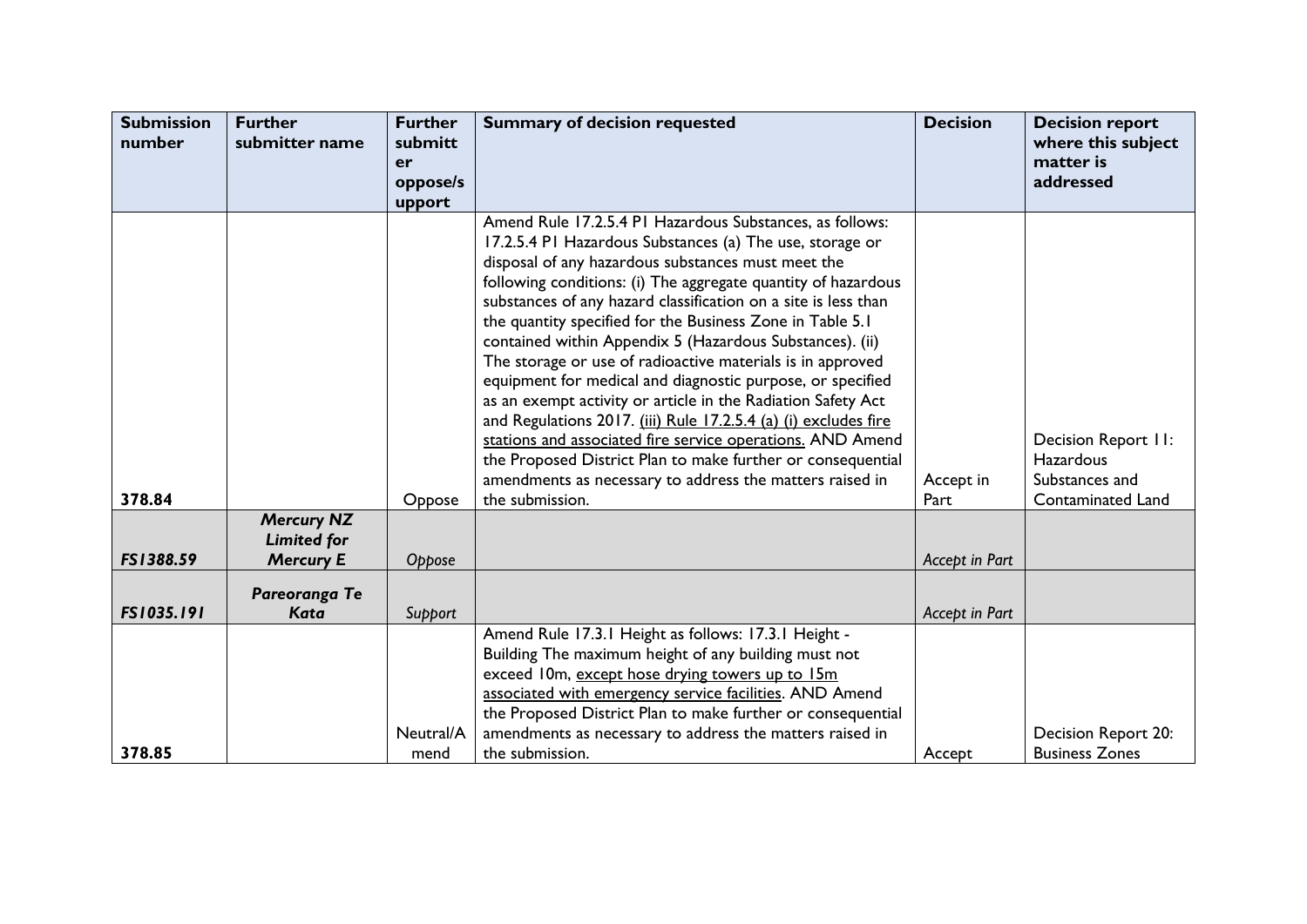| <b>Submission</b><br>number | <b>Further</b><br>submitter name                            | <b>Further</b><br>submitt<br>er<br>oppose/s<br>upport | <b>Summary of decision requested</b>                                      | <b>Decision</b>   | <b>Decision report</b><br>where this subject<br>matter is<br>addressed |
|-----------------------------|-------------------------------------------------------------|-------------------------------------------------------|---------------------------------------------------------------------------|-------------------|------------------------------------------------------------------------|
| FS1035.192                  | Pareoranga Te<br><b>Kata</b>                                | Support                                               |                                                                           | Accept            |                                                                        |
| 378.86                      |                                                             | Support                                               | Retain Rule 17.3.4.2 Building setbacks - Waterbodies.                     | Accept in<br>part | Decision Report 20:<br><b>Business Zones</b>                           |
| FS1388.60                   | <b>Mercury NZ</b><br><b>Limited for</b><br><b>Mercury E</b> | Oppose                                                |                                                                           | Reject            |                                                                        |
| FS1035.193                  | Pareoranga Te<br><b>Kata</b>                                | Support                                               |                                                                           | Accept            |                                                                        |
| 378.87                      |                                                             | Support                                               | Retain Rule 17.4.1 - General subdivision.                                 | Accept            | Decision Report 20:<br><b>Business Zones</b>                           |
| FS1388.61                   | <b>Mercury NZ</b><br><b>Limited for</b><br><b>Mercury E</b> | Oppose                                                |                                                                           | Reject            |                                                                        |
| FS1035.194                  | Pareoranga Te<br><b>Kata</b>                                | Support                                               |                                                                           | Accept            |                                                                        |
| 378.88                      |                                                             | Support                                               | Retain Rule 17.4.1.1 Subdivision - Multi-unit development as<br>notified. | Accept in<br>part | Decision Report 20:<br><b>Business Zones</b>                           |
| FS1388.62                   | <b>Mercury NZ</b><br><b>Limited for</b><br><b>Mercury E</b> | Oppose                                                |                                                                           | Reject            |                                                                        |
| FS1035.195                  | Pareoranga Te<br><b>Kata</b>                                | Support                                               |                                                                           | Accept            |                                                                        |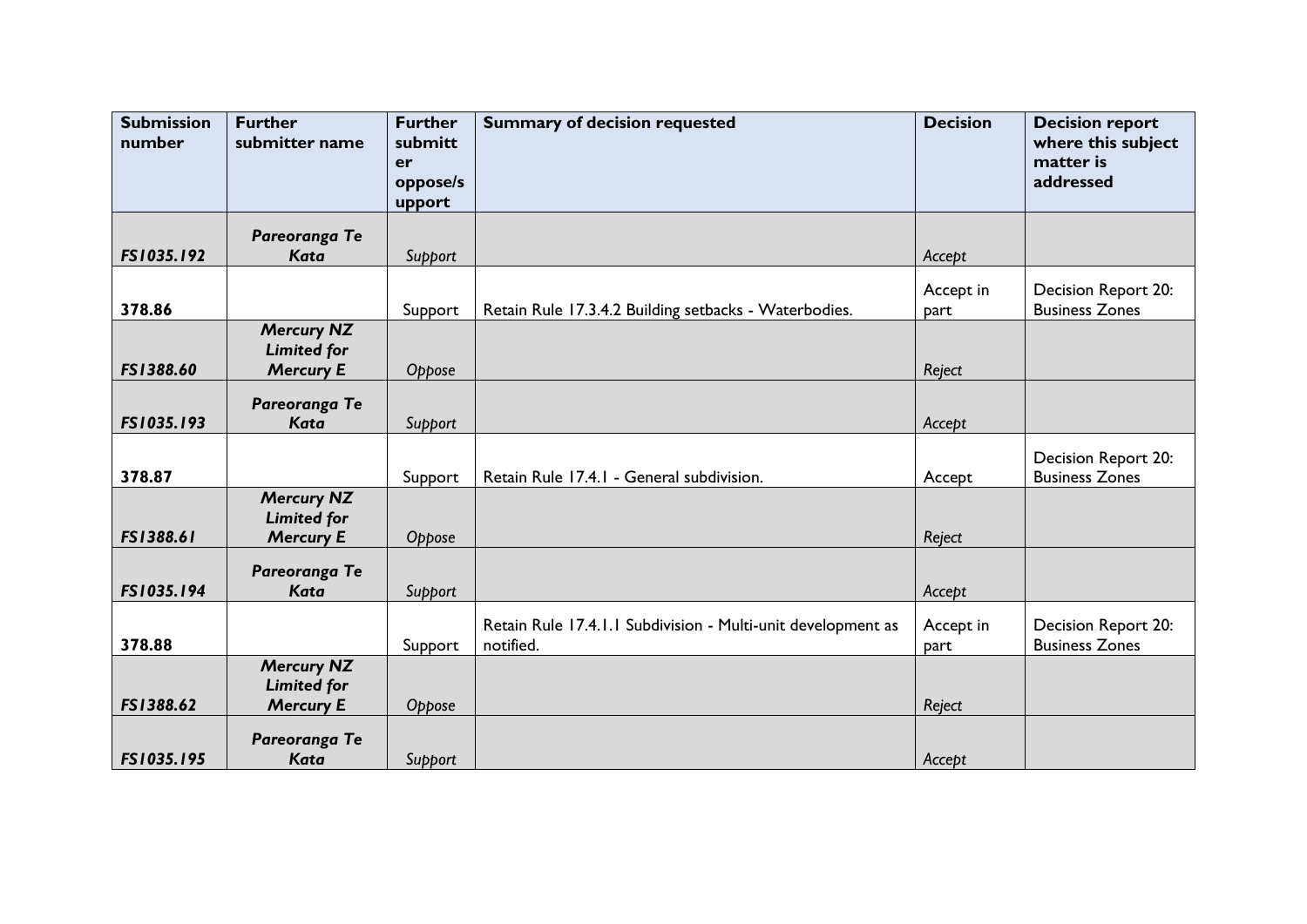| <b>Submission</b><br>number | <b>Further</b><br>submitter name | <b>Further</b><br>submitt | <b>Summary of decision requested</b>                            | <b>Decision</b> | <b>Decision report</b><br>where this subject |
|-----------------------------|----------------------------------|---------------------------|-----------------------------------------------------------------|-----------------|----------------------------------------------|
|                             |                                  | er                        |                                                                 |                 | matter is                                    |
|                             |                                  | oppose/s                  |                                                                 |                 | addressed                                    |
|                             |                                  | upport                    |                                                                 |                 |                                              |
|                             |                                  |                           | Add a new activity to Rule 18.1.2 Permitted Activities as a     |                 |                                              |
|                             |                                  |                           | permitted activity, as follows: (x) Emergency services training |                 |                                              |
|                             |                                  |                           | and management activities. AND Amend the Proposed               |                 |                                              |
|                             |                                  |                           | District Plan to make further or consequential amendments       |                 | Decision Report 20:                          |
| 378.89                      |                                  | Oppose                    | as necessary to address the matters raised in the submission.   | Accept          | <b>Business Zones</b>                        |
|                             | <b>Mercury NZ</b>                |                           |                                                                 |                 |                                              |
|                             | <b>Limited for</b>               |                           |                                                                 |                 |                                              |
| FS1388.63                   | <b>Mercury E</b>                 | Oppose                    |                                                                 | Reject          |                                              |
|                             | Pareoranga Te                    |                           |                                                                 |                 |                                              |
| FS1035.196                  | Kata                             | Support                   |                                                                 | Accept          |                                              |
|                             |                                  |                           | Add a new activity to Rule 18.1.3 to include the following as   |                 |                                              |
|                             |                                  |                           | a Restricted Discretionary activity: (x) Emergency service      |                 |                                              |
|                             |                                  |                           | facilities. AND Amend the Proposed District Plan to make        |                 |                                              |
|                             |                                  |                           | further or consequential amendments as necessary to             | Accept in       | Decision Report 20:                          |
| 378.90                      |                                  | Oppose                    | address the matters raised in the submission.                   | part            | <b>Business Zones</b>                        |
|                             |                                  |                           |                                                                 |                 |                                              |
|                             | Pareoranga Te                    |                           |                                                                 |                 |                                              |
| FS1035.197                  | Kata                             | Support                   |                                                                 | Accept          |                                              |
|                             |                                  |                           |                                                                 | Accept in       | Decision Report 20:                          |
| 378.91                      |                                  | Support                   | Retain Rule 18.2.1.1 Noise - General.                           | part            | <b>Business Zones</b>                        |
|                             |                                  |                           |                                                                 |                 |                                              |
|                             | Pareoranga Te                    |                           |                                                                 |                 |                                              |
| FS1035.198                  | <b>Kata</b>                      | Support                   |                                                                 | Accept          |                                              |
|                             |                                  |                           | Amend Rule 18.2.5 Hazardous substances, as follows: (a)         |                 |                                              |
|                             |                                  |                           | The use, storage or disposal of any hazardous substances        |                 |                                              |
|                             |                                  |                           | where: (i) The aggregate quantity of hazardous substances of    |                 | Decision Report II:                          |
|                             |                                  |                           | any hazard classification on a site is less than the quantity   |                 | Hazardous                                    |
|                             |                                  |                           | specified for the Business Town Centre Zone in Table 5.1        | Accept in       | Substances and                               |
| 378.92                      |                                  | Oppose                    | contained within Appendix 5 (Hazardous Substances). (ii)        | Part            | <b>Contaminated Land</b>                     |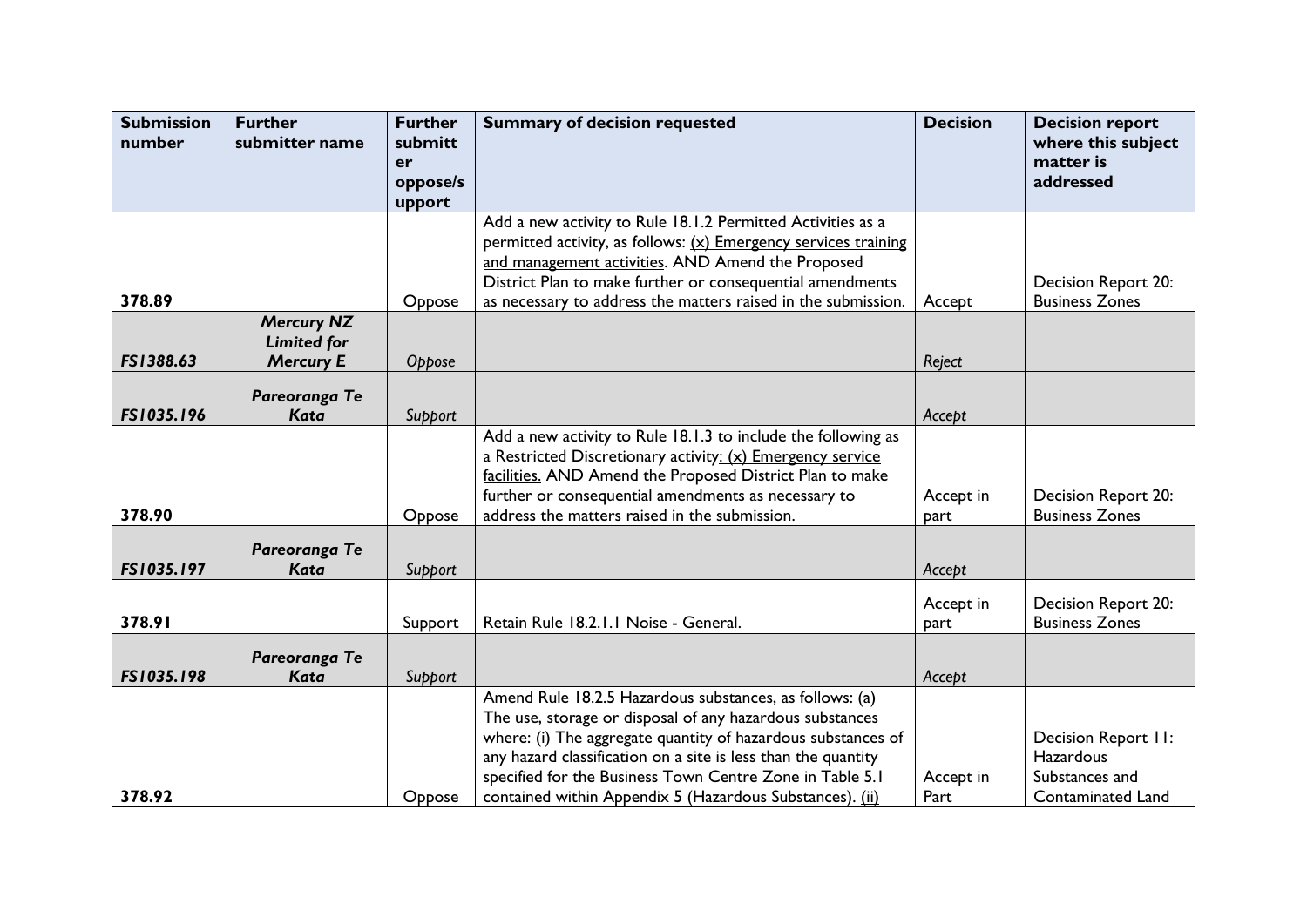| <b>Submission</b> | <b>Further</b>                          | <b>Further</b> | <b>Summary of decision requested</b>                                                                                | <b>Decision</b> | <b>Decision report</b>          |
|-------------------|-----------------------------------------|----------------|---------------------------------------------------------------------------------------------------------------------|-----------------|---------------------------------|
| number            | submitter name                          | submitt<br>er  |                                                                                                                     |                 | where this subject<br>matter is |
|                   |                                         | oppose/s       |                                                                                                                     |                 | addressed                       |
|                   |                                         | upport         |                                                                                                                     |                 |                                 |
|                   |                                         |                | Rule 18.2.5 (a) (i) does not apply to fire stations and                                                             |                 |                                 |
|                   |                                         |                | associated fire service operations. AND Amend the                                                                   |                 |                                 |
|                   |                                         |                | Proposed District Plan to make further or consequential<br>amendments as necessary to address the matters raised in |                 |                                 |
|                   |                                         |                | the submission.                                                                                                     |                 |                                 |
|                   | <b>Mercury NZ</b>                       |                |                                                                                                                     |                 |                                 |
|                   | <b>Limited for</b>                      |                |                                                                                                                     |                 |                                 |
| FS1388.64         | <b>Mercury E</b>                        | Oppose         |                                                                                                                     | Accept in Part  |                                 |
|                   | Pareoranga Te                           |                |                                                                                                                     |                 |                                 |
| FS1035.199        | Kata                                    | Support        |                                                                                                                     | Accept in Part  |                                 |
|                   |                                         |                | Amend Rule 18.3.1.1 Height - Building general, as follows:                                                          |                 |                                 |
|                   |                                         |                | 18.3.1.1 Height - Building General The maximum height of                                                            |                 |                                 |
|                   |                                         |                | any building must not exceed 10m, except hose drying                                                                |                 |                                 |
|                   |                                         |                | towers up to 15m associated with emergency service<br>facilities. AND Amend the Proposed District Plan to make      |                 |                                 |
|                   |                                         | Neutral/A      | further or consequential amendments as necessary to                                                                 |                 | Decision Report 20:             |
| 378.93            |                                         | mend           | address the matters raised in the submission.                                                                       | Accept          | <b>Business Zones</b>           |
|                   |                                         |                |                                                                                                                     |                 |                                 |
| FS1035.200        | Pareoranga Te<br><b>Kata</b>            | Support        |                                                                                                                     | Accept          |                                 |
|                   |                                         |                |                                                                                                                     |                 |                                 |
|                   |                                         |                |                                                                                                                     | Accept in       | Decision Report 20:             |
| 378.94            |                                         | Support        | Retain Rule 18.3.7 Building setbacks - Waterbodies.                                                                 | part            | <b>Business Zones</b>           |
|                   | <b>Mercury NZ</b><br><b>Limited for</b> |                |                                                                                                                     |                 |                                 |
| FS1388.65         | <b>Mercury E</b>                        | Oppose         |                                                                                                                     | Reject          |                                 |
|                   |                                         |                |                                                                                                                     |                 |                                 |
| FS1035.201        | Pareoranga Te<br><b>Kata</b>            | Support        |                                                                                                                     | Accept          |                                 |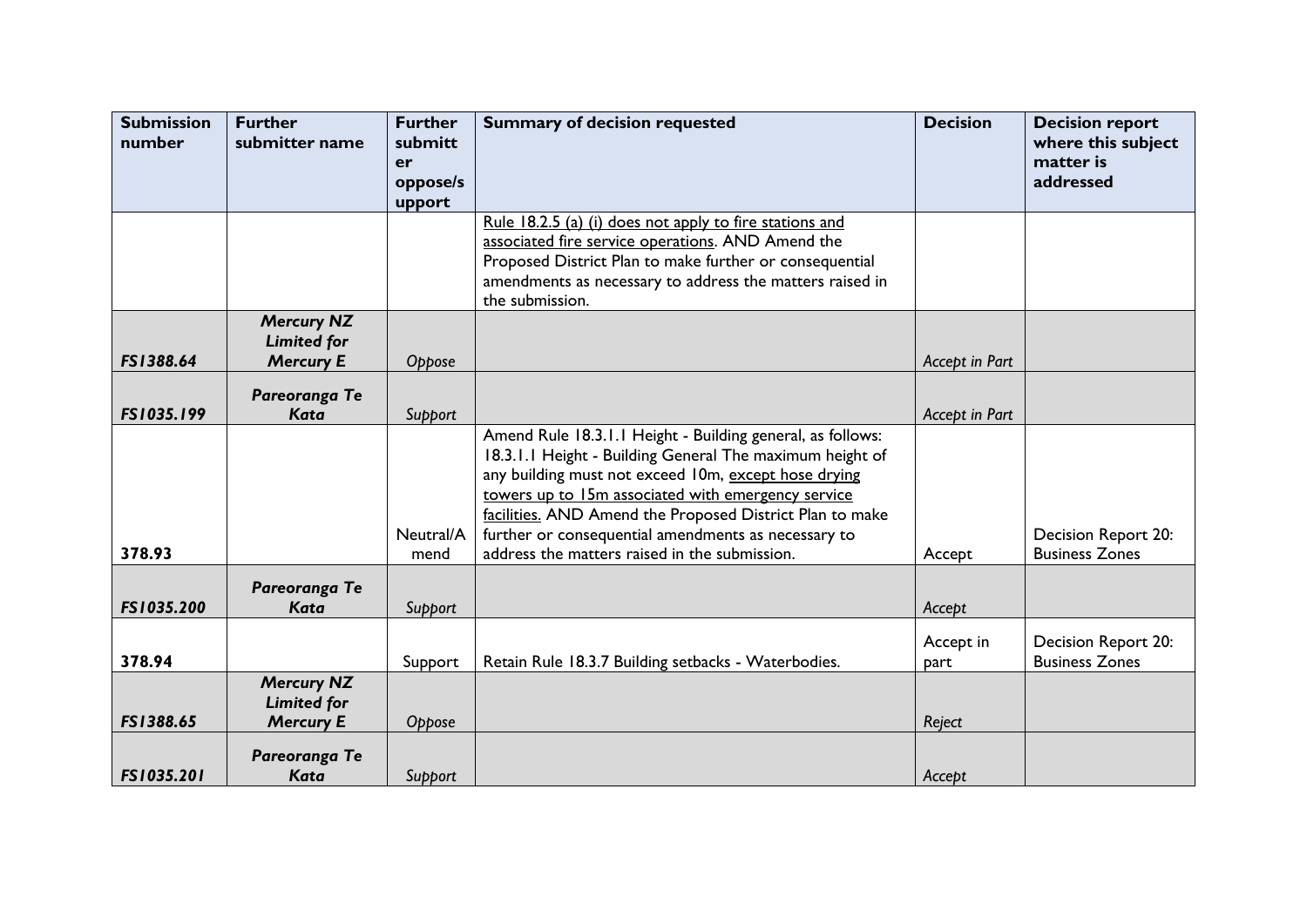| <b>Submission</b> | <b>Further</b>     | <b>Further</b>    | <b>Summary of decision requested</b>                                                                                             | <b>Decision</b> | <b>Decision report</b>                       |
|-------------------|--------------------|-------------------|----------------------------------------------------------------------------------------------------------------------------------|-----------------|----------------------------------------------|
| number            | submitter name     | submitt<br>er     |                                                                                                                                  |                 | where this subject<br>matter is              |
|                   |                    | oppose/s          |                                                                                                                                  |                 | addressed                                    |
|                   |                    | upport            |                                                                                                                                  |                 |                                              |
|                   |                    |                   |                                                                                                                                  |                 | Decision Report 20:                          |
| 378.95            |                    | Support           | Retain Rule 18.4.1 Subdivision - General.                                                                                        | Accept          | <b>Business Zones</b>                        |
|                   | <b>Mercury NZ</b>  |                   |                                                                                                                                  |                 |                                              |
|                   | <b>Limited for</b> |                   |                                                                                                                                  |                 |                                              |
| FS1388.66         | <b>Mercury E</b>   | Oppose            |                                                                                                                                  | Reject          |                                              |
|                   | Pareoranga Te      |                   |                                                                                                                                  |                 |                                              |
| FS1035.202        | <b>Kata</b>        | Support           |                                                                                                                                  | Accept          |                                              |
|                   |                    |                   |                                                                                                                                  |                 | Decision Report 20:                          |
| 378.96            |                    | Support           | Retain Rule 18.4.2 Subdivision - Multi-unit subdivision.                                                                         | Accept          | <b>Business Zones</b>                        |
|                   | <b>Mercury NZ</b>  |                   |                                                                                                                                  |                 |                                              |
| FS1388.67         | <b>Limited for</b> |                   |                                                                                                                                  |                 |                                              |
|                   | <b>Mercury E</b>   | Oppose            |                                                                                                                                  | Reject          |                                              |
|                   | Pareoranga Te      |                   |                                                                                                                                  |                 |                                              |
| FS1035.203        | <b>Kata</b>        | Support           |                                                                                                                                  | Accept          |                                              |
|                   |                    |                   | Add a new activity to Rule 19.1.1 Permitted Activities as a<br>permitted activity, as follows: $(x)$ Emergency services training |                 |                                              |
|                   |                    |                   | and management activities. AND Amend the Proposed                                                                                |                 |                                              |
|                   |                    |                   | District Plan to make further or consequential amendments                                                                        |                 | Decision Report 20:                          |
| 378.97            |                    | Oppose            | as necessary to address the matters raised in the submission.                                                                    | Accept          | <b>Business Zones</b>                        |
|                   | Pareoranga Te      |                   |                                                                                                                                  |                 |                                              |
| FS1035.204        | <b>Kata</b>        | Support           |                                                                                                                                  | Accept          |                                              |
|                   |                    |                   | Add a new activity to Rule 19.1.2 Restricted Discretionary                                                                       |                 |                                              |
|                   |                    |                   | Activities, as follows: (x) Emergency service facilities. AND                                                                    |                 |                                              |
|                   |                    |                   | Amend the Proposed District Plan to make further or                                                                              |                 |                                              |
| 378.98            |                    | Neutral/A<br>mend | consequential amendments as necessary to address the<br>matters raised in the submission.                                        | Accept          | Decision Report 20:<br><b>Business Zones</b> |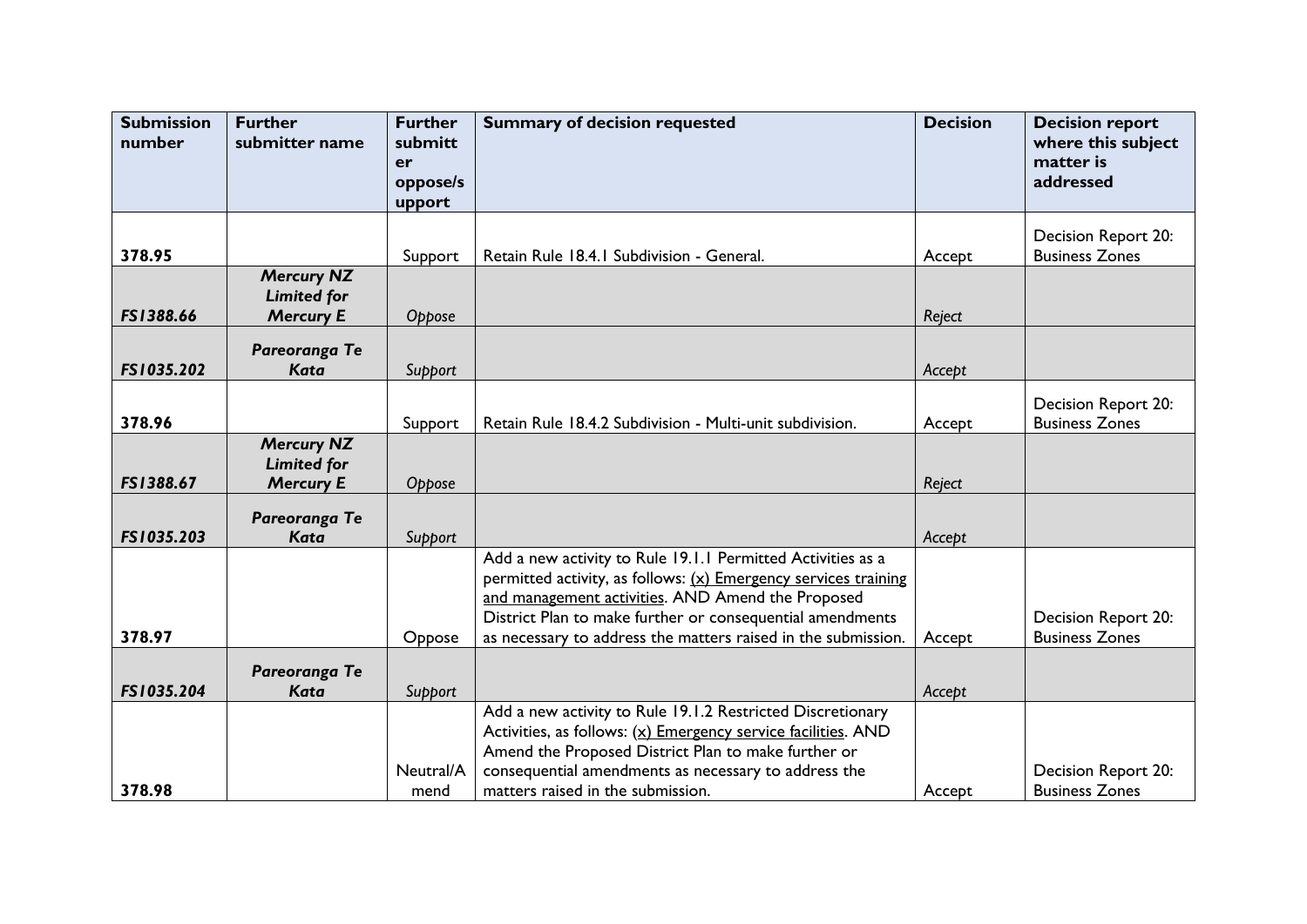| <b>Submission</b><br>number | <b>Further</b><br>submitter name | <b>Further</b><br>submitt<br>er<br>oppose/s<br>upport | <b>Summary of decision requested</b>                                                                                                                                                                                                                                                                                                                                                                                                                                                                                                                                                                                                                                                                                                                                                                                                                | <b>Decision</b>   | <b>Decision report</b><br>where this subject<br>matter is<br>addressed                |
|-----------------------------|----------------------------------|-------------------------------------------------------|-----------------------------------------------------------------------------------------------------------------------------------------------------------------------------------------------------------------------------------------------------------------------------------------------------------------------------------------------------------------------------------------------------------------------------------------------------------------------------------------------------------------------------------------------------------------------------------------------------------------------------------------------------------------------------------------------------------------------------------------------------------------------------------------------------------------------------------------------------|-------------------|---------------------------------------------------------------------------------------|
| FS1035.205                  | Pareoranga Te<br>Kata            | Support                                               |                                                                                                                                                                                                                                                                                                                                                                                                                                                                                                                                                                                                                                                                                                                                                                                                                                                     | Accept            |                                                                                       |
| 378.99                      |                                  | Support                                               | Retain Rule 19.2.1.1 Noise - General.                                                                                                                                                                                                                                                                                                                                                                                                                                                                                                                                                                                                                                                                                                                                                                                                               | Accept in<br>part | Decision Report 20:<br><b>Business Zones</b>                                          |
| FS1035.206                  | Pareoranga Te<br><b>Kata</b>     | Support                                               |                                                                                                                                                                                                                                                                                                                                                                                                                                                                                                                                                                                                                                                                                                                                                                                                                                                     | Accept            |                                                                                       |
| 378.100                     |                                  | Oppose                                                | Amend Rule 19.2.5 Hazardous Substances, as follows: (a)<br>The use, storage or disposal of any hazardous substance<br>where: (i) The aggregate quantity of any hazardous substance<br>of any hazard classification on a site is less than the quantity<br>specified for the Business Zone Tamahere in Table 6.1<br>contained within Appendix 5 (Hazardous Substances); (ii)<br>The storage or use of radioactive materials is in approved<br>equipment for medical and diagnostic purposes, or specified<br>as an exempt activity or article in the Radiation Safety Act<br>and Regulations 2017. (iii) Rule 19.2.5(a)(i) excludes fire<br>stations and associated fire service operations. AND Amend<br>the Proposed District Plan to make further or consequential<br>amendments as necessary to address the matters raised in<br>the submission. | Accept in<br>Part | Decision Report II:<br><b>Hazardous</b><br>Substances and<br><b>Contaminated Land</b> |
| FS1035.207                  | Pareoranga Te<br><b>Kata</b>     | Support                                               |                                                                                                                                                                                                                                                                                                                                                                                                                                                                                                                                                                                                                                                                                                                                                                                                                                                     | Accept in Part    |                                                                                       |
| 378.101                     |                                  | Neutral/A<br>mend                                     | Amend Rule 19.3.1 Height - Building, to include the<br>following: 19.3.1 Height- Building The maximum height of<br>any building must not exceed 10m, except hose drying<br>towers up to 15m associated with emergency service<br>facilities. AND Amend the Proposed District Plan to make                                                                                                                                                                                                                                                                                                                                                                                                                                                                                                                                                           | Accept            | Decision Report 20:<br><b>Business Zones</b>                                          |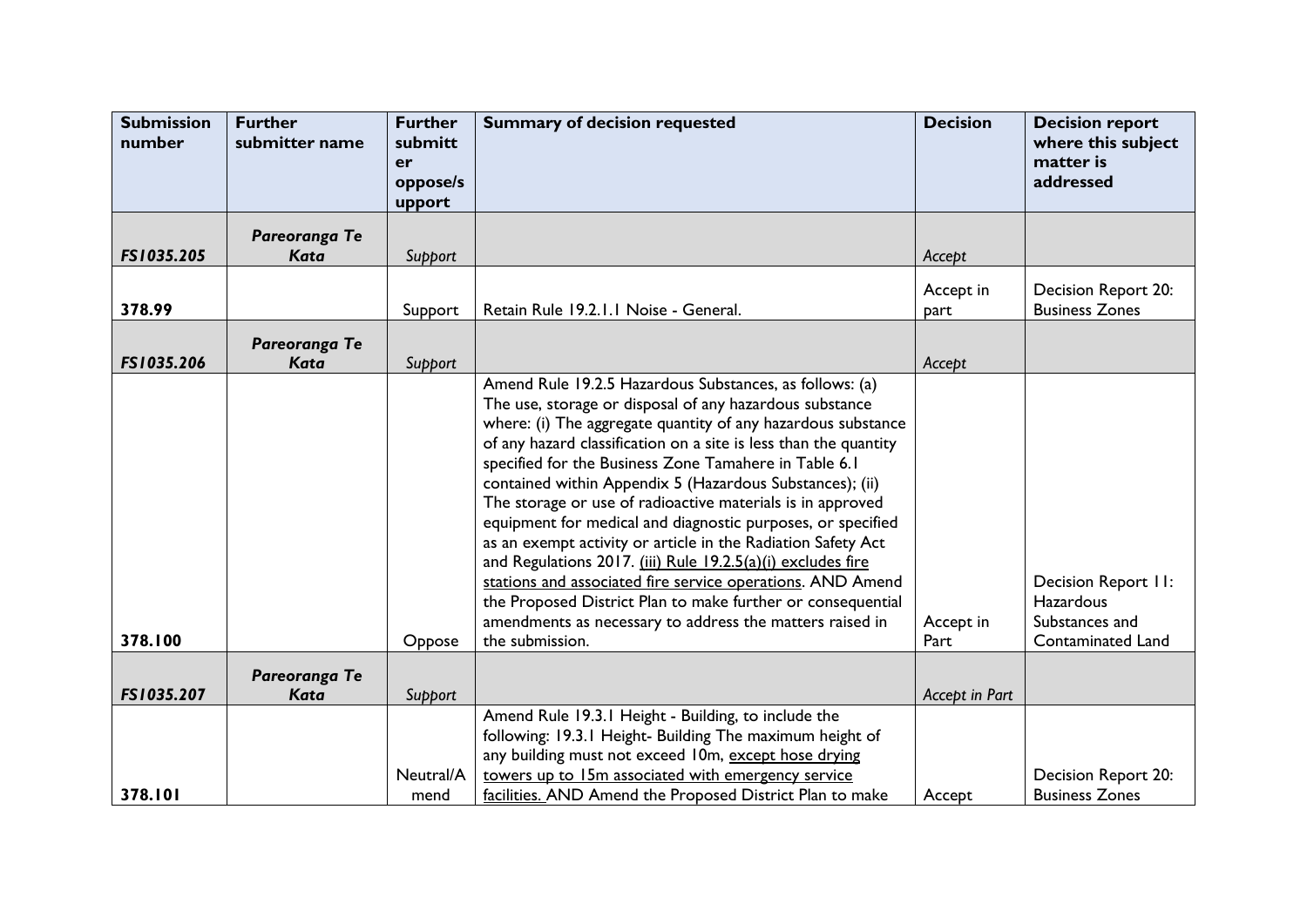| <b>Submission</b><br>number | <b>Further</b><br>submitter name | <b>Further</b><br>submitt | <b>Summary of decision requested</b>                          | <b>Decision</b> | <b>Decision report</b><br>where this subject |
|-----------------------------|----------------------------------|---------------------------|---------------------------------------------------------------|-----------------|----------------------------------------------|
|                             |                                  | er                        |                                                               |                 | matter is                                    |
|                             |                                  | oppose/s                  |                                                               |                 | addressed                                    |
|                             |                                  | upport                    |                                                               |                 |                                              |
|                             |                                  |                           | further or consequential amendments as necessary to           |                 |                                              |
|                             |                                  |                           | address the matters raised in the submission.                 |                 |                                              |
|                             | Pareoranga Te                    |                           |                                                               |                 |                                              |
| FS1035.208                  | <b>Kata</b>                      | Support                   |                                                               | Accept          |                                              |
|                             |                                  |                           | Add new activities to Rule 20.1.1 Permitted Activities, as    |                 |                                              |
|                             |                                  |                           | follows: (x) Emergency services training and management       |                 |                                              |
|                             |                                  |                           | activities (x) Emergency service facilities. AND Amend the    |                 |                                              |
|                             |                                  |                           | Proposed District Plan to make further or consequential       |                 |                                              |
|                             |                                  |                           | amendments as necessary to address the matters raised in      |                 | Decision Report 21:                          |
| 378.102                     |                                  | Oppose                    | the submission.                                               | Accept          | <b>Industrial Zones</b>                      |
|                             | <b>Mercury NZ</b>                |                           |                                                               |                 |                                              |
|                             | <b>Limited for</b>               |                           |                                                               |                 |                                              |
| FS1388.68                   | <b>Mercury E</b>                 | Oppose                    |                                                               | reject          |                                              |
|                             | Pareoranga Te                    |                           |                                                               |                 |                                              |
| FS1035.209                  | Kata                             | Support                   |                                                               | accept          |                                              |
|                             |                                  |                           |                                                               |                 |                                              |
|                             |                                  |                           |                                                               |                 | <b>Decision Report 21:</b>                   |
| 378.103                     |                                  | Support                   | Retain Rule 20.2.3.1 Noise - General.                         | Accept          | <b>Industrial Zones</b>                      |
|                             | Pareoranga Te                    |                           |                                                               |                 |                                              |
| FS1035.210                  | <b>Kata</b>                      | Support                   |                                                               | accept          |                                              |
|                             |                                  |                           | Amend Rule 20.2.6 Hazardous Substances, as follows: (a)       |                 |                                              |
|                             |                                  |                           | The use, storage or disposal of any hazardous substance       |                 |                                              |
|                             |                                  |                           | where: (i) the aggregate quantity of a hazardous substance of |                 |                                              |
|                             |                                  |                           | any hazard classification on a site is less than the quantity |                 | Decision Report 11:                          |
|                             |                                  |                           | specified for the Industrial Zone in Table 51 contained       |                 | <b>Hazardous</b>                             |
|                             |                                  |                           | within Appendix 5 (Hazardous Substances). (ii) Rule 20.2.6    | Accept in       | Substances and                               |
| 378.104                     |                                  | Oppose                    | (a) (i) excludes fire stations and associated fire service    | Part            | Contaminated Land                            |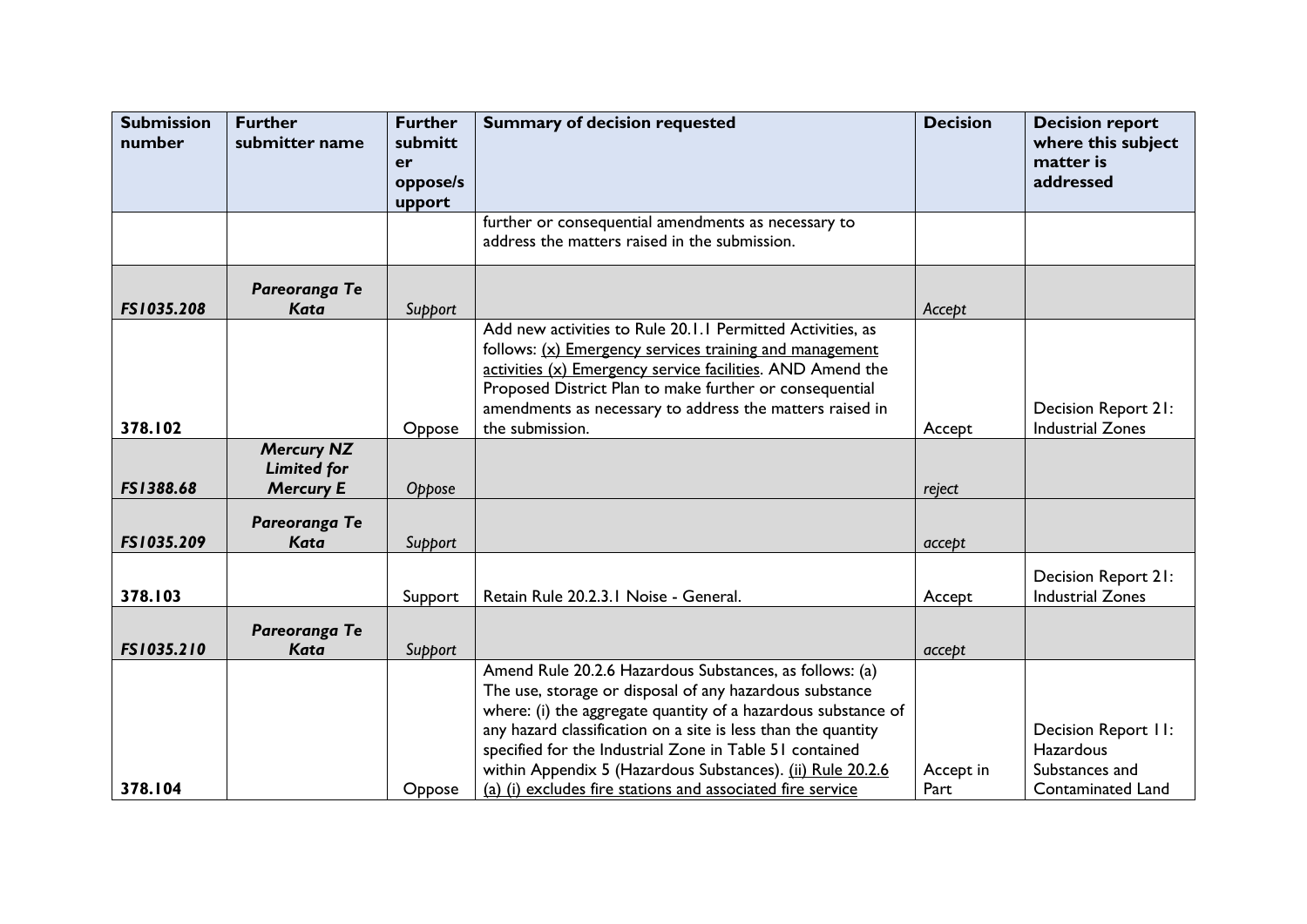| <b>Submission</b> | <b>Further</b>                         | <b>Further</b> | <b>Summary of decision requested</b>                                                                                           | <b>Decision</b> | <b>Decision report</b>          |
|-------------------|----------------------------------------|----------------|--------------------------------------------------------------------------------------------------------------------------------|-----------------|---------------------------------|
| number            | submitter name                         | submitt        |                                                                                                                                |                 | where this subject<br>matter is |
|                   |                                        | er<br>oppose/s |                                                                                                                                |                 | addressed                       |
|                   |                                        | upport         |                                                                                                                                |                 |                                 |
|                   |                                        |                | operations. AND Amend the Proposed District Plan to                                                                            |                 |                                 |
|                   |                                        |                | make further or consequential amendments as necessary to                                                                       |                 |                                 |
|                   |                                        |                | address the matters raised in the submission.                                                                                  |                 |                                 |
|                   | <b>Mercury NZ</b>                      |                |                                                                                                                                |                 |                                 |
| FS1388.69         | <b>Limited for</b><br><b>Mercury E</b> |                |                                                                                                                                | Accept in Part  |                                 |
|                   |                                        | Oppose         |                                                                                                                                |                 |                                 |
|                   | Pareoranga Te                          |                |                                                                                                                                |                 |                                 |
| FS1035.211        | <b>Kata</b>                            | Support        |                                                                                                                                | Accept in Part  |                                 |
|                   |                                        |                |                                                                                                                                |                 | Decision Report 21:             |
| 378.105           |                                        | Support        | Retain Rule 20.3.1 Building height.                                                                                            | Accept          | <b>Industrial Zones</b>         |
|                   |                                        |                |                                                                                                                                |                 |                                 |
| FS1035.212        | Pareoranga Te<br><b>Kata</b>           |                |                                                                                                                                |                 |                                 |
|                   |                                        | Support        |                                                                                                                                | accept          |                                 |
|                   |                                        |                |                                                                                                                                |                 | Decision Report 21:             |
| 378.106           |                                        | Support        | Retain Rule 20.3.4.2 Building setbacks - Waterbodies.                                                                          | Accept          | <b>Industrial Zones</b>         |
|                   | <b>Mercury NZ</b>                      |                |                                                                                                                                |                 |                                 |
| FS1388.70         | <b>Limited for</b><br><b>Mercury E</b> |                |                                                                                                                                |                 |                                 |
|                   |                                        | Oppose         |                                                                                                                                | reject          |                                 |
|                   | Pareoranga Te                          |                |                                                                                                                                |                 |                                 |
| FS1035.213        | <b>Kata</b>                            | Support        |                                                                                                                                | accept          |                                 |
|                   |                                        |                | Retain Rule 20.4.1 Subdivision general, as subdivision of land                                                                 |                 |                                 |
|                   |                                        |                | is a restricted discretionary activity. AND Amend Rule                                                                         |                 |                                 |
|                   |                                        |                | 20.4.1 Subdivision- General as follows: (a) Subdivision must<br>comply with all of the following conditions: (i) Proposed lots |                 |                                 |
|                   |                                        |                | must have a minimum net site area of 1000m2; (ii) Proposed                                                                     |                 |                                 |
|                   |                                        | Neutral/A      | lots must have an average area of at least 2000m2; and (iii)                                                                   |                 | Decision Report 21:             |
| 378.107           |                                        | mend           | No more than 20% rear lots are created. (iv) Proposed lots                                                                     | Accept          | <b>Industrial Zones</b>         |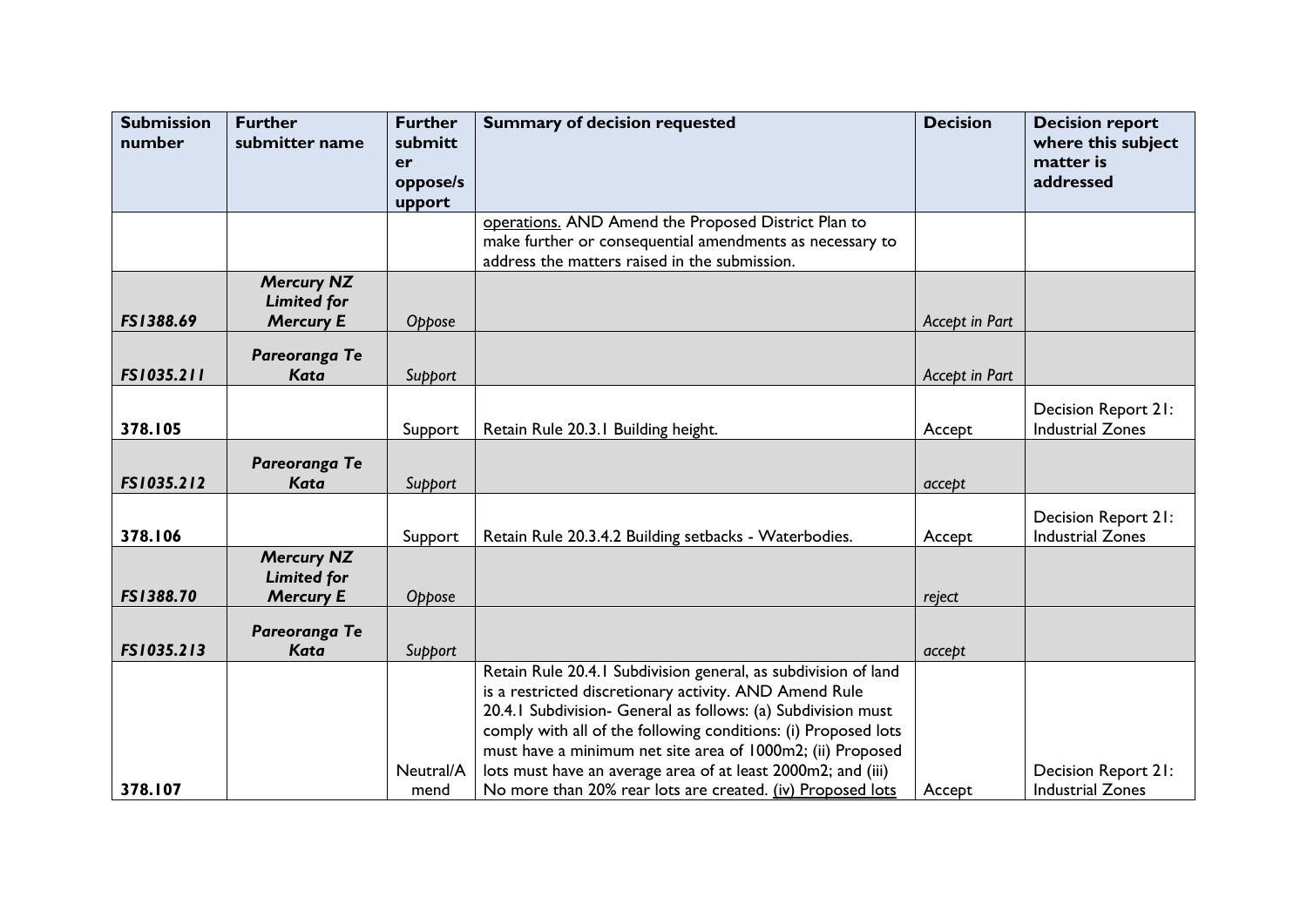| <b>Submission</b> | <b>Further</b>                         | <b>Further</b> | <b>Summary of decision requested</b>                                                                                | <b>Decision</b> | <b>Decision report</b>          |
|-------------------|----------------------------------------|----------------|---------------------------------------------------------------------------------------------------------------------|-----------------|---------------------------------|
| number            | submitter name                         | submitt<br>er  |                                                                                                                     |                 | where this subject<br>matter is |
|                   |                                        | oppose/s       |                                                                                                                     |                 | addressed                       |
|                   |                                        | upport         |                                                                                                                     |                 |                                 |
|                   |                                        |                | must be connected to public-reticulated water supply or                                                             |                 |                                 |
|                   |                                        |                | water supply sufficient for firefighting purposes. (b) Council's                                                    |                 |                                 |
|                   |                                        |                | discretion is restricted to the following matters: (i) The                                                          |                 |                                 |
|                   |                                        |                | extent to which a range of future individual activities can be                                                      |                 |                                 |
|                   |                                        |                | accommodated; and (ii) Amenity values. (iii) Provision of                                                           |                 |                                 |
|                   |                                        |                | infrastructure, including water supply for firefighting<br>purposes. AND Amend the Proposed District Plan to make   |                 |                                 |
|                   |                                        |                | further or consequential amendments as necessary to                                                                 |                 |                                 |
|                   |                                        |                | address the matters raised in the submission.                                                                       |                 |                                 |
|                   |                                        |                |                                                                                                                     |                 |                                 |
|                   | <b>Counties Power</b>                  |                |                                                                                                                     |                 |                                 |
| FS1134.79         | <b>Limited</b>                         | Support        |                                                                                                                     | Accept          |                                 |
|                   | <b>Mercury NZ</b>                      |                |                                                                                                                     |                 |                                 |
| FS1388.71         | <b>Limited for</b><br><b>Mercury E</b> | Oppose         |                                                                                                                     | reject          |                                 |
|                   |                                        |                |                                                                                                                     |                 |                                 |
|                   | Pareoranga Te                          |                |                                                                                                                     |                 |                                 |
| FS1035.214        | <b>Kata</b>                            | Support        |                                                                                                                     | Accept          |                                 |
|                   |                                        |                | Add new activities to Rule 21.1.1 Permitted Activities to                                                           |                 |                                 |
|                   |                                        |                | include the following: $(x)$ Emergency services training and                                                        |                 |                                 |
|                   |                                        |                | management activities. (x) Emergency service facilities. AND<br>Amend the Proposed District Plan to make further or |                 |                                 |
|                   |                                        |                | consequential amendments as necessary to address the                                                                |                 | Decision Report 21:             |
| 378.108           |                                        | Oppose         | matters raised in the submission.                                                                                   | Accept          | <b>Industrial Zones</b>         |
|                   | <b>Mercury NZ</b>                      |                |                                                                                                                     |                 |                                 |
|                   | <b>Limited for</b>                     |                |                                                                                                                     |                 |                                 |
| FS1388.72         | <b>Mercury E</b>                       | Oppose         |                                                                                                                     | reject          |                                 |
|                   | Pareoranga Te                          |                |                                                                                                                     |                 |                                 |
| FS1035.215        | <b>Kata</b>                            | Support        |                                                                                                                     | accept          |                                 |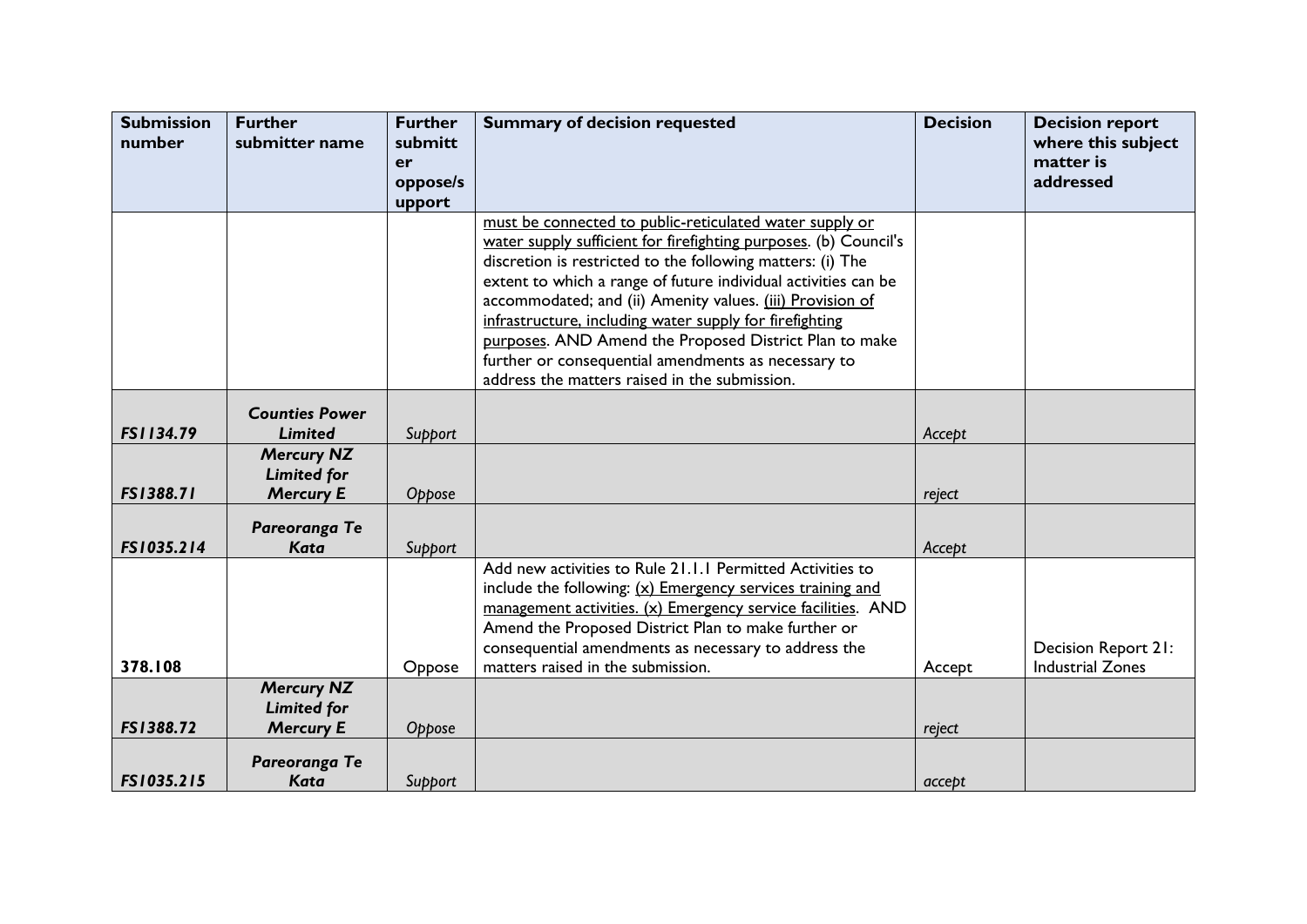| <b>Submission</b><br>number | <b>Further</b><br>submitter name | <b>Further</b><br>submitt | <b>Summary of decision requested</b>                                                                                       | <b>Decision</b> | <b>Decision report</b><br>where this subject |
|-----------------------------|----------------------------------|---------------------------|----------------------------------------------------------------------------------------------------------------------------|-----------------|----------------------------------------------|
|                             |                                  | er<br>oppose/s            |                                                                                                                            |                 | matter is<br>addressed                       |
|                             |                                  | upport                    |                                                                                                                            |                 |                                              |
|                             |                                  |                           |                                                                                                                            |                 | Decision Report 21:                          |
| 378.109                     |                                  | Support                   | Retain Rule 21.2.3.1 Noise - General.                                                                                      | Accept          | <b>Industrial Zones</b>                      |
|                             | Pareoranga Te                    |                           |                                                                                                                            |                 |                                              |
| FS1035.216                  | <b>Kata</b>                      | Support                   |                                                                                                                            | accept          |                                              |
|                             |                                  |                           | Amend Rule 21.2.6 Hazardous Substances, as follows: (a)                                                                    |                 |                                              |
|                             |                                  |                           | The use, storage or disposal of any hazardous substance<br>where: (i) the aggregate quantity of hazardous substance of     |                 |                                              |
|                             |                                  |                           | any hazard classification on a site is less than the quantity                                                              |                 |                                              |
|                             |                                  |                           | specified for the Heavy Industrial Zone in Table 5.1                                                                       |                 |                                              |
|                             |                                  |                           | contained within Appendix 5 (Hazardous Substances). (ii)                                                                   |                 |                                              |
|                             |                                  |                           | Rule 21.2.6 (a) (i) excludes fire stations and associated fire<br>service operations. AND Amend the Proposed District Plan |                 | Decision Report II:<br><b>Hazardous</b>      |
|                             |                                  |                           | to make further or consequential amendments as necessary                                                                   | Accept in       | Substances and                               |
| 378.110                     |                                  | Oppose                    | to address the matters raised in the submission.                                                                           | Part            | <b>Contaminated Land</b>                     |
|                             | Pareoranga Te                    |                           |                                                                                                                            |                 |                                              |
| FS1035.217                  | Kata                             | Support                   |                                                                                                                            | Accept in Part  |                                              |
|                             |                                  |                           |                                                                                                                            |                 | <b>Decision Report 21:</b>                   |
| 378.111                     |                                  | Support                   | Retain Rule 21.3.1 Height - General.                                                                                       | Accept          | <b>Industrial Zones</b>                      |
|                             | Pareoranga Te                    |                           |                                                                                                                            |                 |                                              |
| FS1035.218                  | <b>Kata</b>                      | Support                   |                                                                                                                            | accept          |                                              |
|                             |                                  |                           |                                                                                                                            |                 | <b>Decision Report 21:</b>                   |
| 378.112                     |                                  | Support                   | Retain Rule 21.3.4.2 Building setback - Waterbodies.                                                                       | Accept          | <b>Industrial Zones</b>                      |
|                             | <b>Mercury NZ</b>                |                           |                                                                                                                            |                 |                                              |
| FS1388.73                   | <b>Limited for</b>               |                           |                                                                                                                            |                 |                                              |
|                             | <b>Mercury E</b>                 | Oppose                    |                                                                                                                            | reject          |                                              |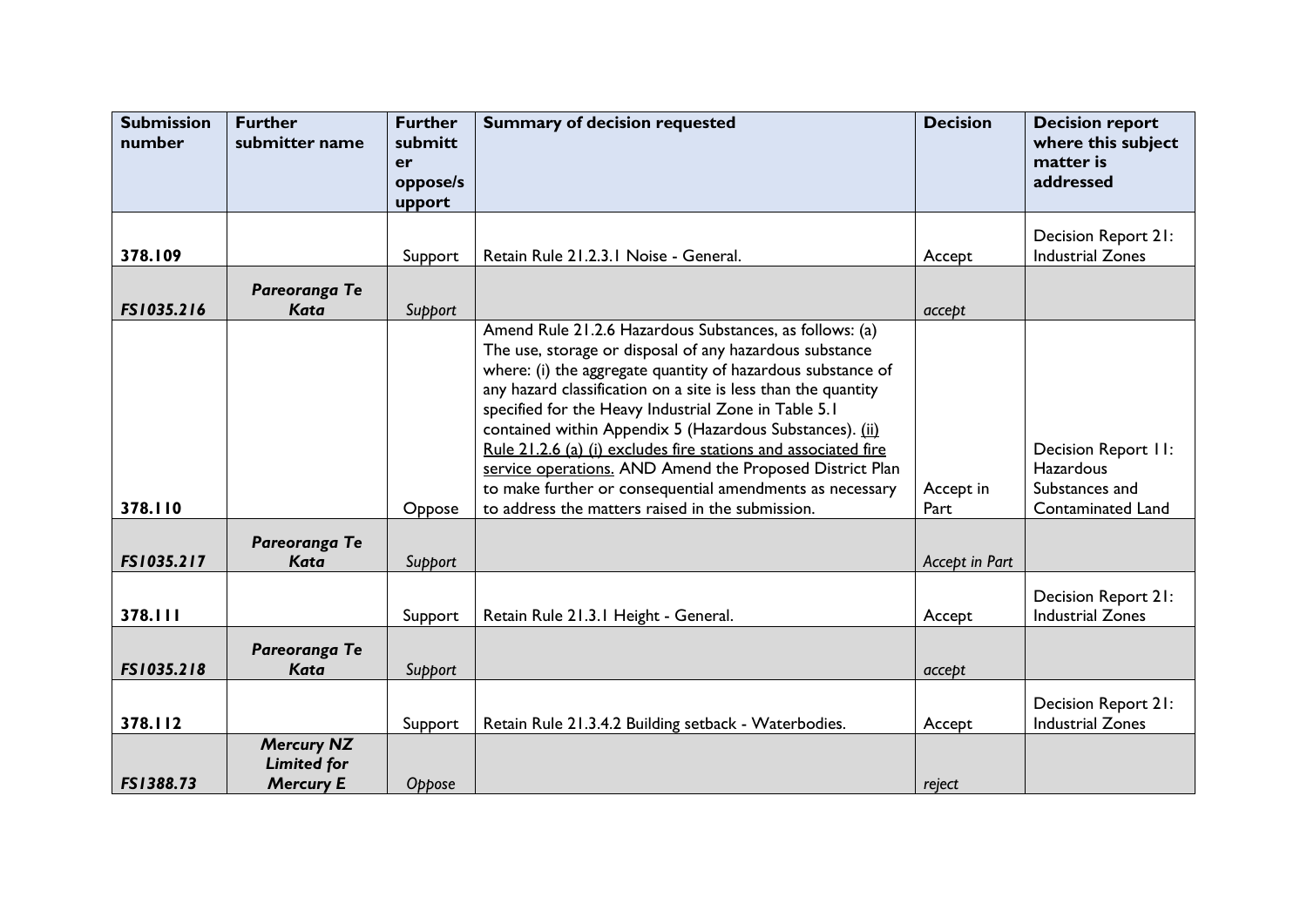| <b>Submission</b><br>number | <b>Further</b><br>submitter name        | <b>Further</b><br>submitt<br>er<br>oppose/s<br>upport | <b>Summary of decision requested</b>                                                                                                                                                                                                                                                                                                                                                                                                                                                                                                                                                                                                                                                                                                                                                                                                                                                                                                                                                                                           | <b>Decision</b>   | <b>Decision report</b><br>where this subject<br>matter is<br>addressed |
|-----------------------------|-----------------------------------------|-------------------------------------------------------|--------------------------------------------------------------------------------------------------------------------------------------------------------------------------------------------------------------------------------------------------------------------------------------------------------------------------------------------------------------------------------------------------------------------------------------------------------------------------------------------------------------------------------------------------------------------------------------------------------------------------------------------------------------------------------------------------------------------------------------------------------------------------------------------------------------------------------------------------------------------------------------------------------------------------------------------------------------------------------------------------------------------------------|-------------------|------------------------------------------------------------------------|
|                             | Pareoranga Te                           |                                                       |                                                                                                                                                                                                                                                                                                                                                                                                                                                                                                                                                                                                                                                                                                                                                                                                                                                                                                                                                                                                                                |                   |                                                                        |
| FS1035.219                  | Kata                                    | Support                                               |                                                                                                                                                                                                                                                                                                                                                                                                                                                                                                                                                                                                                                                                                                                                                                                                                                                                                                                                                                                                                                | accept            |                                                                        |
| 378.113                     |                                         | Neutral/A<br>mend                                     | Retain Rule 21.4.1 Subdivision - General, as subdivision of<br>land is a restricted discretionary activity. AND Amend Rule<br>21.4.1 Subdivision - General, as follows: RD1 a) Subdivision<br>must comply with all of the following conditions: (i)<br>proposed lots must have a minimum net site area of<br>1000m2; (ii) proposed lots must have an average area of at<br>least 2000m2; and (iii) no more than 20% rear lots are<br>created. (iv) proposed lots must be connected to public-<br>reticulated water supply or water supply sufficient for<br>firefighting purposes. RD2 (a) Council's discretion is<br>restricted to the following matters: (i) the extent to which a<br>range of future industrial activities can be accommodated;<br>and (ii) Amenity values. (iii) Provision of infrastructure,<br>including water supply for firefighting purposes. AND<br>Amend the Proposed District Plan to make further or<br>consequential amendments as necessary to address the<br>matters raised in the submission. | Accept            | Decision Report 21:<br><b>Industrial Zones</b>                         |
|                             | <b>Mercury NZ</b><br><b>Limited for</b> |                                                       |                                                                                                                                                                                                                                                                                                                                                                                                                                                                                                                                                                                                                                                                                                                                                                                                                                                                                                                                                                                                                                |                   |                                                                        |
| FS1388.74                   | <b>Mercury E</b>                        | Oppose                                                |                                                                                                                                                                                                                                                                                                                                                                                                                                                                                                                                                                                                                                                                                                                                                                                                                                                                                                                                                                                                                                | reject            |                                                                        |
| FS1035.220                  | Pareoranga Te<br><b>Kata</b>            | Support                                               |                                                                                                                                                                                                                                                                                                                                                                                                                                                                                                                                                                                                                                                                                                                                                                                                                                                                                                                                                                                                                                | accept            |                                                                        |
| 378.114                     |                                         | Oppose                                                | Add a new activity to Rule 22.1.2 Permitted Activities, as<br>follows: $(x)$ Emergency services training and management<br>activities. AND Amend the Proposed District Plan to make                                                                                                                                                                                                                                                                                                                                                                                                                                                                                                                                                                                                                                                                                                                                                                                                                                            | Accept in<br>Part | <b>Decision Report 22:</b><br><b>Rural Zone</b>                        |